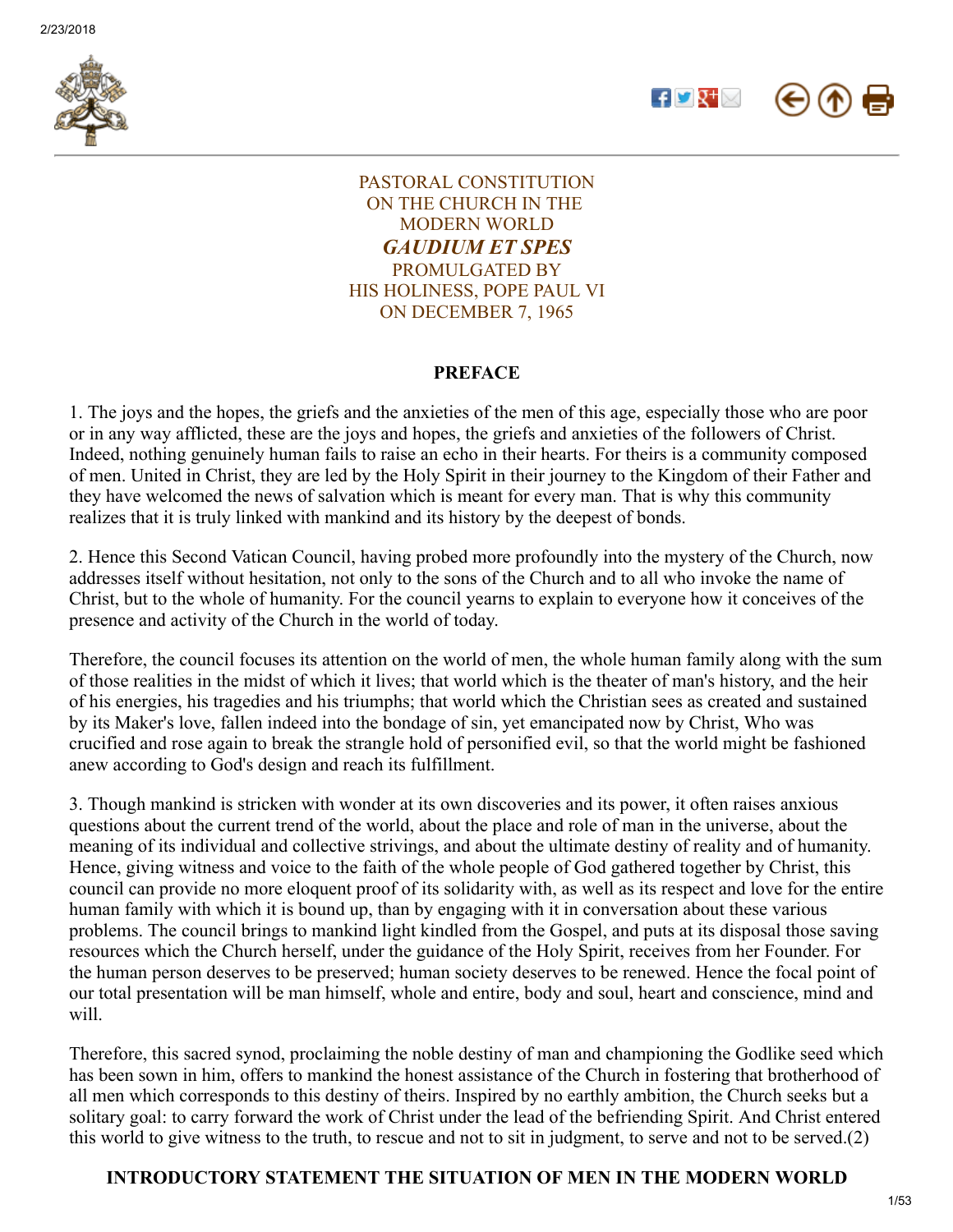4. To carry out such a task, the Church has always had the duty of scrutinizing the signs of the times and of interpreting them in the light of the Gospel. Thus, in language intelligible to each generation, she can respond to the perennial questions which men ask about this present life and the life to come, and about the relationship of the one to the other. We must therefore recognize and understand the world in which we live, its explanations, its longings, and its often dramatic characteristics. Some of the main features of the modern world can be sketched as follows.

Today, the human race is involved in a new stage of history. Profound and rapid changes are spreading by degrees around the whole world. Triggered by the intelligence and creative energies of man, these changes recoil upon him, upon his decisions and desires, both individual and collective, and upon his manner of thinking and acting with respect to things and to people. Hence we can already speak of a true cultural and social transformation, one which has repercussions on man's religious life as well.

As happens in any crisis of growth, this transformation has brought serious difficulties in its wake. Thus while man extends his power in every direction, he does not always succeed in subjecting it to his own welfare. Striving to probe more profoundly into the deeper recesses of his own mind, he frequently appears more unsure of himself. Gradually and more precisely he lays bare the laws of society, only to be paralyzed by uncertainty about the direction to give it.

Never has the human race enjoyed such an abundance of wealth, resources and economic power, and yet a huge proportion of the worlds citizens are still tormented by hunger and poverty, while countless numbers suffer from total illiteracy. Never before has man had so keen an understanding of freedom, yet at the same time new forms of social and psychological slavery make their appearance. Although the world of today has a very vivid awareness of its unity and of how one man depends on another in needful solidarity, it is most grievously torn into opposing camps by conflicting forces. For political, social, economic, racial and ideological disputes still continue bitterly, and with them the peril of a war which would reduce everything to ashes. True, there is a growing exchange of ideas, but the very words by which key concepts are expressed take on quite different meanings in diverse ideological systems. Finally, man painstakingly searches for a better world, without a corresponding spiritual advancement.

Influenced by such a variety of complexities, many of our contemporaries are kept from accurately identifying permanent values and adjusting them properly to fresh discoveries. As a result, buffeted between hope and anxiety and pressing one another with questions about the present course of events, they are burdened down with uneasiness. This same course of events leads men to look for answers; indeed, it forces them to do so.

5. Today's spiritual agitation and the changing conditions of life are part of a broader and deeper revolution. As a result of the latter, intellectual formation is ever increasingly based on the mathematical and natural sciences and on those dealing with man himself, while in the practical order the technology which stems from these sciences takes on mounting importance.

This scientific spirit has a new kind of impact on the cultural sphere and on modes of thought. Technology is now transforming the face of the earth, and is already trying to master outer space. To a certain extent, the human intellect is also broadening its dominion over time: over the past by means of historical knowledge; over the future, by the art of projecting and by planning.

Advances in biology, psychology, and the social sciences not only bring men hope of improved selfknowledge; in conjunction with technical methods, they are helping men exert direct influence on the life of social groups.

At the same time, the human race is giving steadily-increasing thought to forecasting and regulating its own population growth. History itself speeds along on so rapid a course that an individual person can scarcely keep abreast of it. The destiny of the human community has become all of a piece, where once the various groups of men had a kind of private history of their own.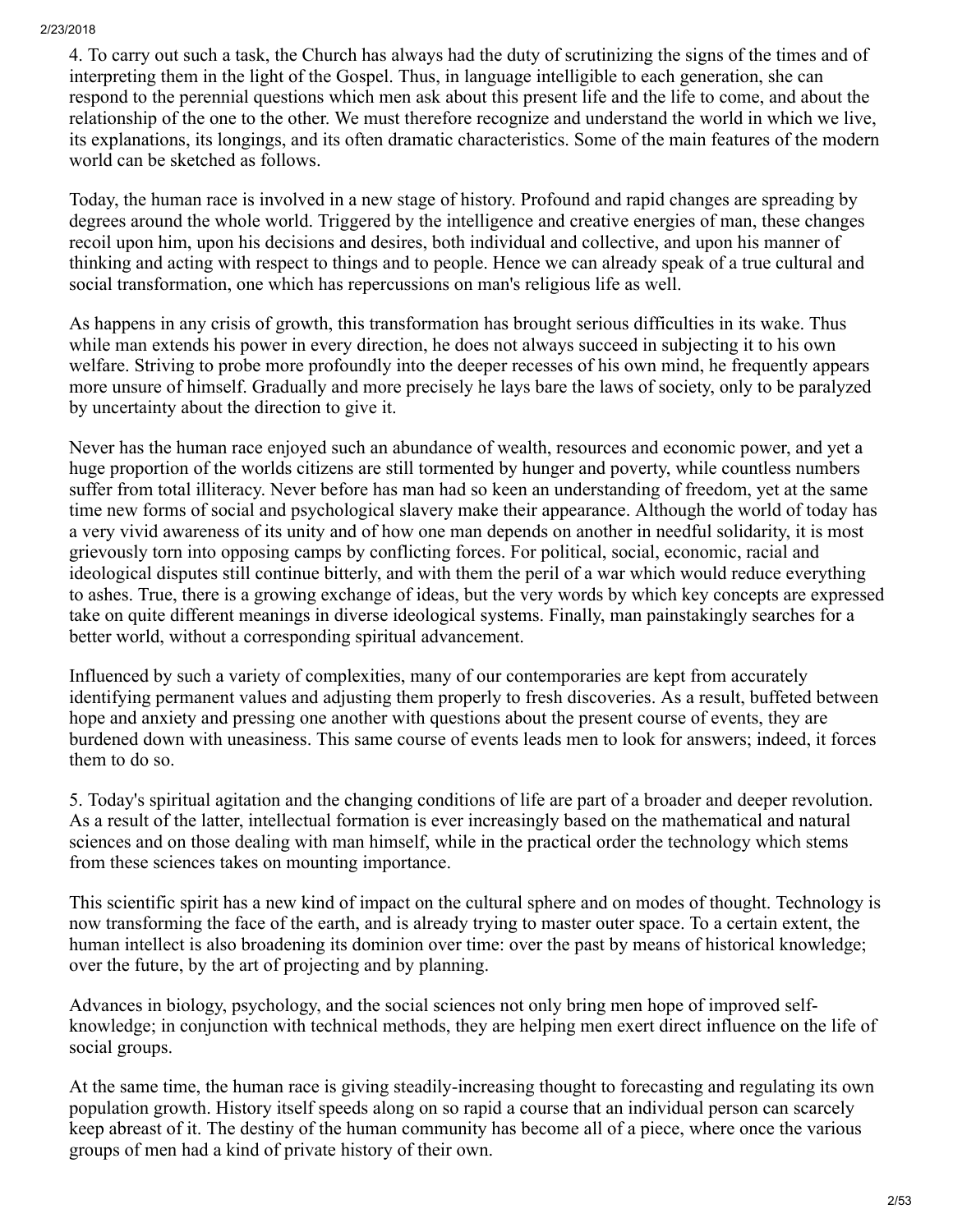Thus, the human race has passed from a rather static concept of reality to a more dynamic, evolutionary one. In consequence there has arisen a new series of problems, a series as numerous as can be, calling for efforts of analysis and synthesis.

6. By this very circumstance, the traditional local communities such as families, clans, tribes, villages, various groups and associations stemming from social contacts, experience more thorough changes every day.

The industrial type of society is gradually being spread, leading some nations to economic affluence, and radically transforming ideas and social conditions established for centuries.

Likewise, the cult and pursuit of city living has grown, either because of a multiplication of cities and their inhabitants, or by a transplantation of city life to rural settings.

New and more efficient media of social communication are contributing to the knowledge of events; by setting off chain reactions they are giving the swiftest and widest possible circulation to styles of thought and feeling.

It is also noteworthy how many men are being induced to migrate on various counts, and are thereby changing their manner of life. Thus a man's ties with his fellows are constantly being multiplied, and at the same time "socialization" brings further ties, without however always promoting appropriate personal development and truly personal relationships.

This kind of evolution can be seen more clearly in those nations which already enjoy the conveniences of economic and technological progress, though it is also astir among peoples still striving for such progress and eager to secure for themselves the advantages of an industrialized and urbanized society. These peoples, especially those among them who are attached to older traditions, are simultaneously undergoing a movement toward more mature and personal exercise of liberty.

7. A change in attitudes and in human structures frequently calls accepted values into question, especially among young people, who have grown impatient on more than one occasion, and indeed become rebels in their distress. Aware of their own influence in the life of society, they want a part in it sooner. This frequently causes parents and educators to experience greater difficulties day by day in discharging their tasks. The institutions, laws and modes of thinking and feeling as handed down from previous generations do not always seem to be well adapted to the contemporary state of affairs; hence arises an upheaval in the manner and even the norms of behavior.

Finally, these new conditions have their impact on religion. On the one hand a more critical ability to distinguish religion from a magical view of the world and from the superstitions which still circulate purifies it and exacts day by day a more personal and explicit adherence to faith. As a result many persons are achieving a more vivid sense of God. On the other hand, growing numbers of people are abandoning religion in practice. Unlike former days, the denial of God or of religion, or the abandonment of them, are no longer unusual and individual occurrences. For today it is not rare for such things to be presented as requirements of scientific progress or of a certain new humanism. In numerous places these views are voiced not only in the teachings of philosophers, but on every side they influence literature, the arts, the interpretation of the humanities and of history and civil laws themselves. As a consequence, many people are shaken.

8. This development coming so rapidly and often in a disorderly fashion, combined with keener awareness itself of the inequalities in the world beget or intensify contradictions and imbalances.

Within the individual person there develops rather frequently an imbalance between an intellect which is modern in practical matters and a theoretical system of thought which can neither master the sum total of its ideas, nor arrange them adequately into a synthesis. Likewise an imbalance arises between a concern for practicality and efficiency, and the demands of moral conscience; also very often between the conditions of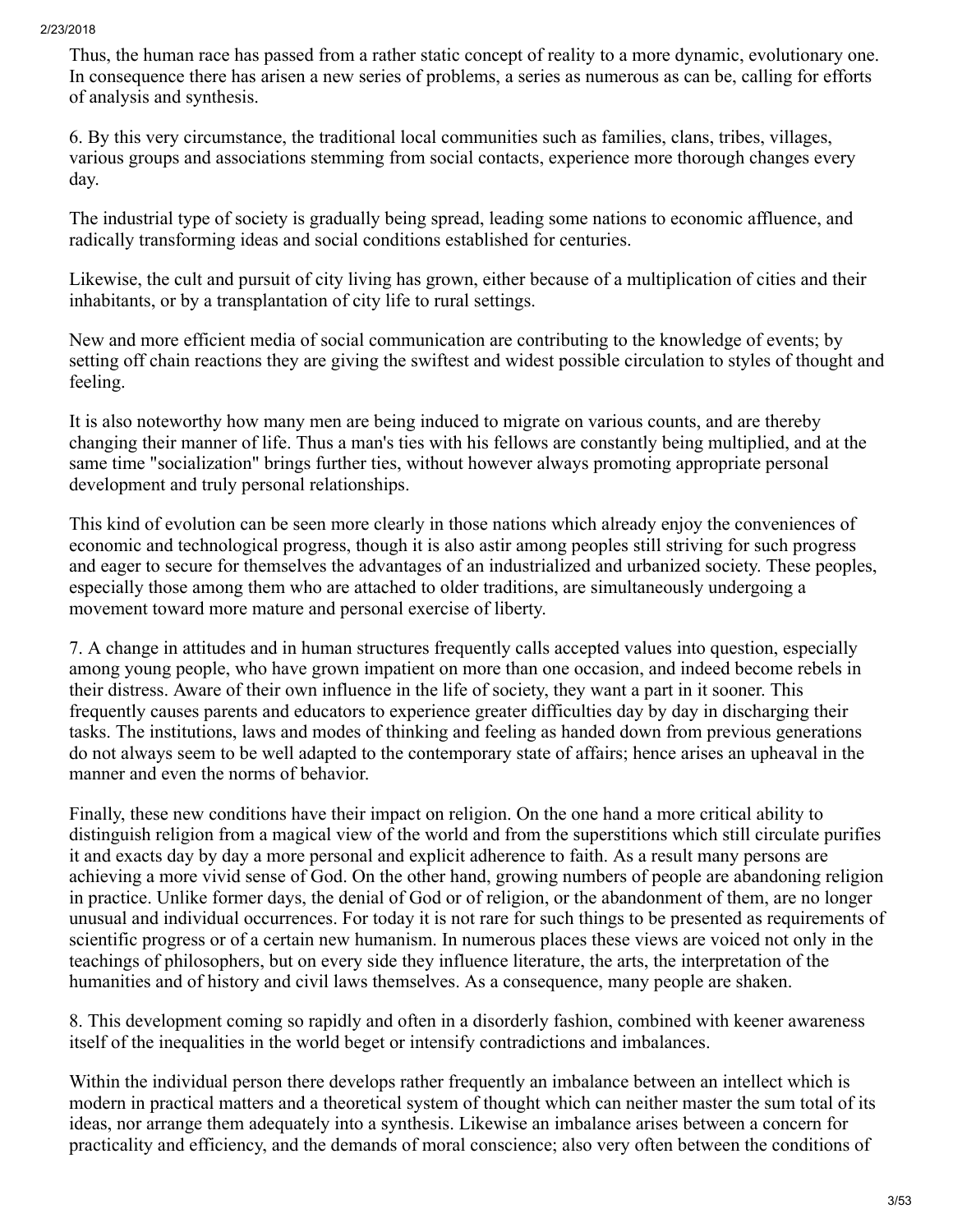collective existence and the requisites of personal thought, and even of contemplation. At length there develops an imbalance between specialized human activity and a comprehensive view of reality.

As for the family, discord results from population, economic and social pressures, or from difficulties which arise between succeeding generations, or from new social relationships between men and women.

Differences crop up too between races and between various kinds of social orders; between wealthy nations and those which are less influential or are needy; finally, between international institutions born of the popular desire for peace, and the ambition to propagate one's own ideology, as well as collective greeds existing in nations or other groups.

What results is mutual distrust, enmities, conflicts and hardships. Of such is man at once the cause and the victim.

9. Meanwhile the conviction grows not only that humanity can and should increasingly consolidate its control over creation, but even more, that it devolves on humanity to establish a political, social and economic order which will growingly serve man and help individuals as well as groups to affirm and develop the dignity proper to them.

As a result many persons are quite aggressively demanding those benefits of which with vivid awareness they judge themselves to be deprived either through injustice or unequal distribution. Nations on the road to progress, like those recently made independent, desire to participate in the goods of modern civilization, not only in the political field but also economically, and to play their part freely on the world scene. Still they continually fall behind while very often their economic and other dependence on wealthier nations advances more rapidly.

People hounded by hunger call upon those better off. Where they have not yet won it, women claim for themselves an equity with men before the law and in fact. Laborers and farmers seek not only to provide for the necessities of life, but to develop the gifts of their personality by their labors and indeed to take part in regulating economic, social, political and cultural life. Now, for the first time in human history all people are convinced that the benefits of culture ought to be and actually can be extended to everyone.

Still, beneath all these demands lies a deeper and more widespread longing: persons and societies thirst for a full and free life worthy of man; one in which they can subject to their own welfare all that the modern world can offer them so abundantly. In addition, nations try harder every day to bring about a kind of universal community.

Since all these things are so, the modern world shows itself at once powerful and weak, capable of the noblest deeds or the foulest; before it lies the path to freedom or to slavery, to progress or retreat, to brotherhood or hatred. Moreover, man is becoming aware that it is his responsibility to guide aright the forces which he has unleashed and which can enslave him or minister to him. That is why he is putting questions to himself.

10. The truth is that the imbalances under which the modern world labors are linked with that more basic imbalance which is rooted in the heart of man. For in man himself many elements wrestle with one another. Thus, on the one hand, as a creature he experiences his limitations in a multitude of ways; on the other he feels himself to be boundless in his desires and summoned to a higher life. Pulled by manifold attractions he is constantly forced to choose among them and renounce some. Indeed, as a weak and sinful being, he often does what he would not, and fails to do what he would.(1) Hence he suffers from internal divisions, and from these flow so many and such great discords in society. No doubt many whose lives are infected with a practical materialism are blinded against any sharp insight into this kind of dramatic situation; or else, weighed down by unhappiness they are prevented from giving the matter any thought. Thinking they have found serenity in an interpretation of reality everywhere proposed these days, many look forward to a genuine and total emancipation of humanity wrought solely by human effort; they are convinced that the future rule of man over the earth will satisfy every desire of his heart. Nor are there lacking men who despair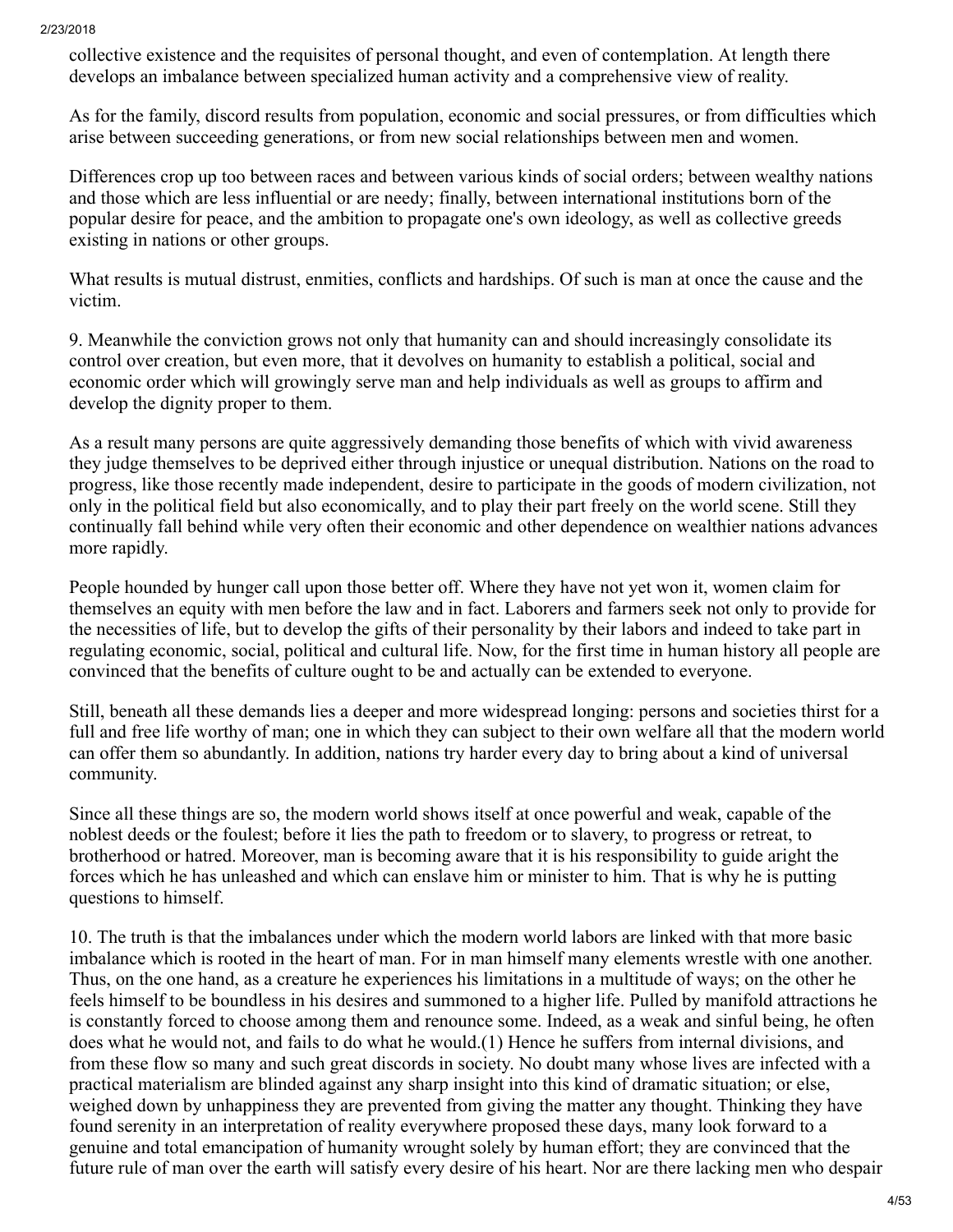of any meaning to life and praise the boldness of those who think that human existence is devoid of any inherent significance and strive to confer a total meaning on it by their own ingenuity alone.

Nevertheless, in the face of the modern development of the world, the number constantly swells of the people who raise the most basic questions or recognize them with a new sharpness: what is man? What is this sense of sorrow, of evil, of death, which continues to exist despite so much progress? What purpose have these victories purchased at so high a cost? What can man offer to society, what can he expect from it? What follows this earthly life?

The Church firmly believes that Christ, who died and was raised up for all,(2) can through His Spirit offer man the light and the strength to measure up to his supreme destiny. Nor has any other name under the heaven been given to man by which it is fitting for him to be saved.(3) She likewise holds that in her most benign Lord and Master can be found the key, the focal point and the goal of man, as well as of all human history. The Church also maintains that beneath all changes there are many realities which do not change and which have their ultimate foundation in Christ, Who is the same yesterday and today, yes and forever.(4) Hence under the light of Christ, the image of the unseen God, the firstborn of every creature,(5) the council wishes to speak to all men in order to shed light on the mystery of man and to cooperate in finding the solution to the outstanding problems of our time.

# PART I

# THE CHURCH AND MAN'S CALLING

11. The People of God believes that it is led by the Lord's Spirit, Who fills the earth. Motivated by this faith, it labors to decipher authentic signs of God's presence and purpose in the happenings, needs and desires in which this People has a part along with other men of our age. For faith throws a new light on everything, manifests God's design for man's total vocation, and thus directs the mind to solutions which are fully human.

This council, first of all, wishes to assess in this light those values which are most highly prized today and to relate them to their divine source. Insofar as they stem from endowments conferred by God on man, these values are exceedingly good. Yet they are often wrenched from their rightful function by the taint in man's heart, and hence stand in need of purification.

What does the Church think of man? What needs to be recommended for the upbuilding of contemporary society? What is the ultimate significance of human activity throughout the world? People are waiting for an answer to these questions. From the answers it will be increasingly clear that the People of God and the human race in whose midst it lives render service to each other. Thus the mission of the Church will show its religious, and by that very fact, its supremely human character.

## CHAPTER I

# THE DIGNITY OF THE HUMAN PERSON

12. According to the almost unanimous opinion of believers and unbelievers alike, all things on earth should be related to man as their center and crown.

But what is man? About himself he has expressed, and continues to express, many divergent and even contradictory opinions. In these he often exalts himself as the absolute measure of all things or debases himself to the point of despair. The result is doubt and anxiety. The Church certainly understands these problems. Endowed with light from God, she can offer solutions to them, so that man's true situation can be portrayed and his defects explained, while at the same time his dignity and destiny are justly acknowledged.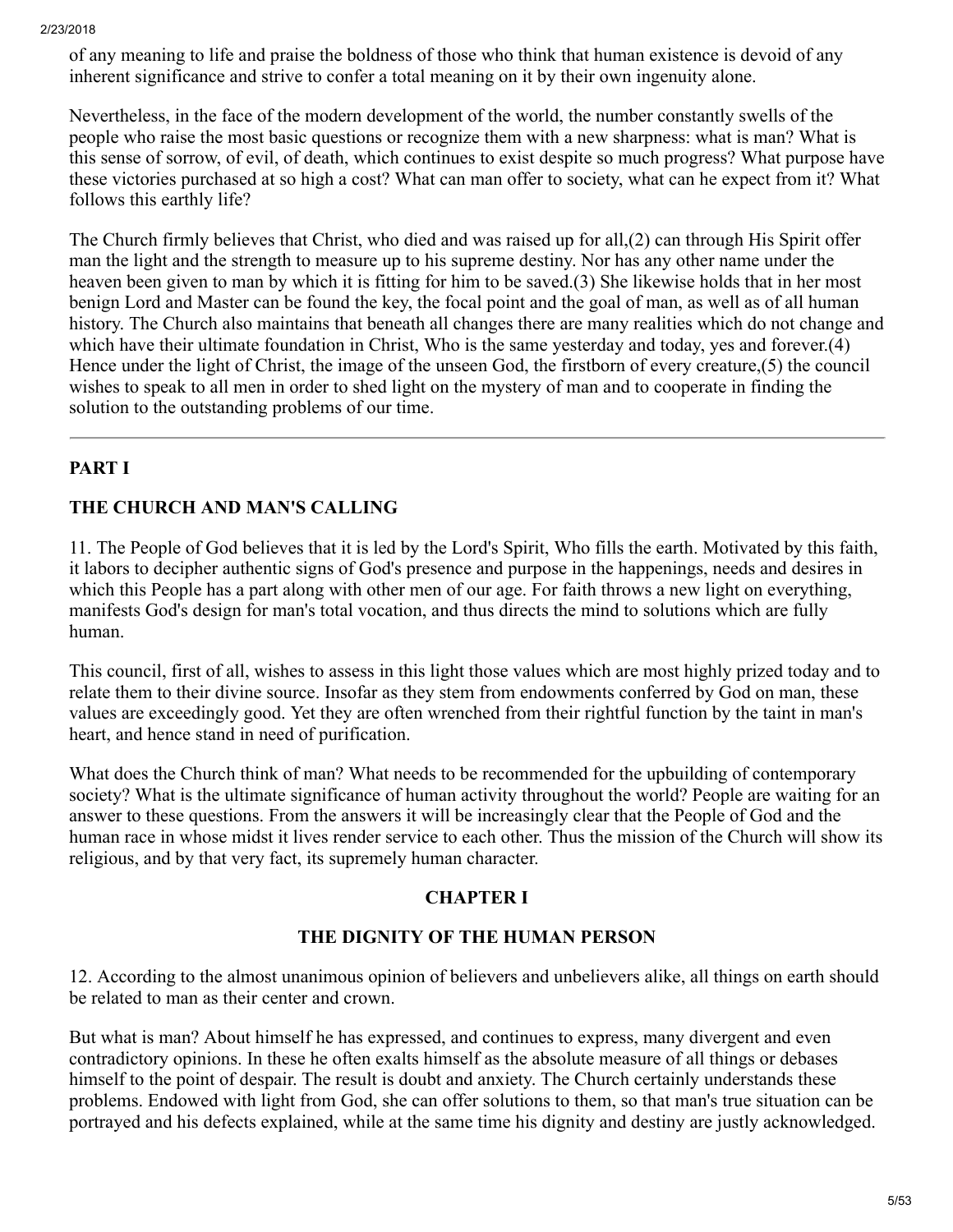For Sacred Scripture teaches that man was created "to the image of God," is capable of knowing and loving his Creator, and was appointed by Him as master of all earthly creatures(1) that he might subdue them and use them to God's glory.(2) "What is man that you should care for him? You have made him little less than the angels, and crowned him with glory and honor. You have given him rule over the works of your hands, putting all things under his feet" (Ps. 8:5-7).

But God did not create man as a solitary, for from the beginning "male and female he created them" (Gen. 1:27). Their companionship produces the primary form of interpersonal communion. For by his innermost nature man is a social being, and unless he relates himself to others he can neither live nor develop his potential.

Therefore, as we read elsewhere in Holy Scripture God saw "all that he had made, and it was very good" (Gen. 1:31).

13. Although he was made by God in a state of holiness, from the very onset of his history man abused his liberty, at the urging of the Evil One. Man set himself against God and sought to attain his goal apart from God. Although they knew God, they did not glorify Him as God, but their senseless minds were darkened and they served the creature rather than the Creator.(3) What divine revelation makes known to us agrees with experience. Examining his heart, man finds that he has inclinations toward evil too, and is engulfed by manifold ills which cannot come from his good Creator. Often refusing to acknowledge God as his beginning, man has disrupted also his proper relationship to his own ultimate goal as well as his whole relationship toward himself and others and all created things.

Therefore man is split within himself. As a result, all of human life, whether individual or collective, shows itself to be a dramatic struggle between good and evil, between light and darkness. Indeed, man finds that by himself he is incapable of battling the assaults of evil successfully, so that everyone feels as though he is bound by chains. But the Lord Himself came to free and strengthen man, renewing him inwardly and casting out that "prince of this world" (John 12:31) who held him in the bondage of sin.(4) For sin has diminished man, blocking his path to fulfillment.

The call to grandeur and the depths of misery, both of which are a part of human experience, find their ultimate and simultaneous explanation in the light of this revelation.

14. Though made of body and soul, man is one. Through his bodily composition he gathers to himself the elements of the material world; thus they reach their crown through him, and through him raise their voice in free praise of the Creator.(6) For this reason man is not allowed to despise his bodily life, rather he is obliged to regard his body as good and honorable since God has created it and will raise it up on the last day. Nevertheless, wounded by sin, man experiences rebellious stirrings in his body. But the very dignity of man postulates that man glorify God in his body and forbid it to serve the evil inclinations of his heart.

Now, man is not wrong when he regards himself as superior to bodily concerns, and as more than a speck of nature or a nameless constituent of the city of man. For by his interior qualities he outstrips the whole sum of mere things. He plunges into the depths of reality whenever he enters into his own heart; God, Who probes the heart,(7) awaits him there; there he discerns his proper destiny beneath the eyes of God. Thus, when he recognizes in himself a spiritual and immortal soul, he is not being mocked by a fantasy born only of physical or social influences, but is rather laying hold of the proper truth of the matter.

15. Man judges rightly that by his intellect he surpasses the material universe, for he shares in the light of the divine mind. By relentlessly employing his talents through the ages he has indeed made progress in the practical sciences and in technology and the liberal arts. In our times he has won superlative victories, especially in his probing of the material world and in subjecting it to himself. Still he has always searched for more penetrating truths, and finds them. For his intelligence is not confined to observable data alone, but can with genuine certitude attain to reality itself as knowable, though in consequence of sin that certitude is partly obscured and weakened.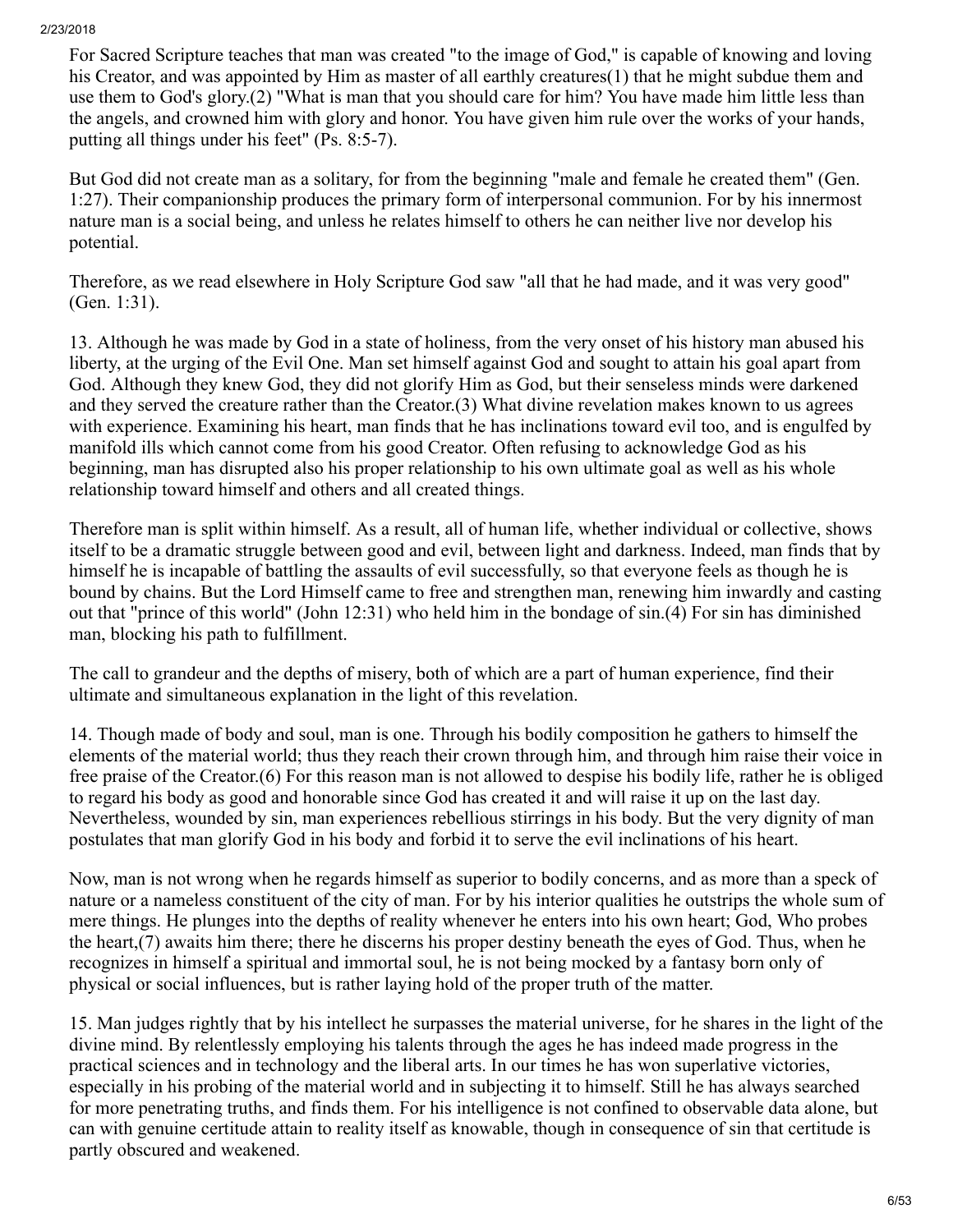The intellectual nature of the human person is perfected by wisdom and needs to be, for wisdom gently attracts the mind of man to a quest and a love for what is true and good. Steeped in wisdom. man passes through visible realities to those which are unseen.

Our era needs such wisdom more than bygone ages if the discoveries made by man are to be further humanized. For the future of the world stands in peril unless wiser men are forthcoming. It should also be pointed out that many nations, poorer in economic goods, are quite rich in wisdom and can offer noteworthy advantages to others.

It is, finally, through the gift of the Holy Spirit that man comes by faith to the contemplation and appreciation of the divine plan.(8)

16. In the depths of his conscience, man detects a law which he does not impose upon himself, but which holds him to obedience. Always summoning him to love good and avoid evil, the voice of conscience when necessary speaks to his heart: do this, shun that. For man has in his heart a law written by God; to obey it is the very dignity of man; according to it he will be judged.(9) Conscience is the most secret core and sanctuary of a man. There he is alone with God, Whose voice echoes in his depths.(10) In a wonderful manner conscience reveals that law which is fulfilled by love of God and neighbor.(11) In fidelity to conscience, Christians are joined with the rest of men in the search for truth, and for the genuine solution to the numerous problems which arise in the life of individuals from social relationships. Hence the more right conscience holds sway, the more persons and groups turn aside from blind choice and strive to be guided by the objective norms of morality. Conscience frequently errs from invincible ignorance without losing its dignity. The same cannot be said for a man who cares but little for truth and goodness, or for a conscience which by degrees grows practically sightless as a result of habitual sin.

17. Only in freedom can man direct himself toward goodness. Our contemporaries make much of this freedom and pursue it eagerly; and rightly to be sure. Often however they foster it perversely as a license for doing whatever pleases them, even if it is evil. For its part, authentic freedom is an exceptional sign of the divine image within man. For God has willed that man remain "under the control of his own decisions,"(12) so that he can seek his Creator spontaneously, and come freely to utter and blissful perfection through loyalty to Him. Hence man's dignity demands that he act according to a knowing and free choice that is personally motivated and prompted from within, not under blind internal impulse nor by mere external pressure. Man achieves such dignity when, emancipating himself from all captivity to passion, he pursues his goal in a spontaneous choice of what is good, and procures for himself through effective and skilful action, apt helps to that end. Since man's freedom has been damaged by sin, only by the aid of God's grace can he bring such a relationship with God into full flower. Before the judgement seat of God each man must render an account of his own life, whether he has done good or evil.(13)

18. It is in the face of death that the riddle a human existence grows most acute. Not only is man tormented by pain and by the advancing deterioration of his body, but even more so by a dread of perpetual extinction. He rightly follows the intuition of his heart when he abhors and repudiates the utter ruin and total disappearance of his own person. He rebels against death because he bears in himself an eternal seed which cannot be reduced to sheer matter. All the endeavors of technology, though useful in the extreme, cannot calm his anxiety; for prolongation of biological life is unable to satisfy that desire for higher life which is inescapably lodged in his breast.

Although the mystery of death utterly beggars the imagination, the Church has been taught by divine revelation and firmly teaches that man has been created by God for a blissful purpose beyond the reach of earthly misery. In addition, that bodily death from which man would have been immune had he not sinned(14) will be vanquished, according to the Christian faith, when man who was ruined by his own doing is restored to wholeness by an almighty and merciful Saviour. For God has called man and still calls him so that with his entire being he might be joined to Him in an endless sharing of a divine life beyond all corruption. Christ won this victory when He rose to life, for by His death He freed man from death. Hence to every thoughtful man a solidly established faith provides the answer to his anxiety about what the future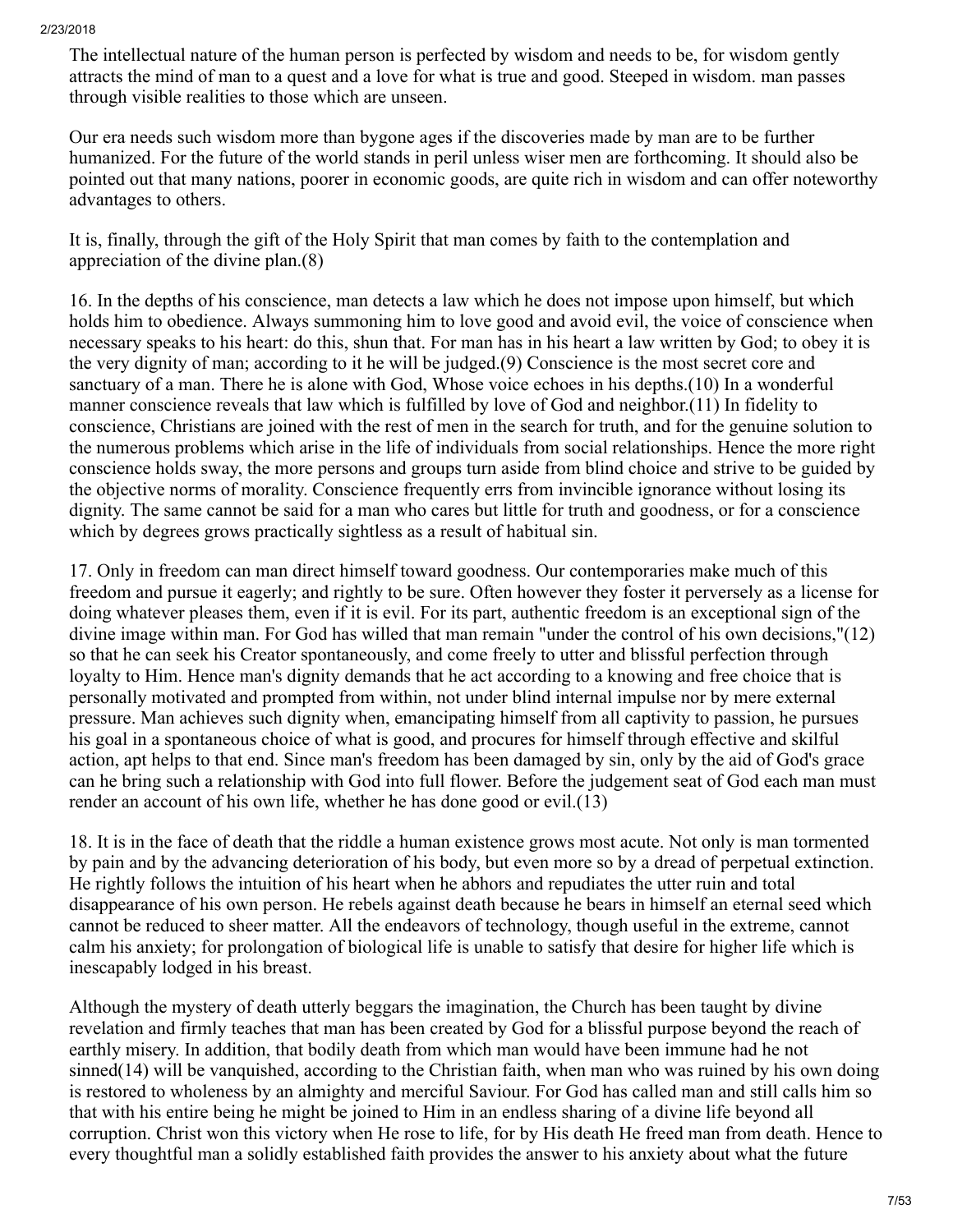holds for him. At the same time faith gives him the power to be united in Christ with his loved ones who have already been snatched away by death; faith arouses the hope that they have found true life with God.

19. The root reason for human dignity lies in man's call to communion with God. From the very circumstance of his origin man is already invited to converse with God. For man would not exist were he not created by Gods love and constantly preserved by it; and he cannot live fully according to truth unless he freely acknowledges that love and devotes himself to His Creator. Still, many of our contemporaries have never recognized this intimate and vital link with God, or have explicitly rejected it. Thus atheism must be accounted among the most serious problems of this age, and is deserving of closer examination.

The word atheism is applied to phenomena which are quite distinct from one another. For while God is expressly denied by some, others believe that man can assert absolutely nothing about Him. Still others use such a method to scrutinize the question of God as to make it seem devoid of meaning. Many, unduly transgressing the limits of the positive sciences, contend that everything can be explained by this kind of scientific reasoning alone, or by contrast, they altogether disallow that there is any absolute truth. Some laud man so extravagantly that their faith in God lapses into a kind of anemia, though they seem more inclined to affirm man than to deny God. Again some form for themselves such a fallacious idea of God that when they repudiate this figment they are by no means rejecting the God of the Gospel. Some never get to the point of raising questions about God, since they seem to experience no religious stirrings nor do they see why they should trouble themselves about religion. Moreover, atheism results not rarely from a violent protest against the evil in this world, or from the absolute character with which certain human values are unduly invested, and which thereby already accords them the stature of God. Modern civilization itself often complicates the approach to God not for any essential reason but because it is so heavily engrossed in earthly affairs.

Undeniably, those who willfully shut out God from their hearts and try to dodge religious questions are not following the dictates of their consciences, and hence are not free of blame; yet believers themselves frequently bear some responsibility for this situation. For, taken as a whole, atheism is not a spontaneous development but stems from a variety of causes, including a critical reaction against religious beliefs, and in some places against the Christian religion in particular. Hence believers can have more than a little to do with the birth of atheism. To the extent that they neglect their own training in the faith, or teach erroneous doctrine, or are deficient in their religious, moral or social life, they must be said to conceal rather than reveal the authentic face of God and religion.

20. Modern atheism often takes on a systematic expression which, in addition to other causes, stretches the desires for human independence to such a point that it poses difficulties against any kind of dependence on God. Those who profess atheism of this sort maintain that it gives man freedom to be an end unto himself, the sole artisan and creator of his own history. They claim that this freedom cannot be reconciled with the affirmation of a Lord Who is author and purpose of all things, or at least that this freedom makes such an affirmation altogether superfluous. Favoring this doctrine can be the sense of power which modern technical progress generates in man.

Not to be overlooked among the forms of modern atheism is that which anticipates the liberation of man especially through his economic and social emancipation. This form argues that by its nature religion thwarts this liberation by arousing man's hope for a deceptive future life, thereby diverting him from the constructing of the earthly city. Consequently when the proponents of this doctrine gain governmental power they vigorously fight against religion, and promote atheism by using, especially in the education of youth, those means of pressure which public power has at its disposal.

21. In her loyal devotion to God and men, the Church has already repudiated(16) and cannot cease repudiating, sorrowfully but as firmly as possible, those poisonous doctrines and actions which contradict reason and the common experience of humanity, and dethrone man from his native excellence.

Still, she strives to detect in the atheistic mind the hidden causes for the denial of God; conscious of how weighty are the questions which atheism raises, and motivated by love for all men, she believes these questions ought to be examined seriously and more profoundly.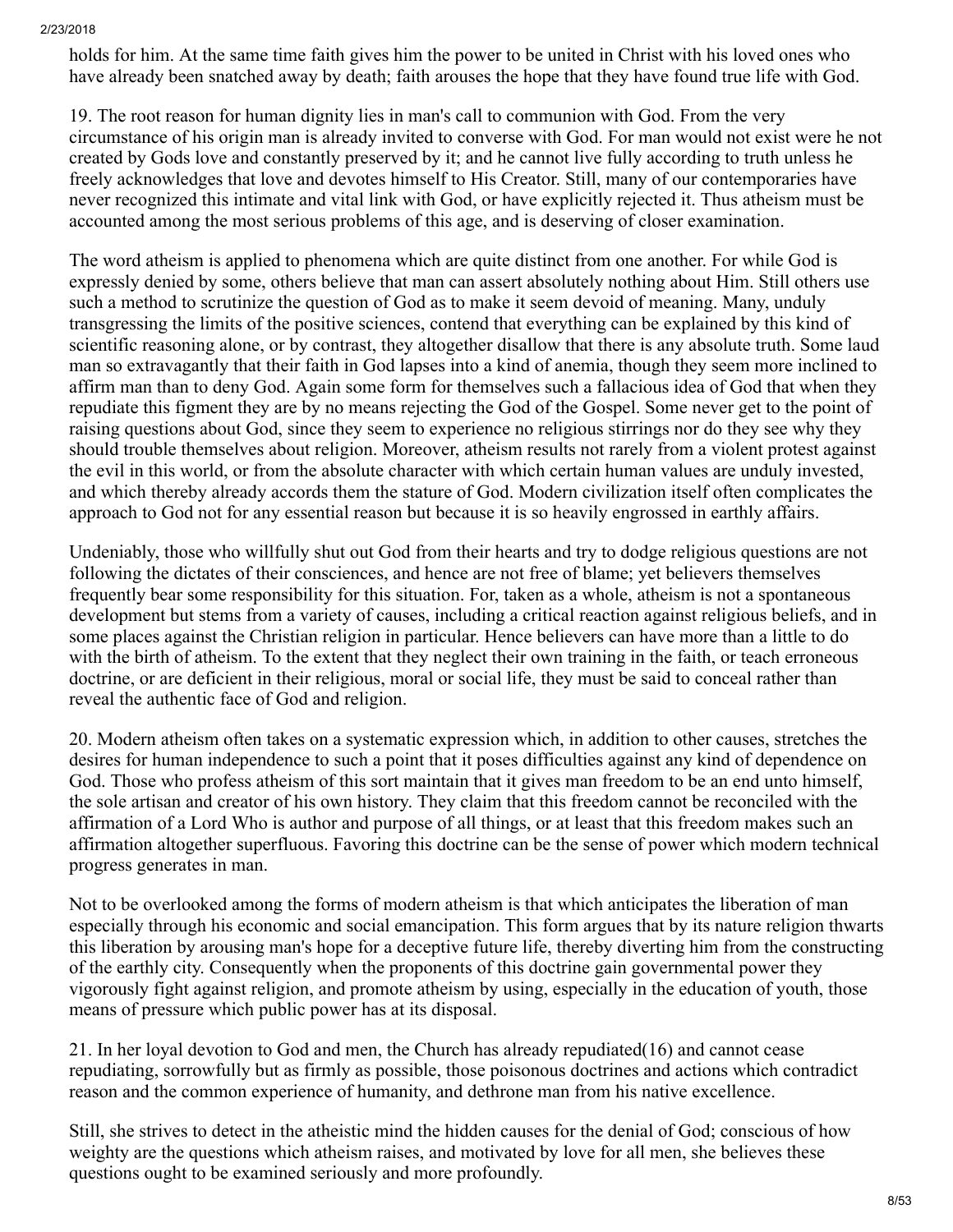The Church holds that the recognition of God is in no way hostile to man's dignity, since this dignity is rooted and perfected in God. For man was made an intelligent and free member of society by God Who created him, but even more important, he is called as a son to commune with God and share in His happiness. She further teaches that a hope related to the end of time does not diminish the importance of intervening duties but rather undergirds the acquittal of them with fresh incentives. By contrast, when a divine instruction and the hope of life eternal are wanting, man's dignity is most grievously lacerated, as current events often attest; riddles of life and death, of guilt and of grief go unsolved with the frequent result that men succumb to despair.

Meanwhile every man remains to himself an unsolved puzzle, however obscurely he may perceive it. For on certain occasions no one can entirely escape the kind of self-questioning mentioned earlier, especially when life's major events take place. To this questioning only God fully and most certainly provides an answer as He summons man to higher knowledge and humbler probing.

The remedy which must be applied to atheism, however, is to be sought in a proper presentation of the Church's teaching as well as in the integral life of the Church and her members. For it is the function of the Church, led by the Holy Spirit Who renews and purifies her ceaselessly,(17) to make God the Father and His Incarnate Son present and in a sense visible. This result is achieved chiefly by the witness of a living and mature faith, namely, one trained to see difficulties clearly and to master them. Many martyrs have given luminous witness to this faith and continue to do so. This faith needs to prove its fruitfulness by penetrating the believer's entire life, including its worldly dimensions, and by activating him toward justice and love, especially regarding the needy. What does the most reveal God's presence, however, is the brotherly charity of the faithful who are united in spirit as they work together for the faith of the Gospel(18) and who prove themselves a sign of unity.

While rejecting atheism, root and branch, the Church sincerely professes that all men, believers and unbelievers alike, ought to work for the rightful betterment of this world in which all alike live; such an ideal cannot be realized, however, apart from sincere and prudent dialogue. Hence the Church protests against the distinction which some state authorities make between believers and unbelievers, with prejudice to the fundamental rights of the human person. The Church calls for the active liberty of believers to build up in this world God's temple too. She courteously invites atheists to examine the Gospel of Christ with an open mind.

Above all the Church knows that her message is in harmony with the most secret desires of the human heart when she champions the dignity of the human vocation, restoring hope to those who have already despaired of anything higher than their present lot. Far from diminishing man, her message brings to his development light, life and freedom. Apart from this message nothing will avail to fill up the heart of man: "Thou hast made us for Thyself," O Lord, "and our hearts are restless till they rest in Thee."(19)

22. The truth is that only in the mystery of the incarnate Word does the mystery of man take on light. For Adam, the first man, was a figure of Him Who was to come,(20) namely Christ the Lord. Christ, the final Adam, by the revelation of the mystery of the Father and His love, fully reveals man to man himself and makes his supreme calling clear. It is not surprising, then, that in Him all the aforementioned truths find their root and attain their crown.

He Who is "the image of the invisible God" (Col. 1:15),(21) is Himself the perfect man. To the sons of Adam He restores the divine likeness which had been disfigured from the first sin onward. Since human nature as He assumed it was not annulled,(22) by that very fact it has been raised up to a divine dignity in our respect too. For by His incarnation the Son of God has united Himself in some fashion with every man. He worked with human hands, He thought with a human mind, acted by human choice(23) and loved with a human heart. Born of the Virgin Mary, He has truly been made one of us, like us in all things except sin.(24)

As an innocent lamb He merited for us life by the free shedding of His own blood. In Him God reconciled us(25) to Himself and among ourselves; from bondage to the devil and sin He delivered us, so that each one of us can say with the Apostle: The Son of God "loved me and gave Himself up for me" (Gal. 2:20). By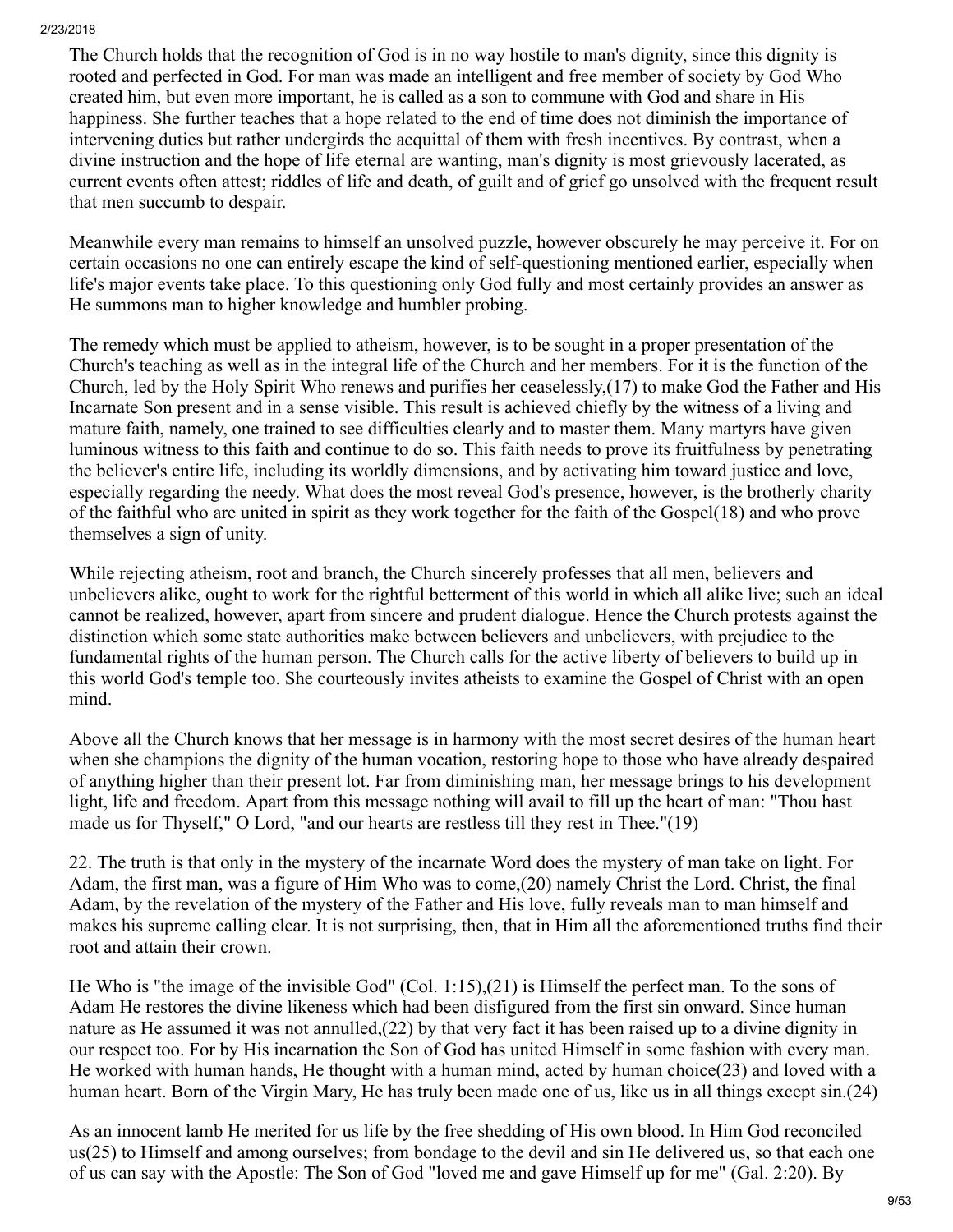suffering for us He not only provided us with an example for our imitation,(26) He blazed a trail, and if we follow it, life and death are made holy and take on a new meaning.

The Christian man, conformed to the likeness of that Son Who is the firstborn of many brothers,(27) received "the first-fruits of the Spirit" (Rom. 8:23) by which he becomes capable of discharging the new law of love.(28) Through this Spirit, who is "the pledge of our inheritance" (Eph. 1:14), the whole man is renewed from within, even to the achievement of "the redemption of the body" (Rom. 8:23): "If the Spirit of him who raised Jesus from the death dwells in you, then he who raised Jesus Christ from the dead will also bring to life your mortal bodies because of his Spirit who dwells in you" (Rom. 8:11).(29) Pressing upon the Christian to be sure, are the need and the duty to battle against evil through manifold tribulations and even to suffer death. But, linked with the paschal mystery and patterned on the dying Christ, he will hasten forward to resurrection in the strength which comes from hope.(30)

All this holds true not only for Christians, but for all men of good will in whose hearts grace works in an unseen way.(31) For, since Christ died for all men,(32) and since the ultimate vocation of man is in fact one, and divine, we ought to believe that the Holy Spirit in a manner known only to God offers to every man the possibility of being associated with this paschal mystery.

Such is the mystery of man, and it is a great one, as seen by believers in the light of Christian revelation. Through Christ and in Christ, the riddles of sorrow and death grow meaningful. Apart from His Gospel, they overwhelm us. Christ has risen, destroying death by His death; He has lavished life upon us(33) so that, as sons in the Son, we can cry out in the Spirit; Abba, Father(34)

## CHAPTER II

## THE COMMUNITY OF MANKIND

23. One of the salient features of the modern world is the growing interdependence of men one on the other, a development promoted chiefly by modern technical advances. Nevertheless brotherly dialogue among men does not reach its perfection on the level of technical progress, but on the deeper level of interpersonal relationships. These demand a mutual respect for the full spiritual dignity of the person. Christian revelation contributes greatly to the promotion of this communion between persons, and at the same time leads us to a deeper understanding of the laws of social life which the Creator has written into man's moral and spiritual nature.

Since rather recent documents of the Church's teaching authority have dealt at considerable length with Christian doctrine about human society,(1) this council is merely going to call to mind some of the more basic truths, treating their foundations under the light of revelation. Then it will dwell more at length on certain of their implications having special significance for our day.

24. God, Who has fatherly concern for everyone, has willed that all men should constitute one family and treat one another in a spirit of brotherhood. For having been created in the image of God, Who "from one man has created the whole human race and made them live all over the face of the earth" (Acts 17:26), all men are called to one and the same goal, namely God Himself.

For this reason, love for God and neighbor is the first and greatest commandment. Sacred Scripture, however, teaches us that the love of God cannot be separated from love of neighbor: "If there is any other commandment, it is summed up in this saying: Thou shalt love thy neighbor as thyself.... Love therefore is the fulfillment of the Law" (Rom. 13:9-10; cf. 1 John 4:20). To men growing daily more dependent on one another, and to a world becoming more unified every day, this truth proves to be of paramount importance.

Indeed, the Lord Jesus, when He prayed to the Father, "that all may be one. . . as we are one" (John 17:21- 22) opened up vistas closed to human reason, for He implied a certain likeness between the union of the divine Persons, and the unity of God's sons in truth and charity. This likeness reveals that man, who is the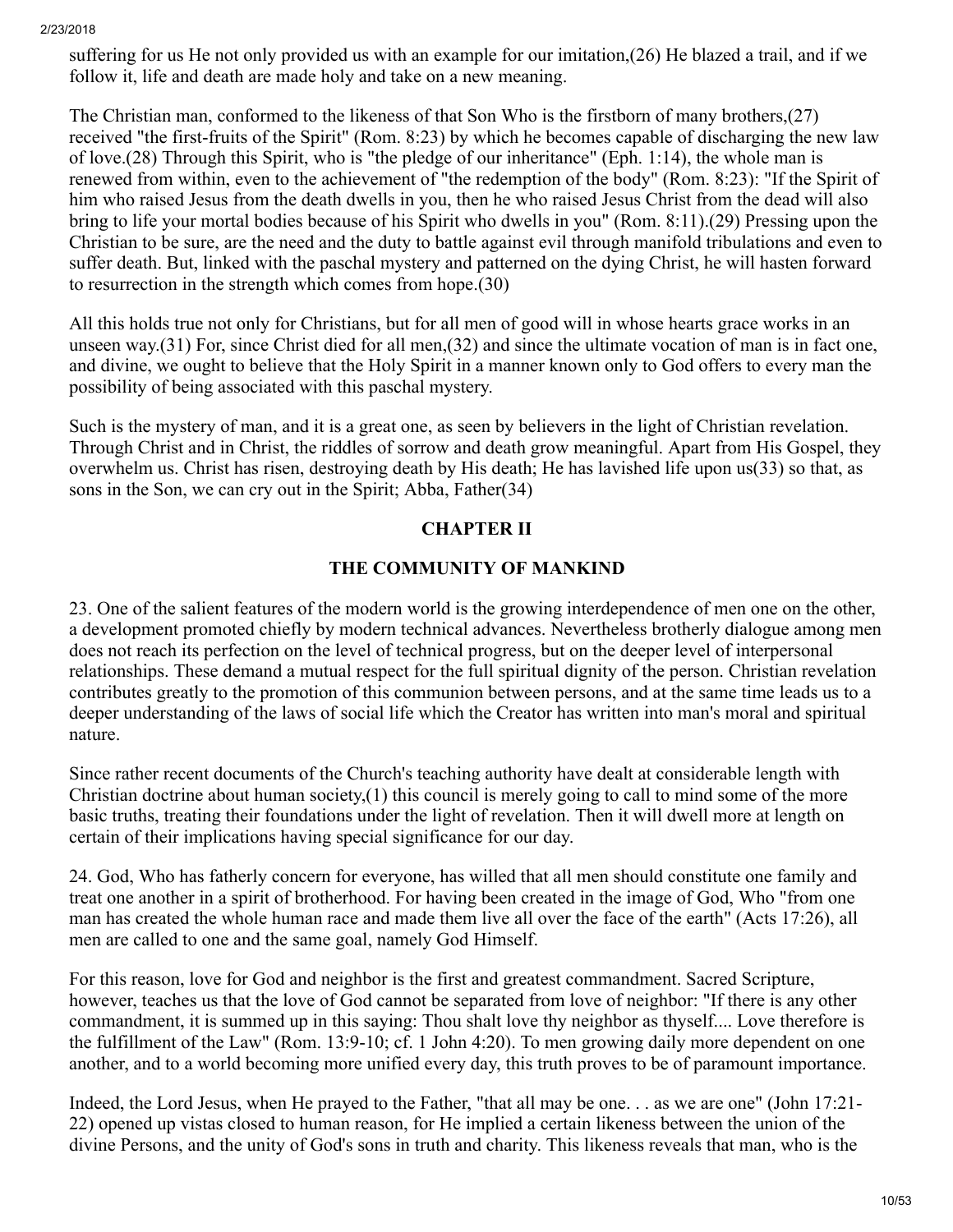only creature on earth which God willed for itself, cannot fully find himself except through a sincere gift of himself.(2)

25. Man's social nature makes it evident that the progress of the human person and the advance of society itself hinge on one another. For the beginning, the subject and the goal of all social institutions is and must be the human person which for its part and by its very nature stands completely in need of social life.(3) Since this social life is not something added on to man, through his dealings with others, through reciprocal duties, and through fraternal dialogue he develops all his gifts and is able to rise to his destiny.

Among those social ties which man needs for his development some, like the family and political community, relate with greater immediacy to his innermost nature; others originate rather from his free decision. In our era, for various reasons, reciprocal ties and mutual dependencies increase day by day and give rise to a variety of associations and organizations, both public and private. This development, which is called socialization, while certainly not without its dangers, brings with it many advantages with respect to consolidating and increasing the qualities of the human person, and safeguarding his rights.(4)

But if by this social life the human person is greatly aided in responding to his destiny, even in its religious dimensions, it cannot be denied that men are often diverted from doing good and spurred toward and by the social circumstances in which they live and are immersed from their birth. To be sure the disturbances which so frequently occur in the social order result in part from the natural tensions of economic, political and social forms. But at a deeper level they flow from man's pride and selfishness, which contaminate even the social sphere. When the structure of affairs is flawed by the consequences of sin, man, already born with a bent toward evil, finds there new inducements to sin, which cannot be overcome without strenuous efforts and the assistance of grace.

26. Every day human interdependence grows more tightly drawn and spreads by degrees over the whole world. As a result the common good, that is, the sum of those conditions of social life which allow social groups and their individual members relatively thorough and ready access to their own fulfillment, today takes on an increasingly universal complexion and consequently involves rights and duties with respect to the whole human race. Every social group must take account of the needs and legitimate aspirations of other groups, and even of the general welfare of the entire human family.(5)

At the same time, however, there is a growing awareness of the exalted dignity proper to the human person, since he stands above all things, and his rights and duties are universal and inviolable. Therefore, there must be made available to all men everything necessary for leading a life truly human, such as food, clothing, and shelter; the right to choose a state of life freely and to found a family, the right to education, to employment, to a good reputation, to respect, to appropriate information, to activity in accord with the upright norm of one's own conscience, to protection of privacy and rightful freedom even in matters religious.

Hence, the social order and its development must invariably work to the benefit of the human person if the disposition of affairs is to be subordinate to the personal realm and not contrariwise, as the Lord indicated when He said that the Sabbath was made for man, and not man for the Sabbath.(6)

This social order requires constant improvement. It must be founded on truth, built on justice and animated by love; in freedom it should grow every day toward a more humane balance.(7) An improvement in attitudes and abundant changes in society will have to take place if these objectives are to be gained.

God's Spirit, Who with a marvelous providence directs the unfolding of time and renews the face of the earth, is not absent from this development. The ferment of the Gospel too has aroused and continues to arouse in man's heart the irresistible requirements of his dignity.

27. Coming down to practical and particularly urgent consequences, this council lays stress on reverence for man; everyone must consider his every neighbor without exception as another self, taking into account first of all His life and the means necessary to living it with dignity,(8) so as not to imitate the rich man who had no concern for the poor man Lazarus.(9)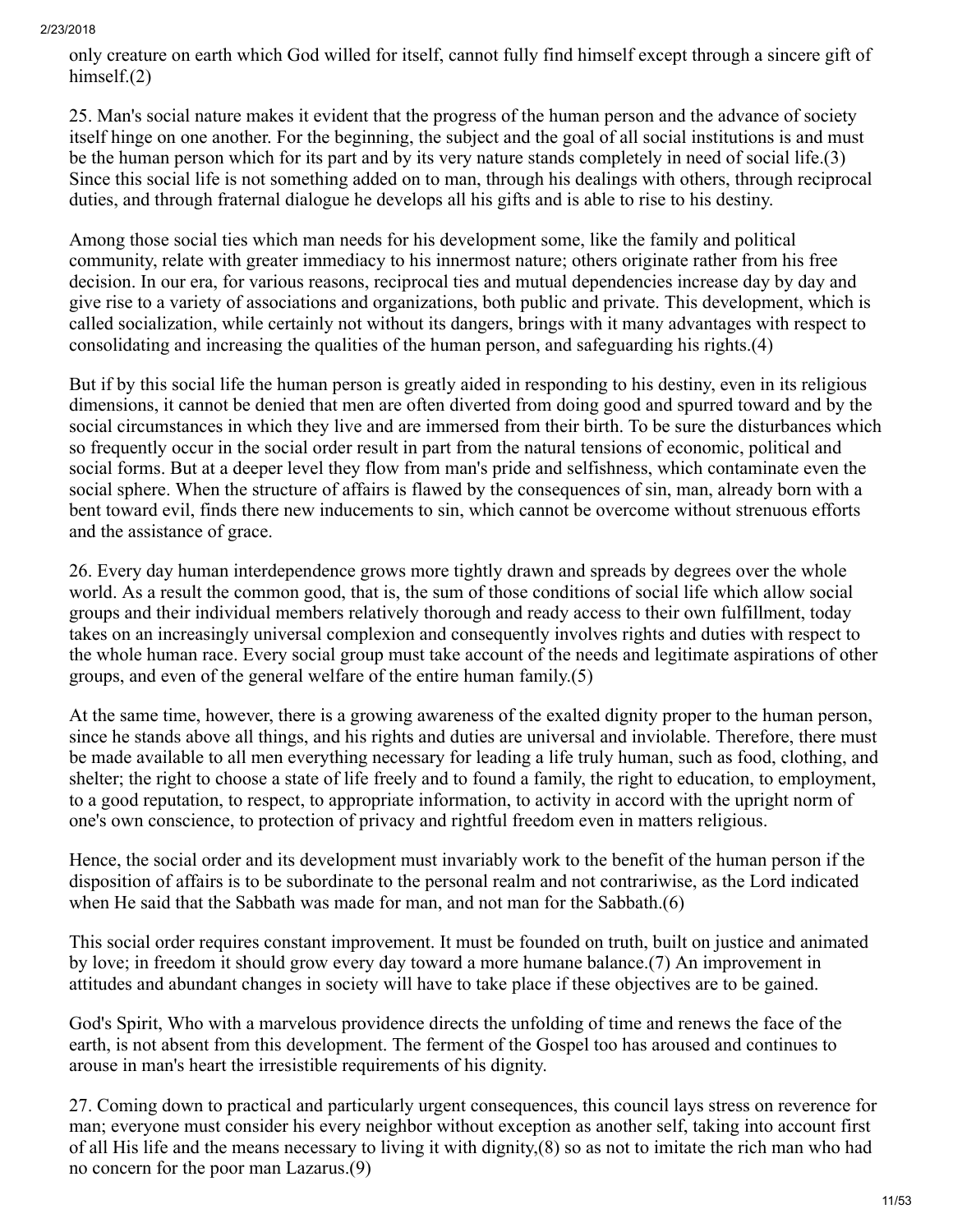In our times a special obligation binds us to make ourselves the neighbor of every person without exception and of actively helping him when he comes across our path, whether he be an old person abandoned by all, a foreign laborer unjustly looked down upon, a refugee, a child born of an unlawful union and wrongly suffering for a sin he did not commit, or a hungry person who disturbs our conscience by recalling the voice of the Lord, "As long as you did it for one of these the least of my brethren, you did it for me" (Matt. 25:40).

Furthermore, whatever is opposed to life itself, such as any type of murder, genocide, abortion, euthanasia or wilful self-destruction, whatever violates the integrity of the human person, such as mutilation, torments inflicted on body or mind, attempts to coerce the will itself; whatever insults human dignity, such as subhuman living conditions, arbitrary imprisonment, deportation, slavery, prostitution, the selling of women and children; as well as disgraceful working conditions, where men are treated as mere tools for profit, rather than as free and responsible persons; all these things and others of their like are infamies indeed. They poison human society, but they do more harm to those who practice them than those who suffer from the injury. Moreover, they are supreme dishonor to the Creator.

28. Respect and love ought to be extended also to those who think or act differently than we do in social, political and even religious matters. In fact, the more deeply we come to understand their ways of thinking through such courtesy and love, the more easily will we be able to enter into dialogue with them.

This love and good will, to be sure, must in no way render us indifferent to truth and goodness. Indeed love itself impels the disciples of Christ to speak the saving truth to all men. But it is necessary to distinguish between error, which always merits repudiation, and the person in error, who never loses the dignity of being a person even when he is flawed by false or inadequate religious notions.(10) God alone is the judge and searcher of hearts, for that reason He forbids us to make judgments about the internal guilt of anyone.(11)

The teaching of Christ even requires that we forgive injuries,(12) and extends the law of love to include every enemy, according to the command of the New Law: "You have heard that it was said: Thou shalt love thy neighbor and hate thy enemy. But I say to you: love your enemies, do good to those who hate you, and pray for those who persecute and calumniate you" (Matt. 5:43-44).

29. Since all men possess a rational soul and are created in God's likeness, since they have the same nature and origin, have been redeemed by Christ and enjoy the same divine calling and destiny, the basic equality of all must receive increasingly greater recognition.

True, all men are not alike from the point of view of varying physical power and the diversity of intellectual and moral resources. Nevertheless, with respect to the fundamental rights of the person, every type of discrimination, whether social or cultural, whether based on sex, race, color, social condition, language or religion, is to be overcome and eradicated as contrary to God's intent. For in truth it must still be regretted that fundamental personal rights are still not being universally honored. Such is the case of a woman who is denied the right to choose a husband freely, to embrace a state of life or to acquire an education or cultural benefits equal to those recognized for men.

Therefore, although rightful differences exist between men, the equal dignity of persons demands that a more humane and just condition of life be brought about. For excessive economic and social differences between the members of the one human family or population groups cause scandal, and militate against social justice, equity, the dignity of the human person, as well as social and international peace.

Human institutions, both private and public, must labor to minister to the dignity and purpose of man. At the same time let them put up a stubborn fight against any kind of slavery, whether social or political, and safeguard the basic rights of man under every political system. Indeed human institutions themselves must be accommodated by degrees to the highest of all realities, spiritual ones, even though meanwhile, a long enough time will be required before they arrive at the desired goal.

30. Profound and rapid changes make it more necessary that no one ignoring the trend of events or drugged by laziness, content himself with a merely individualistic morality. It grows increasingly true that the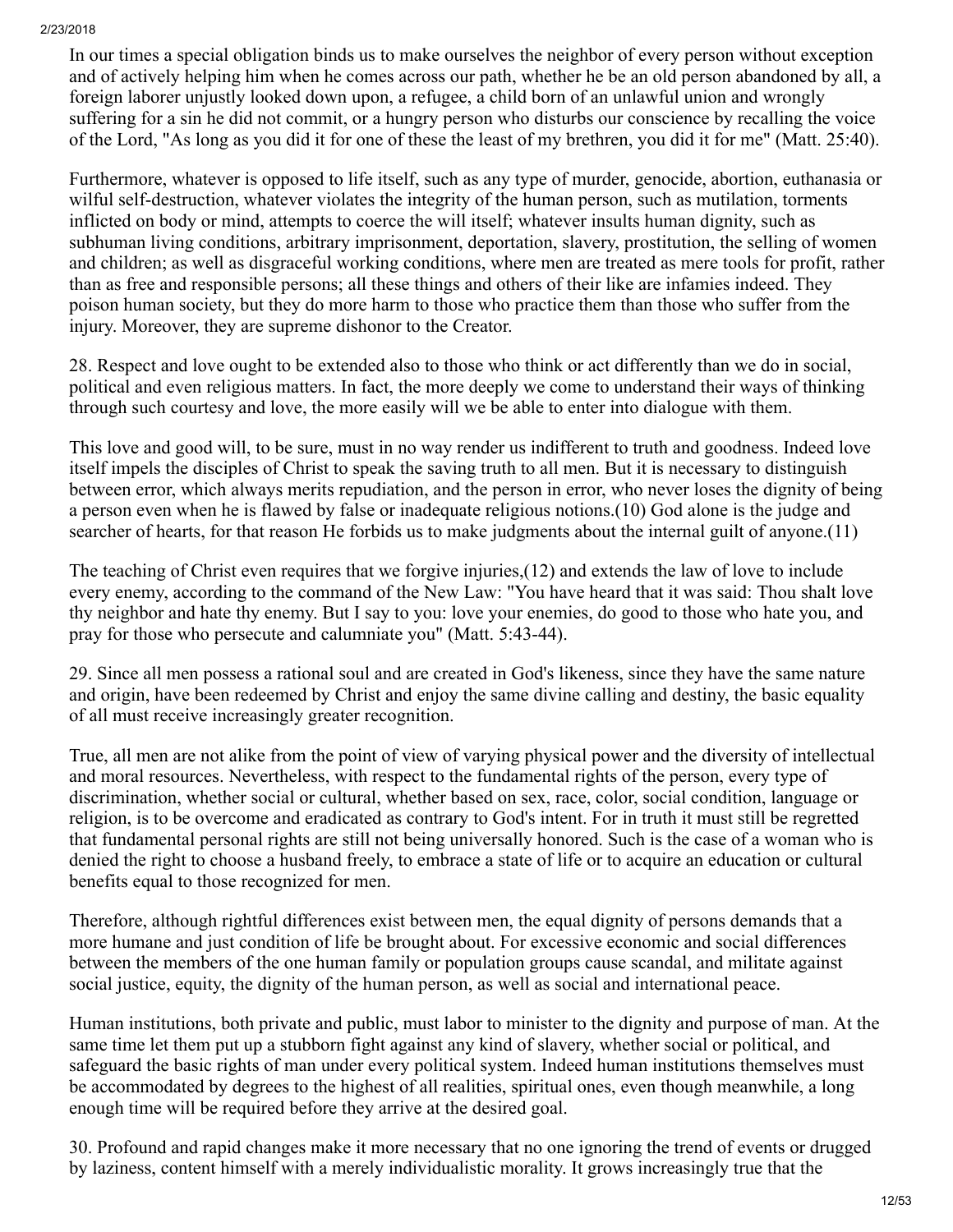obligations of justice and love are fulfilled only if each person, contributing to the common good, according to his own abilities and the needs of others, also promotes and assists the public and private institutions dedicated to bettering the conditions of human life. Yet there are those who, while possessing grand and rather noble sentiments, nevertheless in reality live always as if they cared nothing for the needs of society. Many in various places even make light of social laws and precepts, and do not hesitate to resort to various frauds and deceptions in avoiding just taxes or other debts due to society. Others think little of certain norms of social life, for example those designed for the protection of health, or laws establishing speed limits; they do not even avert to the fact that by such indifference they imperil their own life and that of others.

Let everyone consider it his sacred obligation to esteem and observe social necessities as belonging to the primary duties of modern man. For the more unified the world becomes, the more plainly do the offices of men extend beyond particular groups and spread by degrees to the whole world. But this development cannot occur unless individual men and their associations cultivate in themselves the moral and social virtues, and promote them in society; thus, with the needed help of divine grace men who are truly new and artisans of a new humanity can be forthcoming

31. In order for individual men to discharge with greater exactness the obligations of their conscience toward themselves and the various group to which they belong, they must be carefully educated to a higher degree of culture through the use of the immense resources available today to the human race. Above all the education of youth from every social background has to be undertaken, so that there can be produced not only men and women of refined talents, but those great-souled persons who are so desperately required by our times.

Now a man can scarcely arrive at the needed sense of responsibility, unless his living conditions allow him to become conscious of his dignity, and to rise to his destiny by spending himself for God and for others. But human freedom is often crippled when a man encounters extreme poverty just as it withers when he indulges in too many of life's comforts and imprisons himself in a kind of splendid isolation. Freedom acquires new strength, by contrast, when a man consents to the unavoidable requirements of social life, takes on the manifold demands of human partnership, and commits himself to the service of the human community.

Hence, the will to play one's role in common endeavors should be everywhere encouraged. Praise is due to those national procedures which allow the largest possible number of citizens to participate in public affairs with genuine freedom. Account must be taken, to be sure, of the actual conditions of each people and the decisiveness required by public authority. If every citizen is to feel inclined to take part in the activities of the various groups which make up the social body, these must offer advantages which will attract members and dispose them to serve others. We can justly consider that the future of humanity lies in the hands of those who are strong enough to provide coming generations with reasons for living and hoping.

32. As God did not create man for life in isolation, but for the formation of social unity, so also "it has pleased God to make men holy and save them not merely as individuals, without bond or link between them, but by making them into a single people, a people which acknowledges Him in truth and serves Him in holiness."(13) So from the beginning of salvation history He has chosen men not just as individuals but as members of a certain community. Revealing His mind to them, God called these chosen ones "His people" (Ex. 3:7-12), and even made a covenant with them on Sinai.(14)

This communitarian character is developed and consummated in the work of Jesus Christ. For the very Word made flesh willed to share in the human fellowship. He was present at the wedding of Cana, visited the house of Zacchaeus, ate with publicans and sinners. He revealed the love of the Father and the sublime vocation of man in terms of the most common of social realities and by making use of the speech and the imagery of plain everyday life. Willingly obeying' the laws of his country He sanctified those human ties, especially family ones, which are the source of social structures. He chose to lead the life proper to an artisan of His time and place.

In His preaching He clearly taught the sons of God to treat one another as brothers. In His prayers He pleaded that all His disciples might be "one." Indeed as the redeemer of all, He offered Himself for all even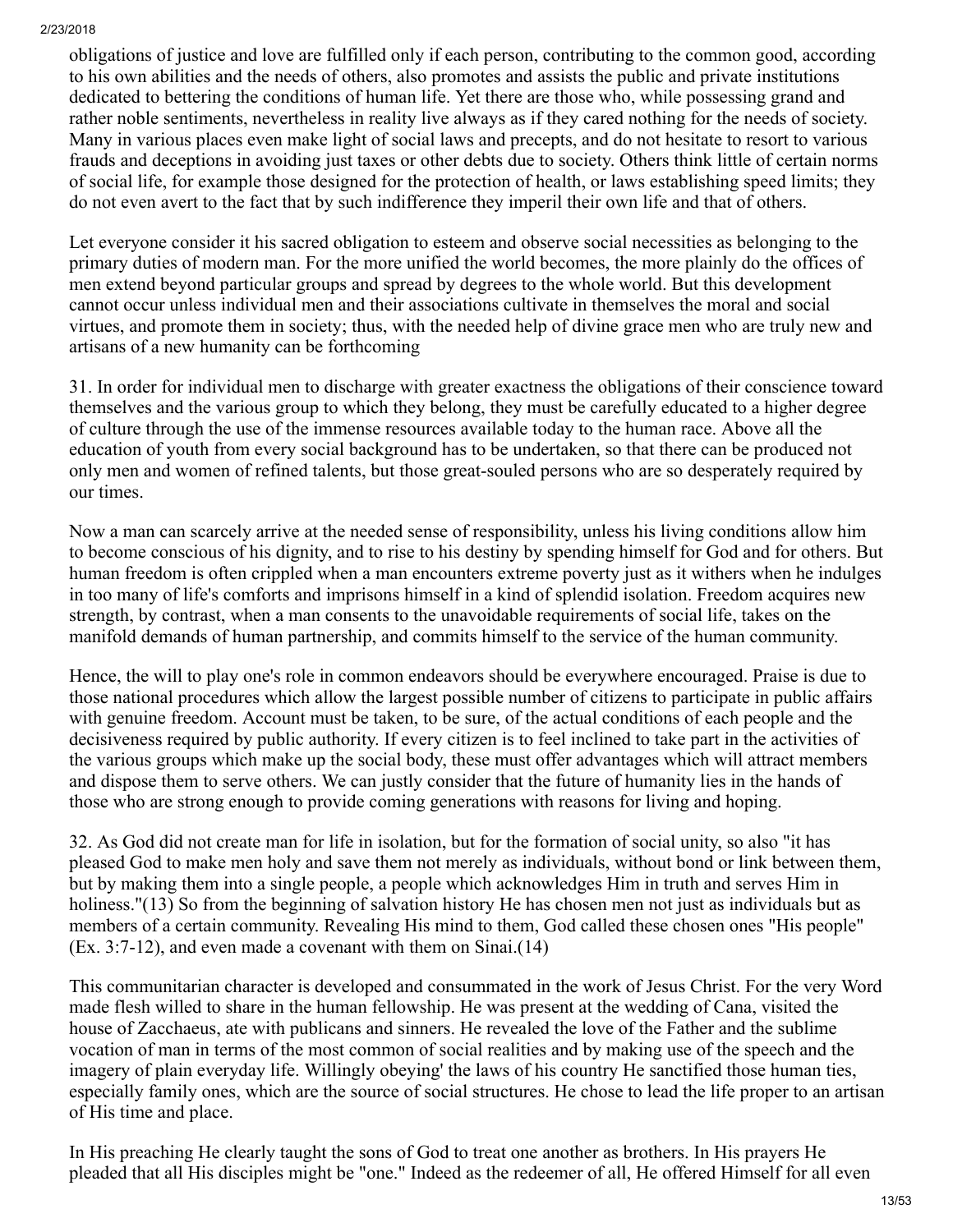to point of death. "Greater love than this no one has, that one lay down his life for his friends" (John 15:13). He commanded His Apostles to preach to all peoples the Gospel's message that the human race was to become the Family of God, in which the fullness of the Law would be love.

As the firstborn of many brethren and by the giving of His Spirit, He founded after His death and resurrection a new brotherly community composed of all those who receive Him in faith and in love. This He did through His Body, which is the Church. There everyone, as members one of the other, would render mutual service according to the different gifts bestowed on each.

This solidarity must be constantly increased until that day on which it will be brought to perfection. Then, saved by grace, men will offer flawless glory to God as a family beloved of God and of Christ their Brother.

# CHAPTER III

## MAN'S ACTIVITY THROUGHOUT THE WORLD

33. Through his labors and his native endowments man has ceaselessly striven to better his life. Today, however, especially with the help of science and technology, he has extended his mastery over nearly the whole of nature and continues to do so. Thanks to increased opportunities for many kinds of social contact among nations, the human family is gradually recognizing that it comprises a single world community and is making itself so. Hence many benefits once looked for, especially from heavenly powers, man has now enterprisingly procured for himself.

In the face of these immense efforts which already preoccupy the whole human race, men agitate numerous questions among themselves. What is the meaning and value of this feverish activity? How should all these things be used? To the achievement of what goal are the strivings of individuals and societies heading? The Church guards the heritage of God's word and draws from it moral and religious principles without always having at hand the solution to particular problems. As such she desires to add the light of revealed truth to mankind's store of experience, so that the path which humanity has taken in recent times will not be a dark one.

34. Throughout the course of the centuries, men have labored to better the circumstances of their lives through a monumental amount of individual and collective effort. To believers, this point is settled: considered in itself, this human activity accords with God's will. For man, created to God's image, received a mandate to subject to himself the earth and all it contains, and to govern the world with justice and holiness; (1) a mandate to relate himself and the totality of things to Him Who was to be acknowledged as the Lord and Creator of all. Thus, by the subjection of all things to man, the name of God would be wonderful in all the earth.(2)

This mandate concerns the whole of everyday activity as well. For while providing the substance of life for themselves and their families, men and women are performing their activities in a way which appropriately benefits society. They can justly consider that by their labor they are unfolding the Creator's work, consulting the advantages of their brother men, and are contributing by their personal industry to the realization in history of the divine plan.(3)

Thus, far from thinking that works produced by man's own talent and energy are in opposition to God's power, and that the rational creature exists as a kind of rival to the Creator, Christians are convinced that the triumphs of the human race are a sign of God's grace and the flowering of His own mysterious design. For the greater man's power becomes, the farther his individual and community responsibility extends. Hence it is clear that men are not deterred by the Christian message from building up the world, or impelled to neglect the welfare of their fellows, but that they are rather more stringently bound to do these very things. (4)

35. Human activity, to be sure, takes its significance from its relationship to man. Just as it proceeds from man, so it is ordered toward man. For when a man works he not only alters things and society, he develops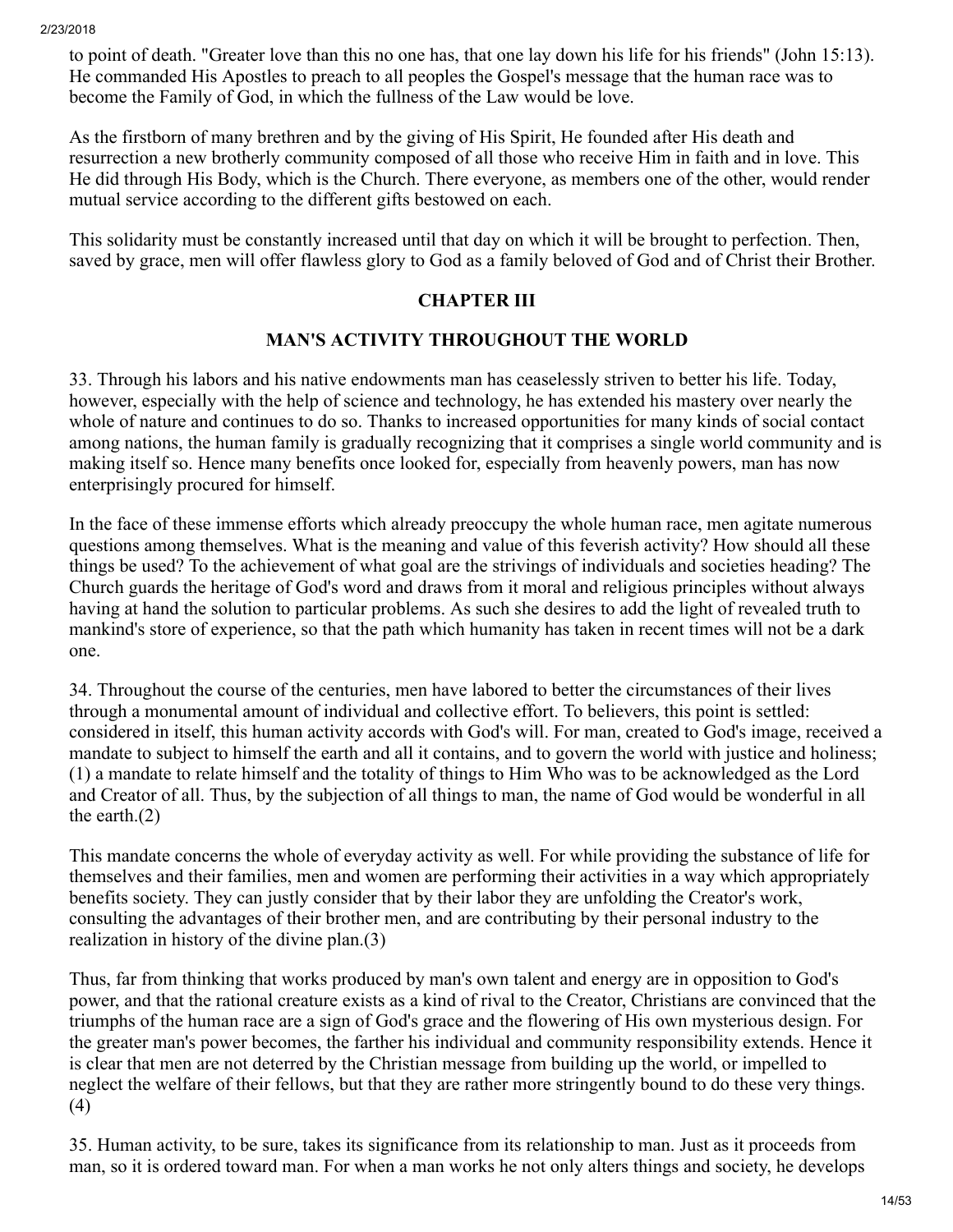himself as well. He learns much, he cultivates his resources, he goes outside of himself and beyond himself. Rightly understood this kind of growth is of greater value than any external riches which can be garnered. A man is more precious for what he is than for what he has.(5) Similarly, all that men do to obtain greater justice, wider brotherhood, a more humane disposition of social relationships has greater worth than technical advances. For these advances can supply the material for human progress, but of themselves alone they can never actually bring it about.

Hence, the norm of human activity is this: that in accord with the divine plan and will, it harmonize with the genuine good of the human race, and that it allow men as individuals and as members of society to pursue their total vocation and fulfill it.

36. Now many of our contemporaries seem to fear that a closer bond between human activity and religion will work against the independence of men, of societies, or of the sciences.

If by the autonomy of earthly affairs we mean that created things and societies themselves enjoy their own laws and values which must be gradually deciphered, put to use, and regulated by men, then it is entirely right to demand that autonomy. Such is not merely required by modern man, but harmonizes also with the will of the Creator. For by the very circumstance of their having been created, all things are endowed with their own stability, truth, goodness, proper laws and order. Man must respect these as he isolates them by the appropriate methods of the individual sciences or arts. Therefore if methodical investigation within every branch of learning is carried out in a genuinely scientific manner and in accord with moral norms, it never truly conflicts with faith, for earthly matters and the concerns of faith derive from the same God. (6) Indeed whoever labors to penetrate the secrets of reality with a humble and steady mind, even though he is unaware of the fact, is nevertheless being led by the hand of God, who holds all things in existence, and gives them their identity. Consequently, we cannot but deplore certain habits of mind, which are sometimes found too among Christians, which do not sufficiently attend to the rightful independence of science and which, from the arguments and controversies they spark, lead many minds to conclude that faith and science are mutually opposed.(7)

But if the expression, the independence of temporal affairs, is taken to mean that created things do not depend on God, and that man can use them without any reference to their Creator, anyone who acknowledges God will see how false such a meaning is. For without the Creator the creature would disappear. For their part, however, all believers of whatever religion always hear His revealing voice in the discourse of creatures. When God is forgotten, however, the creature itself grows unintelligible.

37. Sacred Scripture teaches the human family what the experience of the ages confirms: that while human progress is a great advantage to man, it brings with it a strong temptation. For when the order of values is jumbled and bad is mixed with the good, individuals and groups pay heed solely to their own interests, and not to those of others. Thus it happens that the world ceases to be a place of true brotherhood. In our own day, the magnified power of humanity threatens to destroy the race itself.

For a monumental struggle against the powers of darkness pervades the whole history of man. The battle was joined from the very origins of the world and will continue until the last day, as the Lord has attested.(8) Caught in this conflict, man is obliged to wrestle constantly if he is to cling to what is good, nor can he achieve his own integrity without great efforts and the help of God's grace.

That is why Christ's Church, trusting in the design of the Creator, acknowledges that human progress can serve man's true happiness, yet she cannot help echoing the Apostle's warning: "Be not conformed to this world" (Rom. 12:2). Here by the world is meant that spirit of vanity and malice which transforms into an instrument of sin those human energies intended for the service of God and man.

Hence if anyone wants to know how this unhappy situation can be overcome, Christians will tell him that all human activity, constantly imperiled by man's pride and deranged self-love, must be purified and perfected by the power of Christ's cross and resurrection. For redeemed by Christ and made a new creature in the Holy Spirit, man is able to love the things themselves created by God, and ought to do so. He can receive them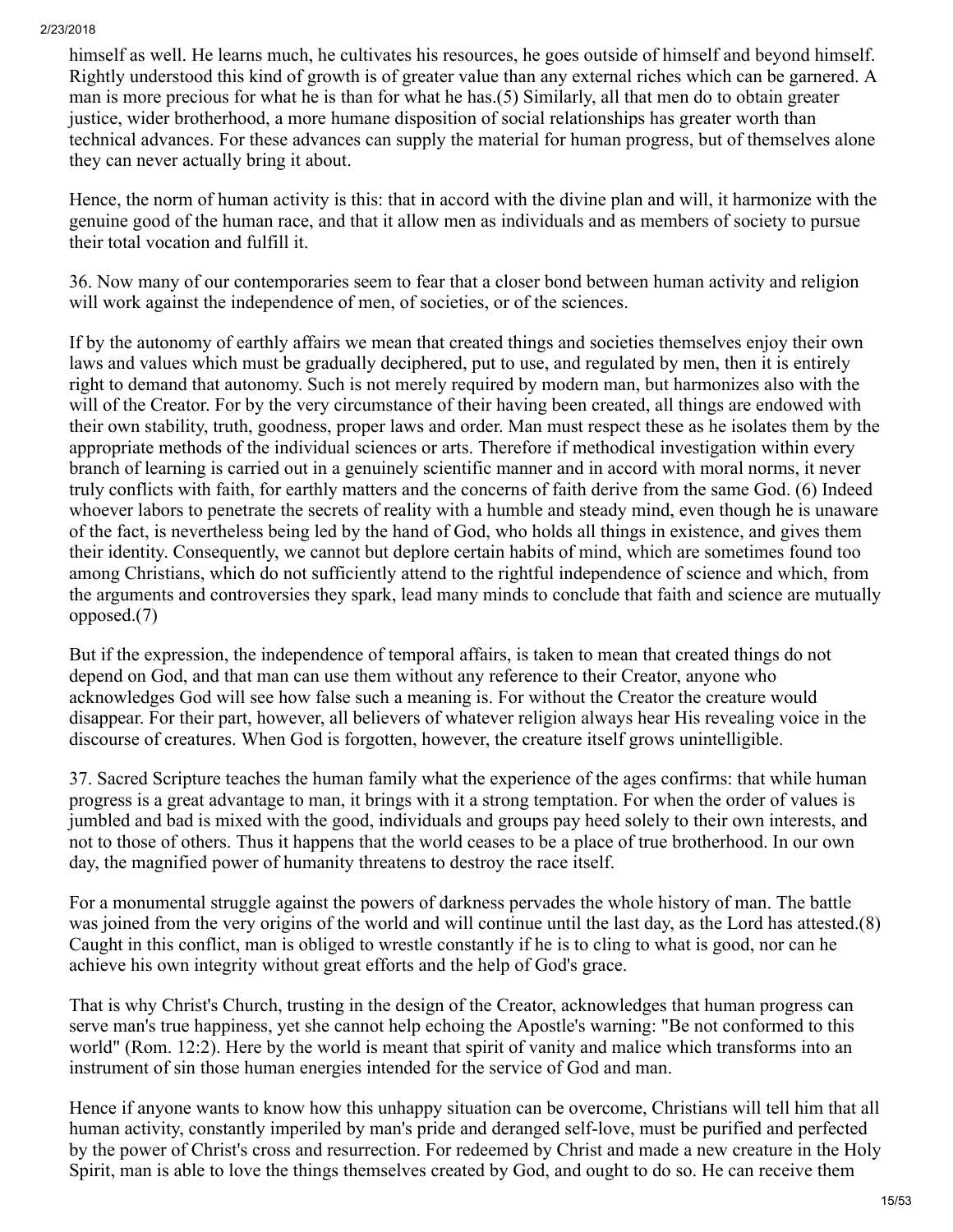from God and respect and reverence them as flowing constantly from the hand of God. Grateful to his Benefactor for these creatures, using and enjoying them in detachment and liberty of spirit, man is led forward into a true possession of them, as having nothing, yet possessing all things.(9) "All are yours, and you are Christ's, and Christ is God's" (1 Cor. 3:22-23).

38. For God's Word, through Whom all things were made, was Himself made flesh and dwelt on the earth of men.(10) Thus He entered the world's history as a perfect man, taking that history up into Himself and summarizing it.(11) He Himself revealed to us that "God is love" (1 John 4:8) and at the same time taught us that the new command of love was the basic law of human perfection and hence of the worlds transformation.

To those, therefore, who believe in divine love, He gives assurance that the way of love lies open to men and that the effort to establish a universal brotherhood is not a hopeless one. He cautions them at the same time that this charity is not something to be reserved for important matters, but must be pursued chiefly in the ordinary circumstances of life. Undergoing death itself for all of us sinners,(12) He taught us by example that we too must shoulder that cross which the world and the flesh inflict upon those who search after peace and justice. Appointed Lord by His resurrection and given plenary power in heaven and on earth,(13) Christ is now at work in the hearts of men through the energy of His Holy Spirit, arousing not only a desire for the age to come, but by that very fact animating, purifying and strengthening those noble longings too by which the human family makes its life more human and strives to render the whole earth submissive to this goal.

Now, the gifts of the Spirit are diverse: while He calls some to give clear witness to the desire for a heavenly home and to keep that desire green among the human family, He summons others to dedicate themselves to the earthly service of men and to make ready the material of the celestial realm by this ministry of theirs. Yet He frees all of them so that by putting aside love of self and bringing all earthly resources into the service of human life they can devote themselves to that future when humanity itself will become an offering accepted by  $God.(14)$ 

The Lord left behind a pledge of this hope and strength for life's journey in that sacrament of faith where natural elements refined by man are gloriously changed into His Body and Blood, providing a meal of brotherly solidarity and a foretaste of the heavenly banquet.

39. We do not know the time for the consummation of the earth and of humanity,(15) nor do we know how all things will be transformed. As deformed by sin, the shape of this world will pass away;(16) but we are taught that God is preparing a new dwelling place and a new earth where justice will abide,(17) and whose blessedness will answer and surpass all the longings for peace which spring up in the human heart.(18) Then, with death overcome, the sons of God will be raised up in Christ, and what was sown in weakness and corruption will be invested with incorruptibility.(19) Enduring with charity and its fruits,(20) all that creation(21) which God made on man's account will be unchained from the bondage of vanity.

Therefore, while we are warned that it profits a man nothing if he gain the whole world and lose himself,(22) the expectation of a new earth must not weaken but rather stimulate our concern for cultivating this one. For here grows the body of a new human family, a body which even now is able to give some kind of foreshadowing of the new age.

Hence, while earthly progress must be carefully distinguished from the growth of Christ's kingdom, to the extent that the former can contribute to the better ordering of human society, it is of vital concern to the Kingdom of God.(23)

For after we have obeyed the Lord, and in His Spirit nurtured on earth the values of human dignity, brotherhood and freedom, and indeed all the good fruits of our nature and enterprise, we will find them again, but freed of stain, burnished and transfigured, when Christ hands over to the Father: "a kingdom eternal and universal, a kingdom of truth and life, of holiness and grace, of justice, love and peace."(24) On this earth that Kingdom is already present in mystery. When the Lord returns it will be brought into full flower.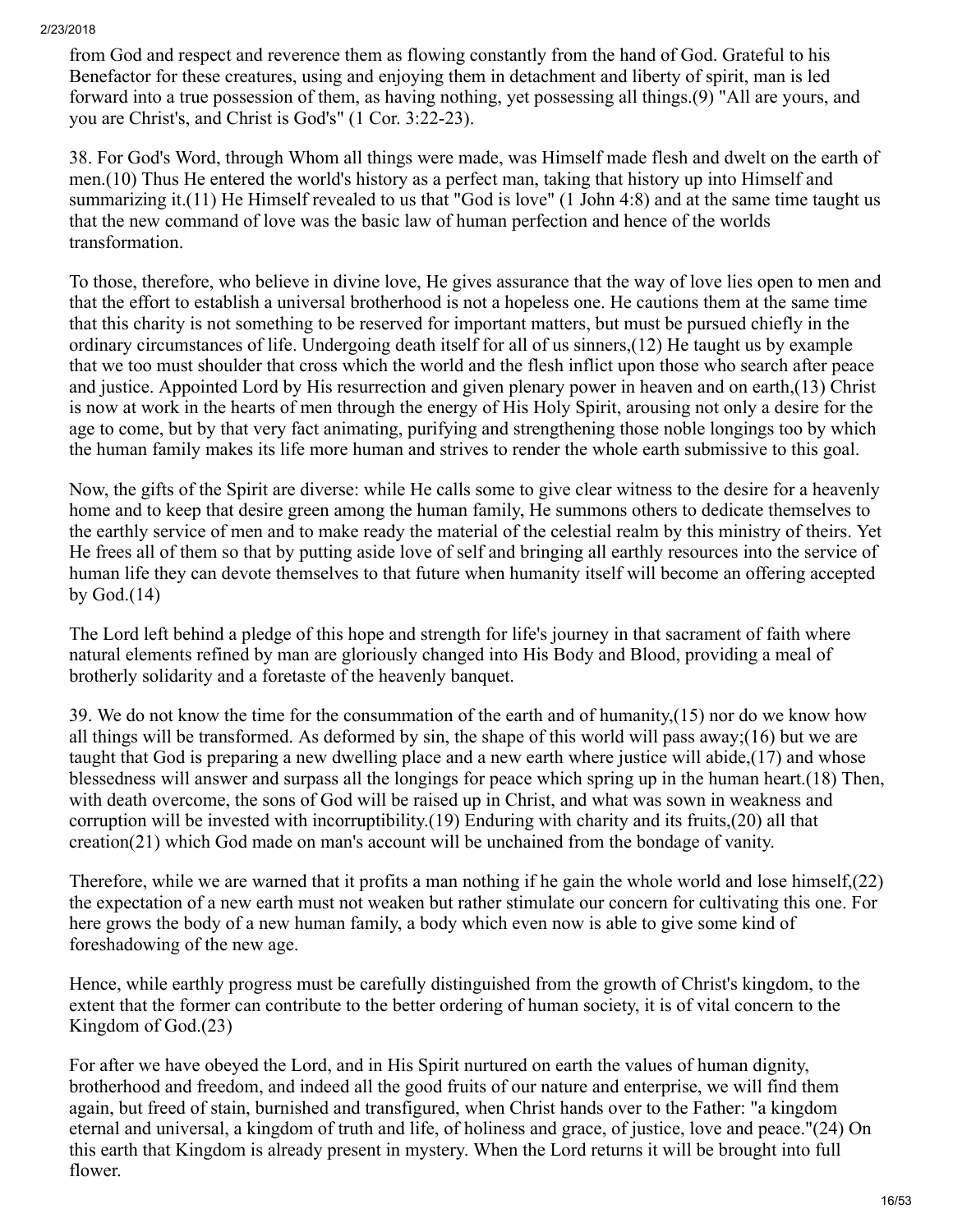## CHAPTER IV THE ROLE OF THE CHURCH IN THE MODERN WORLD

40. Everything we have said about the dignity of the human person, and about the human community and the profound meaning of human activity, lays the foundation for the relationship between the Church and the world, and provides the basis for dialogue between them.(1) In this chapter, presupposing everything which has already been said by this council concerning the mystery of the Church, we must now consider this same Church inasmuch as she exists in the world, living and acting with it.

Coming forth from the eternal Father's love,(2) founded in time by Christ the Redeemer and made one in the Holy Spirit,(3) the Church has a saving and an eschatological purpose which can be fully attained only in the future world. But she is already present in this world, and is composed of men, that is, of members of the earthly city who have a call to form the family of God's children during the present history of the human race, and to keep increasing it until the Lord returns. United on behalf of heavenly values and enriched by them, this family has been "constituted and structured as a society in this world"(4) by Christ, and is equipped "by appropriate means for visible and social union."(5) Thus the Church, at once "a visible association and a spiritual community,"(6) goes forward together with humanity and experiences the same earthly lot which the world does. She serves as a leaven and as a kind of soul for human society(7) as it is to be renewed in Christ and transformed into God's family.

That the earthly and the heavenly city penetrate each other is a fact accessible to faith alone; it remains a mystery of human history, which sin will keep in great disarray until the splendor of God's sons, is fully revealed. Pursuing the saving purpose which is proper to her, the Church does not only communicate divine life to men but in some way casts the reflected light of that life over the entire earth, most of all by its healing and elevating impact on the dignity of the person, by the way in which it strengthens the seams of human society and imbues the everyday activity of men with a deeper meaning and importance. Thus through her individual matters and her whole community, the Church believes she can contribute greatly toward making the family of man and its history more human.

In addition, the Catholic Church gladly holds in high esteem the things which other Christian Churches and ecclesial communities have done or are doing cooperatively by way of achieving the same goal. At the same time, she is convinced that she can be abundantly and variously helped by the world in the matter of preparing the ground for the Gospel. This help she gains from the talents and industry of individuals and from human society as a whole. The council now sets forth certain general principles for the proper fostering of this mutual exchange and assistance in concerns which are in some way common to the world and the Church.

41. Modern man is on the road to a more thorough development of his own personality, and to a growing discovery and vindication of his own rights. Since it has been entrusted to the Church to reveal the mystery of God, Who is the ultimate goal of man, she opens up to man at the same time the meaning of his own existence, that is, the innermost truth about himself. The Church truly knows that only God, Whom she serves, meets the deepest longings of the human heart, which is never fully satisfied by what this world has to offer.

She also knows that man is constantly worked upon by God's spirit, and hence can never be altogether indifferent to the problems of religion. The experience of past ages proves this, as do numerous indications in our own times. For man will always yearn to know, at least in an obscure way, what is the meaning of his life, of his activity, of his death. The very presence of the Church recalls these problems to his mind. But only God, Who created man to His own image and ransomed him from sin, provides the most adequate answer to the questions, and this He does through what He has revealed in Christ His Son, Who became man. Whoever follows after Christ, the perfect man, becomes himself more of a man. For by His incarnation the Father's Word assumed, and sanctified through His cross and resurrection, the whole of man, body and soul, and through that totality the whole of nature created by God for man's use.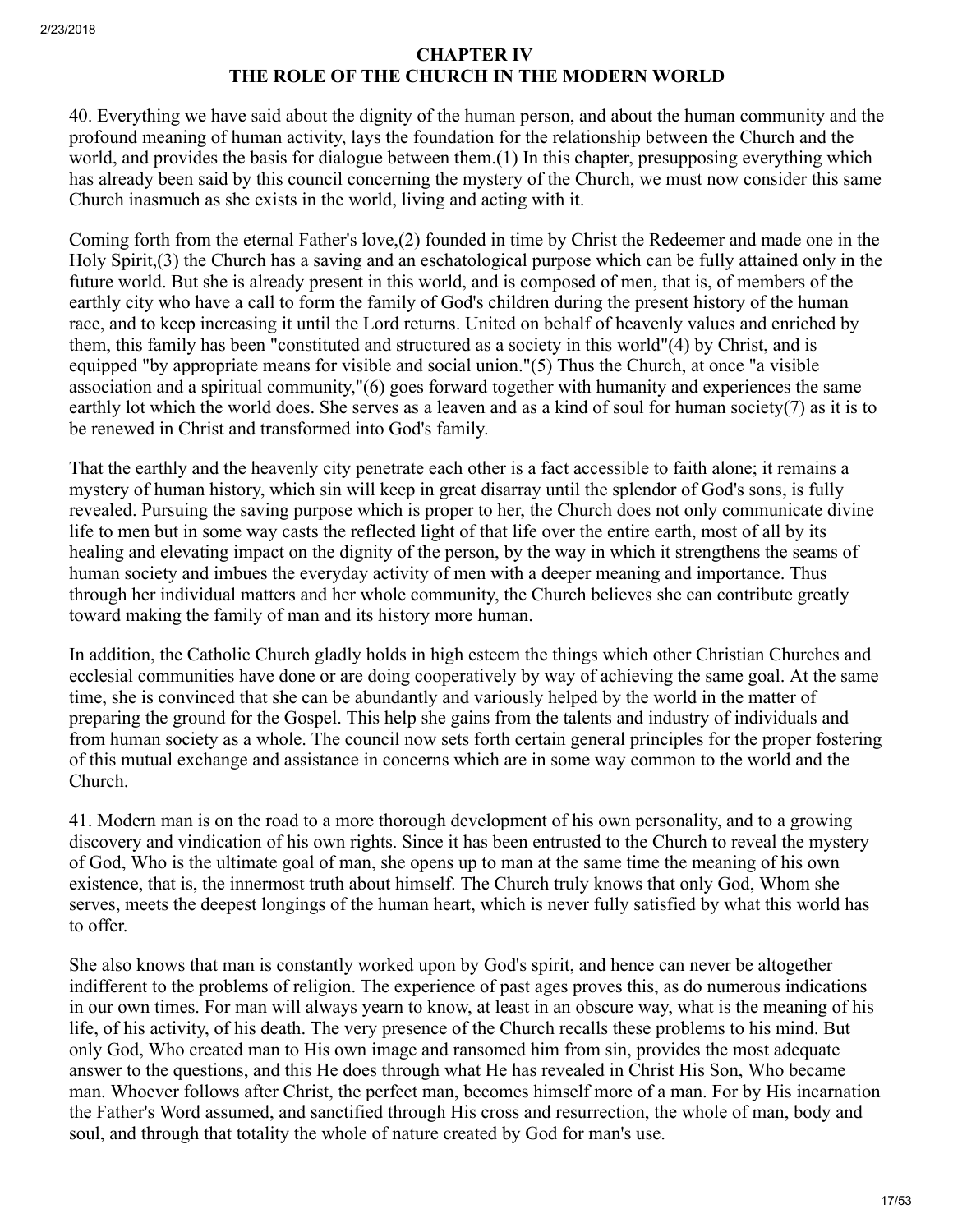Thanks to this belief, the Church can anchor the dignity of human nature against all tides of opinion, for example those which undervalue the human body or idolize it. By no human law can the personal dignity and liberty of man be so aptly safeguarded as by the Gospel of Christ which has been entrusted to the Church. For this Gospel announces and proclaims the freedom of the sons of God, and repudiates all the bondage which ultimately results from sin.(8) (cf. Rom. 8:14-17); it has a sacred reverence for the dignity of conscience and its freedom of choice, constantly advises that all human talents be employed in God's service and men's, and, finally, commends all to the charity of all (cf. Matt. 22:39).(9)

This agrees with the basic law of the Christian dispensation. For though the same God is Savior and Creator, Lord of human history as well as of salvation history, in the divine arrangement itself, the rightful autonomy of the creature, and particularly of man is not withdrawn, but is rather re-established in its own dignity and strengthened in it.

The Church, therefore, by virtue of the Gospel committed to her, proclaims the rights of man; she acknowledges and greatly esteems the dynamic movements of today by which these rights are everywhere fostered. Yet these movements must be penetrated by the spirit of the Gospel and protected against any kind of false autonomy. For we are tempted to think that our personal rights are fully ensured only when we are exempt from every requirement of divine law. But this way lies not the maintenance of the dignity of the human person, but its annihilation.

42. The union of the human family is greatly fortified and fulfilled by the unity, founded on Christ,(10) of the family of God's sons.

Christ, to be sure, gave His Church no proper mission in the political, economic or social order. The purpose which He set before her is a religious one.(11) But out of this religious mission itself come a function, a light and an energy which can serve to structure and consolidate the human community according to the divine law. As a matter of fact, when circumstances of time and place produce the need, she can and indeed should initiate activities on behalf of all men, especially those designed for the needy, such as the works of mercy and similar undertakings.

The Church recognizes that worthy elements are found in today's social movements, especially an evolution toward unity, a process of wholesome socialization and of association in civic and economic realms. The promotion of unity belongs to the innermost nature of the Church, for she is, "thanks to her relationship with Christ, a sacramental sign and an instrument of intimate union with God, and of the unity of the whole human race."(12) Thus she shows the world that an authentic union, social and external, results from a union of minds and hearts, namely from that faith and charity by which her own unity is unbreakably rooted in the Holy Spirit. For the force which the Church can inject into the modern society of man consists in that faith and charity put into vital practice, not in any external dominion exercised by merely human means.

Moreover, since in virtue of her mission and nature she is bound to no particular form of human culture, nor to any political, economic or social system, the Church by her very universality can be a very close bond between diverse human communities and nations, provided these trust her and truly acknowledge her right to true freedom in fulfilling her mission. For this reason, the Church admonishes her own sons, but also humanity as a whole, to overcome all strife between nations and race in this family spirit of God's children, an in the same way, to give internal strength to human associations which are just.

With great respect, therefore, this council regards all the true, good and just elements inherent in the very wide variety of institutions which the human race has established for itself and constantly continues to establish. The council affirms, moreover, that the Church is willing to assist and promote all these institutions to the extent that such a service depends on her and can be associated with her mission. She has no fiercer desire than that in pursuit of the welfare of all she may be able to develop herself freely under any kind of government which grants recognition to the basic rights of person and family, to the demands of the common good and to the free exercise of her own mission.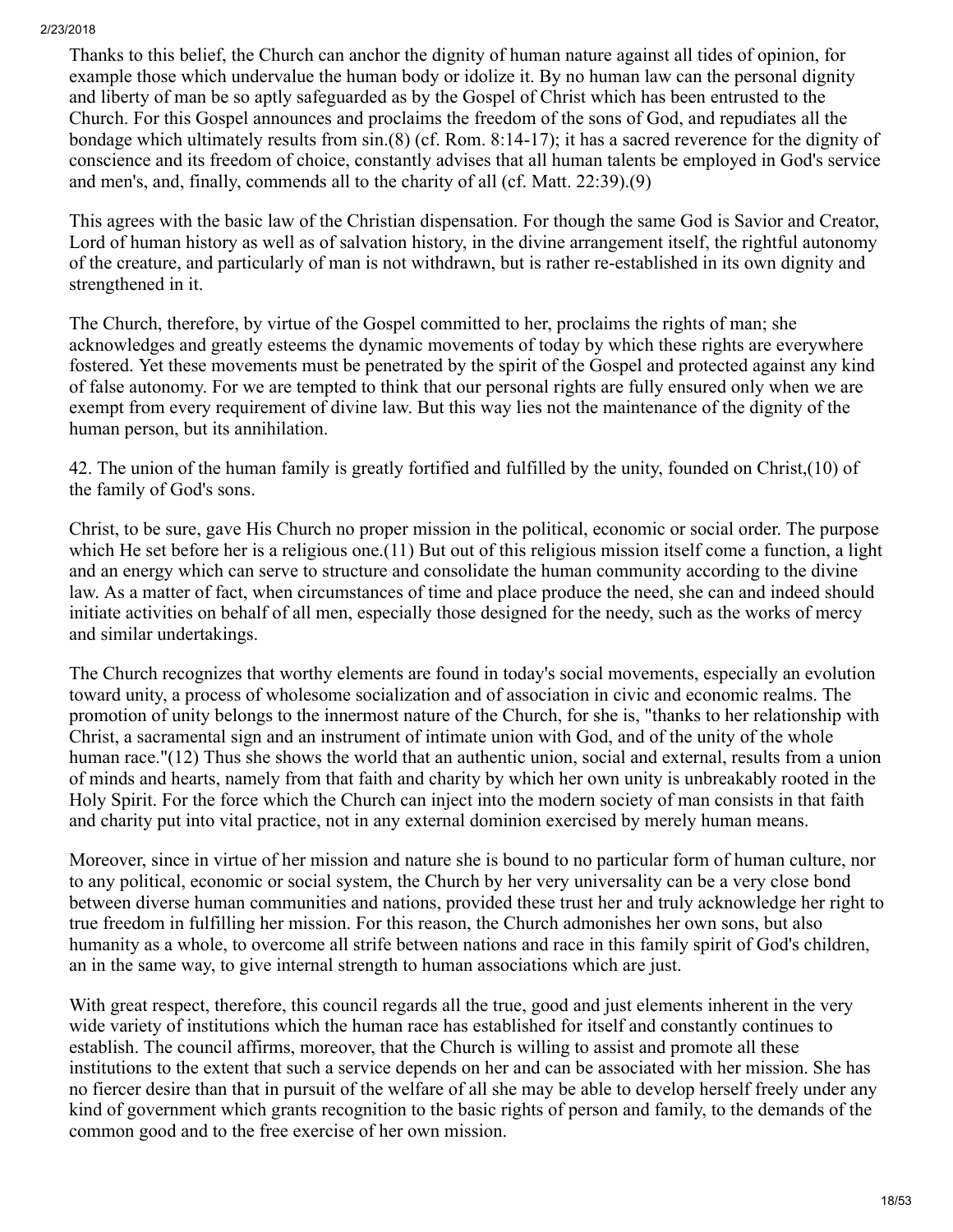43. This council exhorts Christians, as citizens of two cities, to strive to discharge their earthly duties conscientiously and in response to the Gospel spirit. They are mistaken who, knowing that we have here no abiding city but seek one which is to come,(13) think that they may therefore shirk their earthly responsibilities. For they are forgetting that by the faith itself they are more obliged than ever to measure up to these duties, each according to his proper vocation.(14) Nor, on the contrary, are they any less wide of the mark who think that religion consists in acts of worship alone and in the discharge of certain moral obligations, and who imagine they can plunge themselves into earthly affairs in such a way as to imply that these are altogether divorced from the religious life. This split between the faith which many profess and their daily lives deserves to be counted among the more serious errors of our age. Long since, the Prophets of the Old Testament fought vehemently against this scandal(15) and even more so did Jesus Christ Himself in the New Testament threaten it with grave punishments.(16) Therefore, let there be no false opposition between professional and social activities on the one part, and religious life on the other. The Christian who neglects his temporal duties, neglects his duties toward his neighbor and even God, and jeopardizes his eternal salvation. Christians should rather rejoice that, following the example of Christ Who worked as an artisan, they are free to give proper exercise to all their earthly activities and to their humane, domestic, professional, social and technical enterprises by gathering them into one vital synthesis with religious values, under whose supreme direction all things are harmonized unto God's glory.

Secular duties and activities belong properly although not exclusively to laymen. Therefore acting as citizens in the world, whether individually or socially, they will keep the laws proper to each discipline, and labor to equip themselves with a genuine expertise in their various fields. They will gladly work with men seeking the same goals. Acknowledging the demands of faith and endowed with its force, they will unhesitatingly devise new enterprises, where they are appropriate, and put them into action. Laymen should also know that it is generally the function of their well-formed Christian conscience to see that the divine law is inscribed in the life of the earthly city; from priests they may look for spiritual light and nourishment. Let the layman not imagine that his pastors are always such experts, that to every problem which arises, however complicated, they can readily give him a concrete solution, or even that such is their mission. Rather, enlightened by Christian wisdom and giving close attention to the teaching authority of the Church,(17) let the layman take on his own distinctive role.

Often enough the Christian view of things will itself suggest some specific solution in certain circumstances. Yet it happens rather frequently, and legitimately so, that with equal sincerity some of the faithful will disagree with others on a given matter. Even against the intentions of their proponents, however, solutions proposed on one side or another may be easily confused by many people with the Gospel message. Hence it is necessary for people to remember that no one is allowed in the aforementioned situations to appropriate the Church's authority for his opinion. They should always try to enlighten one another through honest discussion, preserving mutual charity and caring above all for the common good.

Since they have an active role to play in the whole life of the Church, laymen are not only bound to penetrate the world with a Christian spirit, but are also called to be witnesses to Christ in all things in the midst of human society.

Bishops, to whom is assigned the task of ruling the Church of God, should, together with their priests, so preach the news of Christ that all the earthly activities of the faithful will be bathed in the light of the Gospel. All pastors should remember too that by their daily conduct and concern(18) they are revealing the face of the Church to the world, and men will judge the power and truth of the Christian message thereby. By their lives and speech, in union with Religious and their faithful, may they demonstrate that even now the Church by her presence alone and by all the gifts which she contains, is an unspent fountain of those virtues which the modern world needs the most.

By unremitting study they should fit themselves to do their part in establishing dialogue with the world and with men of all shades of opinion. Above all let them take to heart the words which this council has spoken: "Since humanity today increasingly moves toward civil, economic and social unity, it is more than ever necessary that priests, with joint concern and energy, and under the guidance of the bishops and the supreme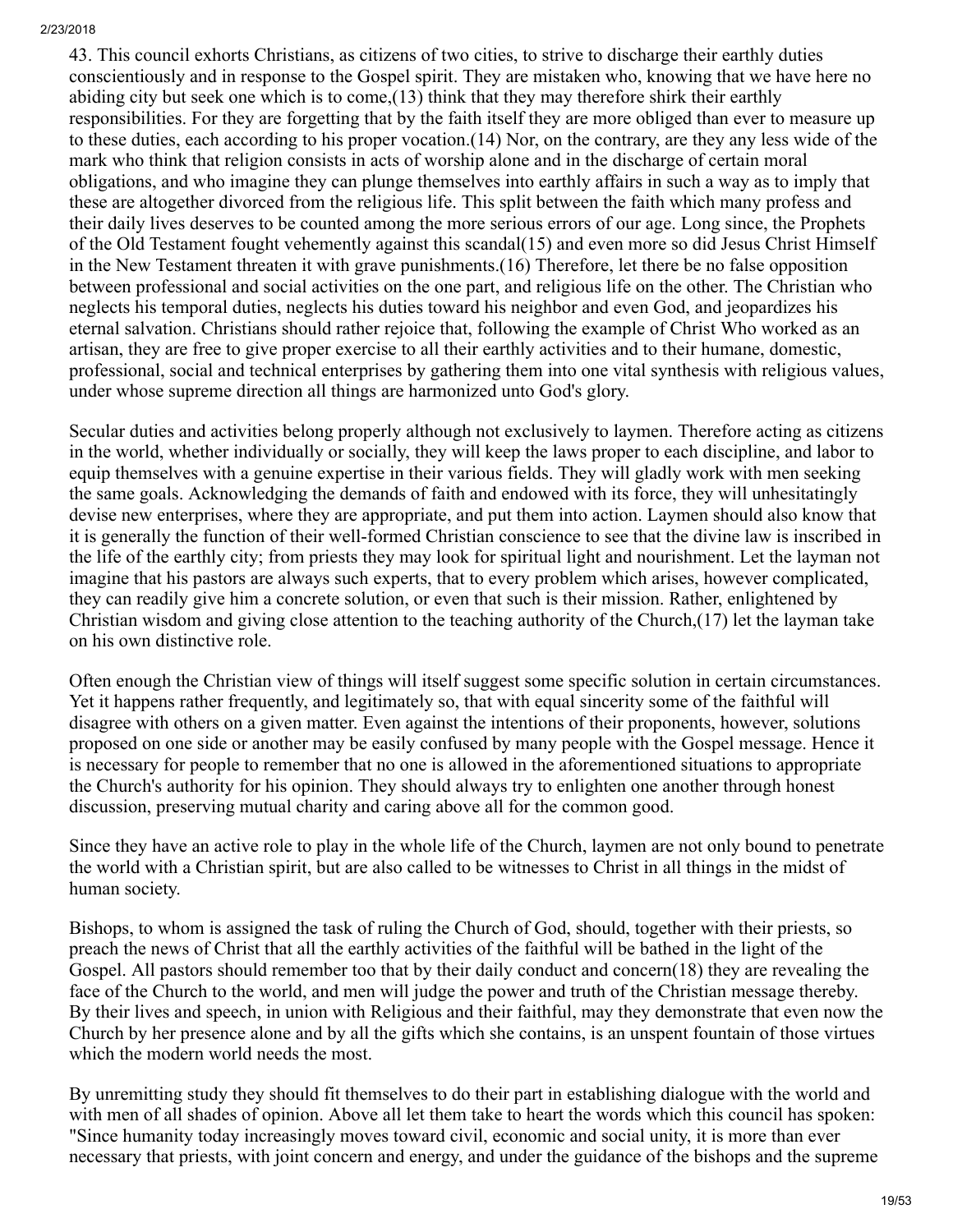pontiff, erase every cause of division, so that the whole human race may be led to the unity of God's family." (19)

Although by the power of the Holy Spirit the Church will remain the faithful spouse of her Lord and will never cease to be the sign of salvation on earth, still she is very well aware that among her members,(20) both clerical and lay, some have been unfaithful to the Spirit of God during the course of many centuries; in the present age, too, it does not escape the Church how great a distance lies between the message she offers and the human failings of those to whom the Gospel is entrusted. Whatever be the judgement of history on these defects, we ought to be conscious of them, and struggle against them energetically, lest they inflict harm on spread of the Gospel. The Church also realizes that in working out her relationship with the world she always has great need of the ripening which comes with the experience of the centuries. Led by the Holy Spirit, Mother Church unceasingly exhorts her sons "to purify and renew themselves so that the sign of Christ can shine more brightly on the face of the Church."(21)

44. Just as it is in the world's interest to acknowledge the Church as an historical reality, and to recognize her good influence, so the Church herself knows how richly she has profited by the history and development of humanity.

The experience of past ages, the progress of the sciences, and the treasures hidden in the various forms of human culture, by all of which the nature of man himself is more clearly revealed and new roads to truth are opened, these profit the Church, too. For, from the beginning of her history she has learned to express the message of Christ with the help of the ideas and terminology of various philosophers, and and has tried to clarify it with their wisdom, too. Her purpose has been to adapt the Gospel to the grasp of all as well as to the needs of the learned, insofar as such was appropriate. Indeed this accommodated preaching of the revealed word ought to remain the law of all evangelization. For thus the ability to express Christ's message in its own way is developed in each nation, and at the same time there is fostered a living exchange between the Church and the diverse cultures of people.(22) To promote such exchange, especially in our days, the Church requires the special help of those who live in the world, are versed in different institutions and specialties, and grasp their innermost significance in the eyes of both believers and unbelievers. With the help of the Holy Spirit, it is the task of the entire People of God, especially pastors and theologians, to hear, distinguish and interpret the many voices of our age, and to judge them in the light of the divine word, so that revealed truth can always be more deeply penetrated, better understood and set forth to greater advantage.

Since the Church has a visible and social structure as a sign of her unity in Christ, she can and ought to be enriched by the development of human social life, not that there is any lack in the constitution given her by Christ, but that she can understand it more penetratingly, express it better, and adjust it more successfully to our times. Moreover, she gratefully understands that in her community life no less than in her individual sons, she receives a variety of helps from men of every rank and condition, for whoever promotes the human community at the family level, culturally, in its economic, social and political dimensions, both nationally and internationally, such a one, according to God's design, is contributing greatly to the Church as well, to the extent that she depends on things outside herself. Indeed, the Church admits that she has greatly profited and still profits from the antagonism of those who oppose or who persecute her.(23)

45. While helping the world and receiving many benefits from it, the Church has a single intention: that God's kingdom may come, and that the salvation of the whole human race may come to pass. For every benefit which the People of God during its earthly pilgrimage can offer to the human family stems from the fact that the Church is "the universal sacrament of salvation",(24) simultaneously manifesting and exercising the mystery of God's love.

For God's Word, by whom all things were made, was Himself made flesh so that as perfect man He might save all men and sum up all things in Himself. The Lord is the goal of human history, the focal point of the longings of history and of civilization, the center of the human race, the joy of every heart and the answer to all its yearnings.(25) He it is Whom the Father raised from the dead, lifted on high and stationed at His right hand, making Him judge of the living and the dead. Enlivened and united in His Spirit, we journey toward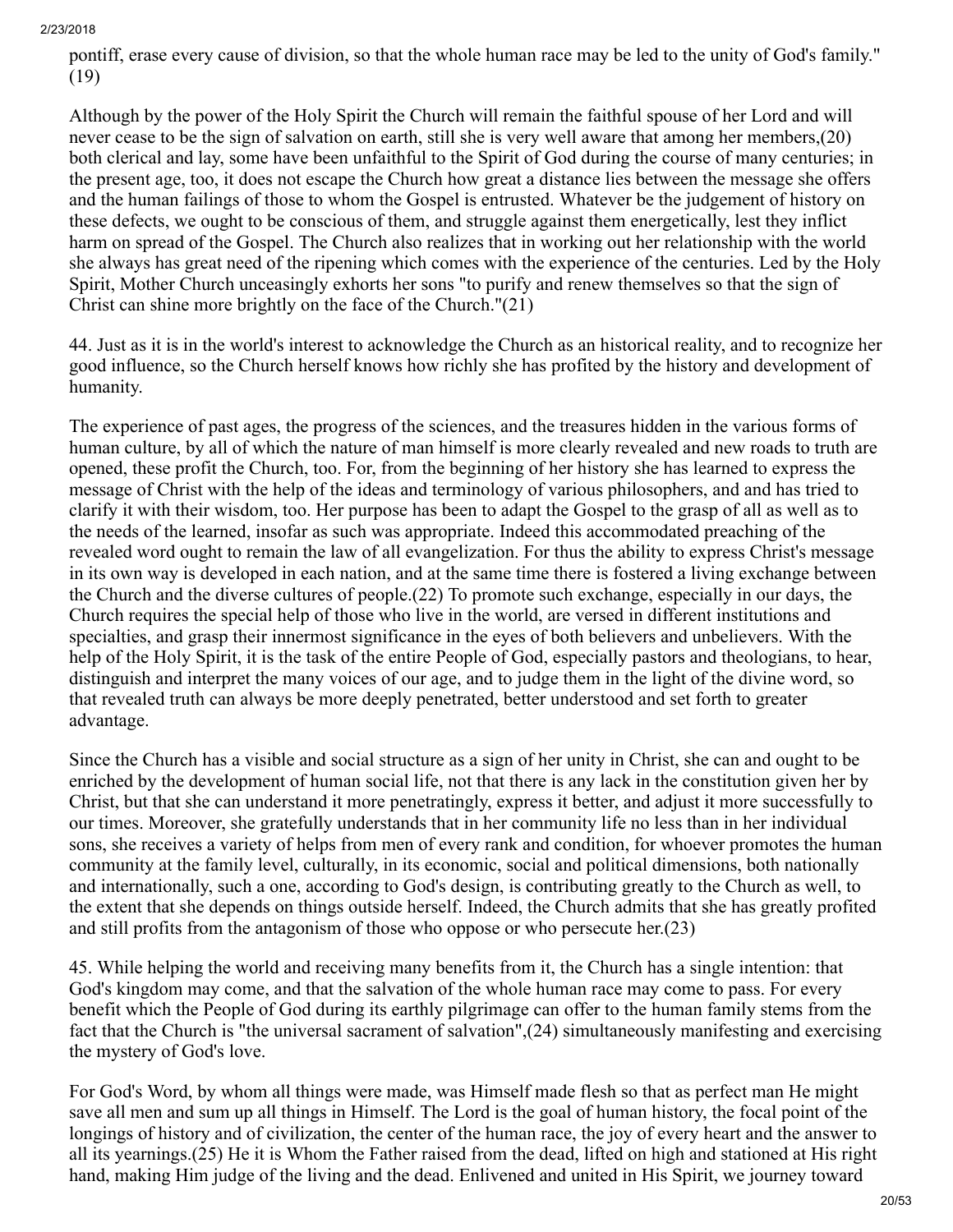the consummation of human history, one which fully accords with the counsel of God's love: "To reestablish all things in Christ, both those in the heavens and those on the earth" (Eph. 11:10).

The Lord Himself speaks: "Behold I come quickly! And my reward is with me, to render to each one according to his works. I am the Alpha and the Omega, the first and the last, the beginning and the end (Rev. 22:12-13).

# PART II

## SOME PROBLEMS OF SPECIAL URGENCY

46. This council has set forth the dignity of the human person, and the work which men have been destined to undertake throughout the world both as individuals and as members of society. There are a number of particularly urgent needs characterizing the present age, needs which go to the roots of the human race. To a consideration of these in the light of the Gospel and of human experience, the council would now direct the attention of all.

Of the many subjects arousing universal concern today, it may be helpful to concentrate on these: marriage and the family, human progress, life in its economic, social and political dimensions, the bonds between the family of nations, and peace. On each of these may there shine the radiant ideals proclaimed by Christ. By these ideals may Christians be led, and all mankind enlightened, as they search for answers to questions of such complexity.

## CHAPTER I

## FOSTERING THE NOBILITY OF MARRIAGE AND THE FAMILY

47. The well-being of the individual person and of human and Christian society is intimately linked with the healthy condition of that community produced by marriage and family. Hence Christians and all men who hold this community in high esteem sincerely rejoice in the various ways by which men today find help in fostering this community of love and perfecting its life, and by which parents are assisted in their lofty calling. Those who rejoice in such aids look for additional benefits from them and labor to bring them about.

Yet the excellence of this institution is not everywhere reflected with equal brilliance, since polygamy, the plague of divorce, so-called free love and other disfigurements have an obscuring effect. In addition, married love is too often profaned by excessive self-love, the worship of pleasure and illicit practices against human generation. Moreover, serious disturbances are caused in families by modern economic conditions, by influences at once social and psychological, and by the demands of civil society. Finally, in certain parts of the world problems resulting from population growth are generating concern.

All these situations have produced anxiety of consciences. Yet, the power and strength of the institution of marriage and family can also be seen in the fact that time and again, despite the difficulties produced, the profound changes in modern society reveal the true character of this institution in one way or another.

Therefore, by presenting certain key points of Church doctrine in a clearer light, this sacred synod wishes to offer guidance and support to those Christians and other men who are trying to preserve the holiness and to foster the natural dignity of the married state and its superlative value.

48. The intimate partnership of married life and love has been established by the Creator and qualified by His laws, and is rooted in the conjugal covenant of irrevocable personal consent. Hence by that human act whereby spouses mutually bestow and accept each other a relationship arises which by divine will and in the eyes of society too is a lasting one. For the good of the spouses and their off-springs as well as of society, the existence of the sacred bond no longer depends on human decisions alone. For, God Himself is the author of matrimony, endowed as it is with various benefits and purposes.(1) All of these have a very decisive bearing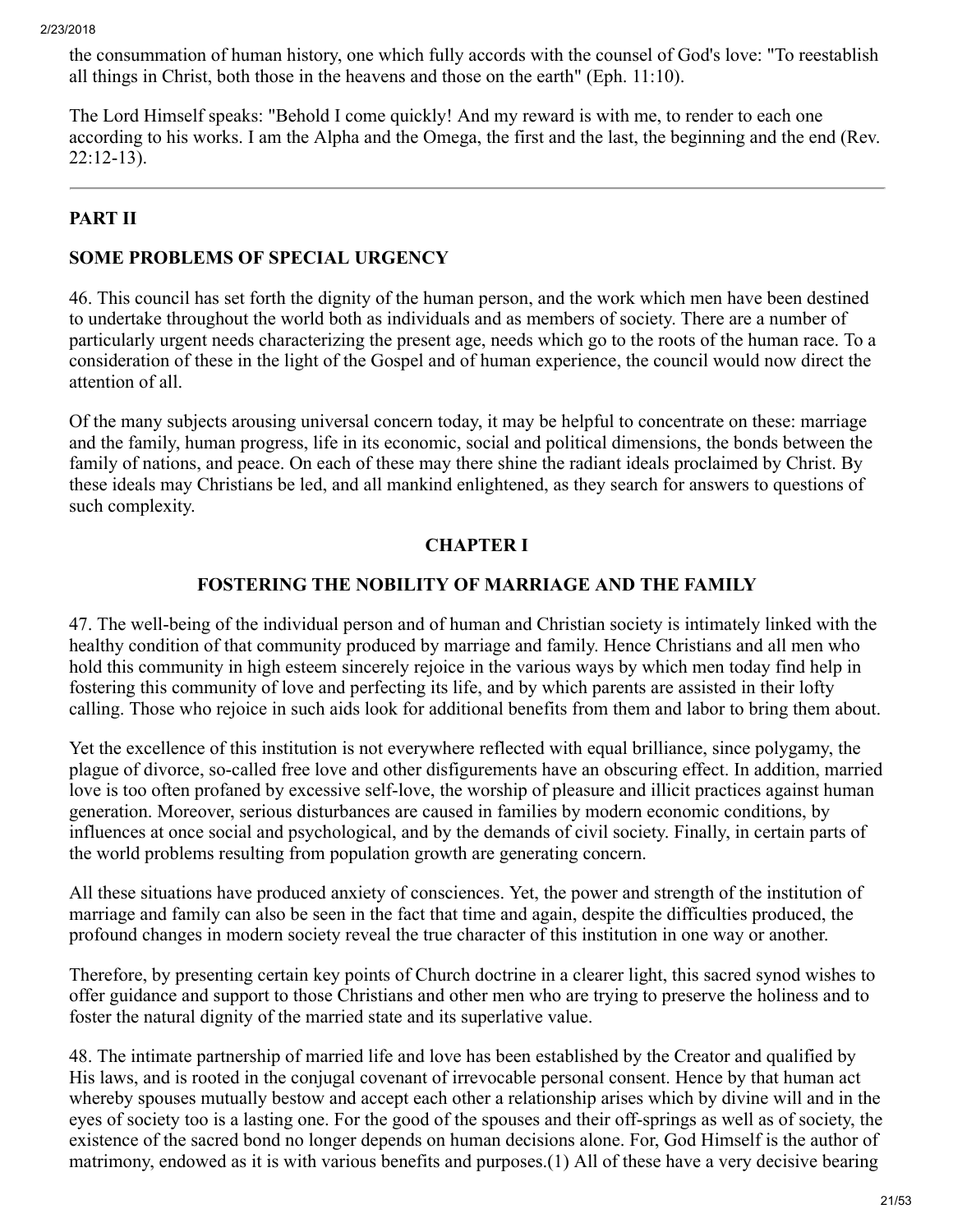on the continuation of the human race, on the personal development and eternal destiny of the individual members of a family, and on the dignity, stability, peace and prosperity of the family itself and of human society as a whole. By their very nature, the institution of matrimony itself and conjugal love are ordained for the procreation and education of children, and find in them their ultimate crown. Thus a man and a woman, who by their compact of conjugal love "are no longer two, but one flesh" (Matt. 19:ff), render mutual help and service to each other through an intimate union of their persons and of their actions. Through this union they experience the meaning of their oneness and attain to it with growing perfection day by day. As a mutual gift of two persons, this intimate union and the good of the children impose total fidelity on the spouses and argue for an unbreakable oneness between them.(2)

Christ the Lord abundantly blessed this many-faceted love, welling up as it does from the fountain of divine love and structured as it is on the model of His union with His Church. For as God of old made Himself present(3) to His people through a covenant of love and fidelity, so now the Savior of men and the Spouse(4) of the Church comes into the lives of married Christians through the sacrament of matrimony. He abides with them thereafter so that just as He loved the Church and handed Himself over on her behalf,(6) the spouses may love each other with perpetual fidelity through mutual self-bestowal.

Authentic married love is caught up into divine love and is governed and enriched by Christ's redeeming power and the saving activity of the Church, so that this love may lead the spouses to God with powerful effect and may aid and strengthen them in sublime office of being a father or a mother.(6) For this reason Christian spouses have a special sacrament by which they are fortified and receive a kind of consecration in the duties and dignity of their state.(7) By virtue of this sacrament, as spouses fulfil their conjugal and family obligation, they are penetrated with the spirit of Christ, which suffuses their whole lives with faith, hope and charity. Thus they increasingly advance the perfection of their own personalities, as well as their mutual sanctification, and hence contribute jointly to the glory of God.

As a result, with their parents leading the way by example and family prayer, children and indeed everyone gathered around the family hearth will find a readier path to human maturity, salvation and holiness. Graced with the dignity and office of fatherhood and motherhood, parents will energetically acquit themselves of a duty which devolves primarily on them, namely education and especially religious education.

As living members of the family, children contribute in their own way to making their parents holy. For they will respond to the kindness of their parents with sentiments of gratitude, with love and trust. They will stand by them as children should when hardships overtake their parents and old age brings its loneliness. Widowhood, accepted bravely as a continuation of the marriage vocation, should be esteemed by all.(8) Families too will share their spiritual riches generously with other families. Thus the Christian family, which springs from marriage as a reflection of the loving covenant uniting Christ with the Church,(9) and as a participation in that covenant, will manifest to all men Christ's living presence in the world, and the genuine nature of the Church. This the family will do by the mutual love of the spouses, by their generous fruitfulness, their solidarity and faithfulness, and by the loving way in which all members of the family assist one another.

49. The biblical Word of God several times urges the betrothed and the married to nourish and develop their wedlock by pure conjugal love and undivided affection.(10) Many men of our own age also highly regard true love between husband and wife as it manifests itself in a variety of ways depending on the worthy customs of various peoples and times.

This love is an eminently human one since it is directed from one person to another through an affection of the will; it involves the good of the whole person, and therefore can enrich the expressions of body and mind with a unique dignity, ennobling these expressions as special ingredients and signs of the friendship distinctive of marriage. This love God has judged worthy of special gifts, healing, perfecting and exalting gifts of grace and of charity. Such love, merging the human with the divine, leads the spouses to a free and mutual gift of themselves, a gift providing itself by gentle affection and by deed, such love pervades the whole of their lives:(11) indeed by its busy generosity it grows better and grows greater. Therefore it far excels mere erotic inclination, which, selfishly pursued, soon enough fades wretchedly away.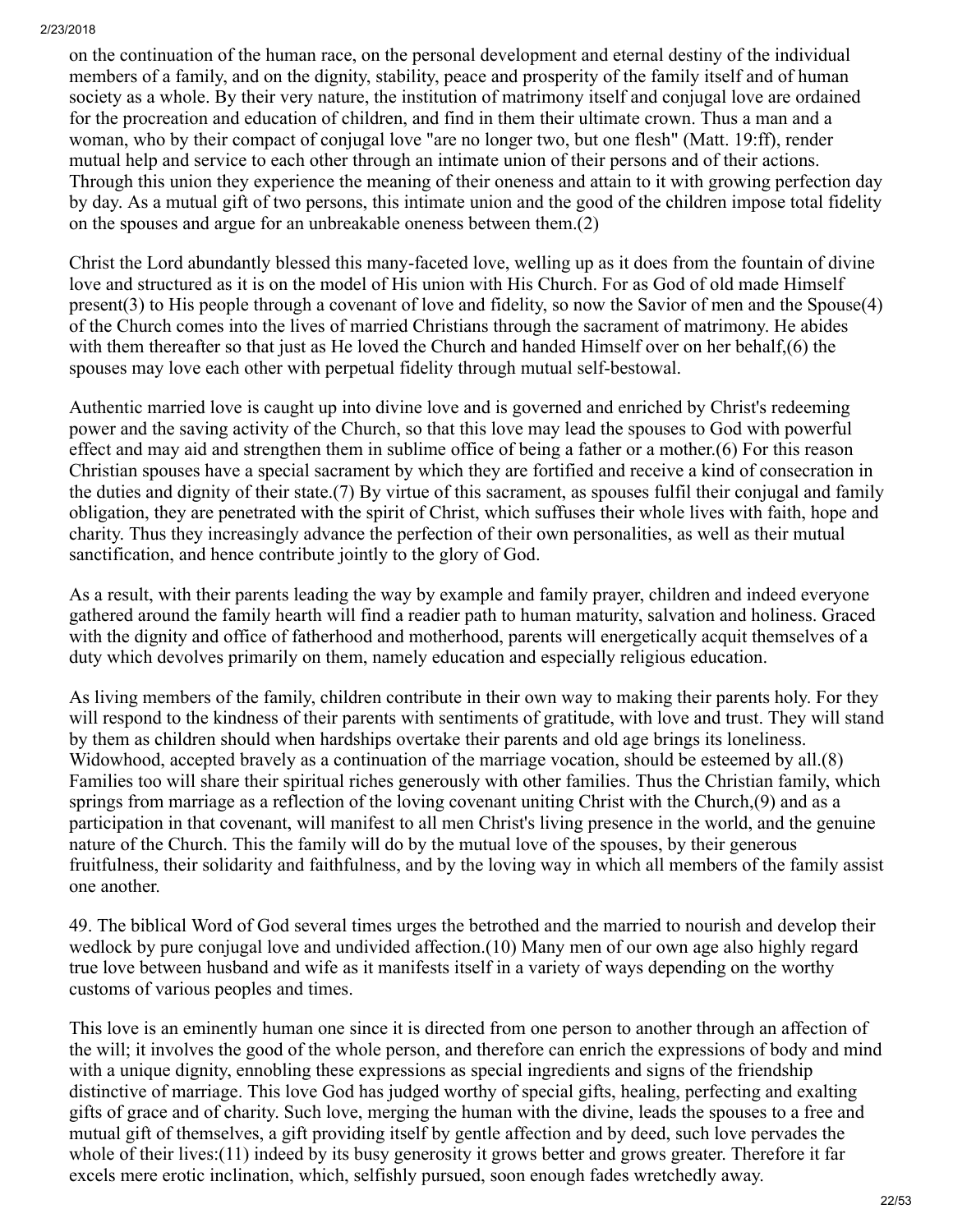This love is uniquely expressed and perfected through the appropriate enterprise of matrimony. The actions within marriage by which the couple are united intimately and chastely are noble and worthy ones. Expressed in a manner which is truly human, these actions promote that mutual self-giving by which spouses enrich each other with a joyful and a ready will. Sealed by mutual faithfulness and hallowed above all by Christ's sacrament, this love remains steadfastly true in body and in mind, in bright days or dark. It will never be profaned by adultery or divorce. Firmly established by the Lord, the unity of marriage will radiate from the equal personal dignity of wife and husband, a dignity acknowledged by mutual and total love. The constant fulfillment of the duties of this Christian vocation demands notable virtue. For this reason, strengthened by grace for holiness of life, the couple will painstakingly cultivate and pray for steadiness of love, large heartedness and the spirit of sacrifice.

Authentic conjugal love will be more highly prized, and wholesome public opinion created about it if Christian couples give outstanding witness to faithfulness and harmony in their love, and to their concern for educating their children also, if they do their part in bringing about the needed cultural, psychological and social renewal on behalf of marriage and the family. Especially in the heart of their own families, young people should be aptly and seasonably instructed in the dignity, duty and work of married love. Trained thus in the cultivation of chastity, they will be able at a suitable age to enter a marriage of their own after an honorable courtship.

50. Marriage and conjugal love are by their nature ordained toward the begetting and educating of children. Children are really the supreme gift of marriage and contribute very substantially to the welfare of their parents. The God Himself Who said, "it is not good for man to be alone" (Gen. 2:18) and "Who made man from the beginning male and female" (Matt. 19:4), wishing to share with man a certain special participation in His own creative work, blessed male and female, saying: "Increase and multiply" (Gen. 1:28). Hence, while not making the other purposes of matrimony of less account, the true practice of conjugal love, and the whole meaning of the family life which results from it, have this aim: that the couple be ready with stout hearts to cooperate with the love of the Creator and the Savior. Who through them will enlarge and enrich His own family day by day.

Parents should regard as their proper mission the task of transmitting human life and educating those to whom it has been transmitted. They should realize that they are thereby cooperators with the love of God the Creator, and are, so to speak, the interpreters of that love. Thus they will fulfil their task with human and Christian responsibility, and, with docile reverence toward God, will make decisions by common counsel and effort. Let them thoughtfully take into account both their own welfare and that of their children, those already born and those which the future may bring. For this accounting they need to reckon with both the material and the spiritual conditions of the times as well as of their state in life. Finally, they should consult the interests of the family group, of temporal society, and of the Church herself. The parents themselves and no one else should ultimately make this judgment in the sight of God. But in their manner of acting, spouses should be aware that they cannot proceed arbitrarily, but must always be governed according to a conscience dutifully conformed to the divine law itself, and should be submissive toward the Church's teaching office, which authentically interprets that law in the light of the Gospel. That divine law reveals and protects the integral meaning of conjugal love, and impels it toward a truly human fulfillment. Thus, trusting in divine Providence and refining the spirit of sacrifice,(12) married Christians glorify the Creator and strive toward fulfillment in Christ when with a generous human and Christian sense of responsibility they acquit themselves of the duty to procreate. Among the couples who fulfil their God-given task in this way, those merit special mention who with a gallant heart and with wise and common deliberation, undertake to bring up suitably even a relatively large family.(13)

Marriage to be sure is not instituted solely for procreation; rather, its very nature as an unbreakable compact between persons, and the welfare of the children, both demand that the mutual love of the spouses be embodied in a rightly ordered manner, that it grow and ripen. Therefore, marriage persists as a whole manner and communion of life, and maintains its value and indissolubility, even when despite the often intense desire of the couple, offspring are lacking.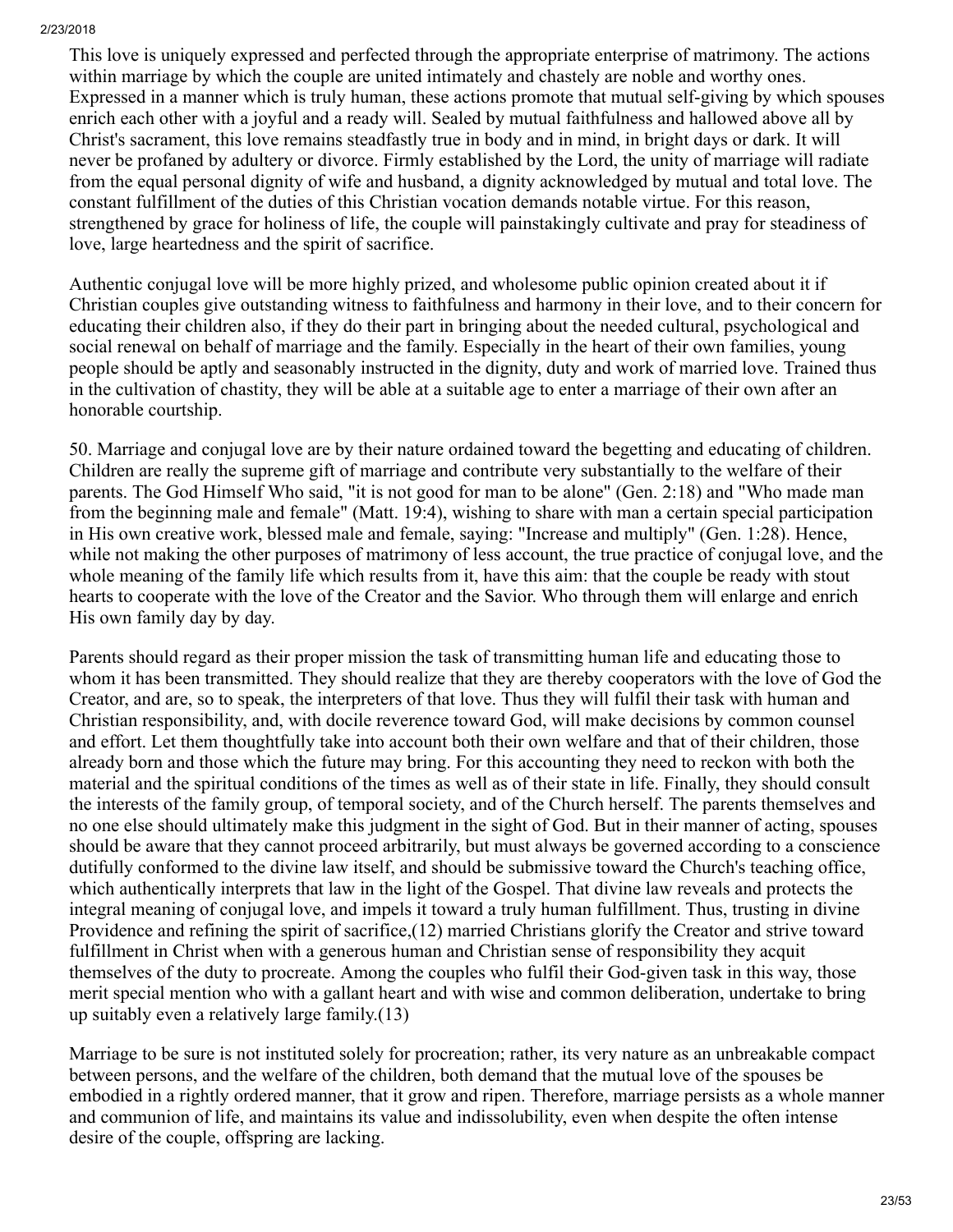51. This council realizes that certain modern conditions often keep couples from arranging their married lives harmoniously, and that they find themselves in circumstances where at least temporarily the size of their families should not be increased. As a result, the faithful exercise of love and the full intimacy of their lives is hard to maintain. But where the intimacy of married life is broken off, its faithfulness can sometimes be imperiled and its quality of fruitfulness ruined, for then the upbringing of the children and the courage to accept new ones are both endangered.

To these problems there are those who presume to offer dishonorable solutions indeed; they do not recoil even from the taking of life. But the Church issues the reminder that a true contradiction cannot exist between the divine laws pertaining to the transmission of life and those pertaining to authentic conjugal love.

For God, the Lord of life, has conferred on men the surpassing ministry of safeguarding life in a manner which is worthy of man. Therefore from the moment of its conception life must be guarded with the greatest care while abortion and infanticide are unspeakable crimes. The sexual characteristics of man and the human faculty of reproduction wonderfully exceed the dispositions of lower forms of life. Hence the acts themselves which are proper to conjugal love and which are exercised in accord with genuine human dignity must be honored with great reverence. Hence when there is question of harmonizing conjugal love with the responsible transmission of life, the moral aspects of any procedure does not depend solely on sincere intentions or on an evaluation of motives, but must be determined by objective standards. These, based on the nature of the human person and his acts, preserve the full sense of mutual self-giving and human procreation in the context of true love. Such a goal cannot be achieved unless the virtue of conjugal chastity is sincerely practiced. Relying on these principles, sons of the Church may not undertake methods of birth control which are found blameworthy by the teaching authority of the Church in its unfolding of the divine law.(14)

All should be persuaded that human life and the task of transmitting it are not realities bound up with this world alone. Hence they cannot be measured or perceived only in terms of it, but always have a bearing on the eternal destiny of men.

52. The family is a kind of school of deeper humanity. But if it is to achieve the full flowering of its life and mission, it needs the kindly communion of minds and the joint deliberation of spouses, as well as the painstaking cooperation of parents in the education of their children. The active presence of the father is highly beneficial to their formation. The children, especially the younger among them, need the care of their mother at home. This domestic role of hers must be safely preserved, though the legitimate social progress of women should not be underrated on that account.

Children should be so educated that as adults they can follow their vocation, including a religious one, with a mature sense of responsibility and can choose their state of life; if they marry, they can thereby establish their family in favorable moral, social and economic conditions. Parents or guardians should by prudent advice provide guidance to their young with respect to founding a family, and the young ought to listen gladly. At the same time no pressure, direct or indirect, should be put on the young to make them enter marriage or choose a specific partner.

Thus the family, in which the various generations come together and help one another grow wiser and harmonize personal rights with the other requirements of social life, is the foundation of society. All those, therefore, who exercise influence over communities and social groups should work efficiently for the welfare of marriage and the family. Public authority should regard it as a sacred duty to recognize, protect and promote their authentic nature, to shield public morality and to favor the prosperity of home life. The right of parents to beget and educate their children in the bosom of the family must be safeguarded. Children too who unhappily lack the blessing of a family should be protected by prudent legislation and various undertakings and assisted by the help they need.

Christians, redeeming the present time(13) and distinguishing eternal realities from their changing expressions, should actively promote the values of marriage and the family, both by the examples of their own lives and by cooperation with other men of good will. Thus when difficulties arise, Christians will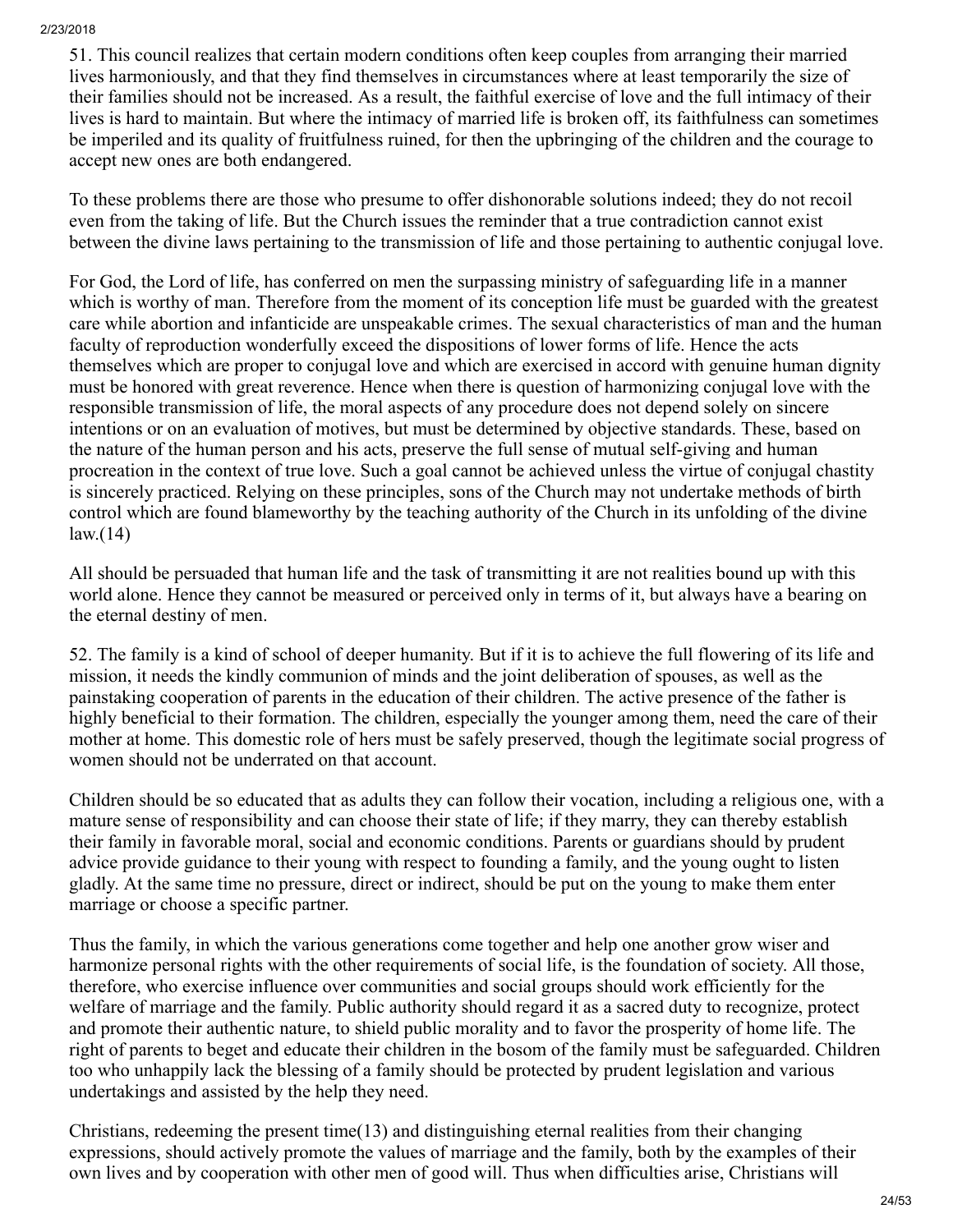provide, on behalf of family life, those necessities and helps which are suitably modern. To this end, the Christian instincts of the faithful, the upright moral consciences of men, and the wisdom and experience of persons versed in the sacred sciences will have much to contribute.

Those too who are skilled in other sciences, notably the medical, biological, social and psychological, can considerably advance the welfare of marriage and the family along with peace of conscience if by pooling their efforts they labor to explain more thoroughly the various conditions favoring a proper regulation of births.

It devolves on priests duly trained about family matters to nurture the vocation of spouses by a variety of pastoral means, by preaching God's word, by liturgical worship, and by other spiritual aids to conjugal and family life; to sustain them sympathetically and patiently in difficulties, and to make them courageous through love, so that families which are truly illustrious can be formed.

Various organizations, especially family associations, should try by their programs of instruction and action to strengthen young people and spouses themselves, particularly those recently wed, and to train them for family, social and apostolic life.

Finally, let the spouses themselves, made to the image of the living God and enjoying the authentic dignity of persons, be joined to one another(16) in equal affection, harmony of mind and the work of mutual sanctification. Thus, following Christ who is the principle of life,(17) by the sacrifices and joys of their vocation and through their faithful love, married people can become witnesses of the mystery of love which the Lord revealed to the world by His dying and His rising up to life again.(18)

# CHAPTER II

# THE PROPER DEVELOPMENT OF CULTURE

53. Man comes to a true and full humanity only through culture, that is through the cultivation of the goods and values of nature. Wherever human life is involved, therefore, nature and culture are quite intimately connected one with the other.

The word "culture" in its general sense indicates everything whereby man develops and perfects his many bodily and spiritual qualities; he strives by his knowledge and his labor, to bring the world itself under his control. He renders social life more human both in the family and the civic community, through improvement of customs and institutions. Throughout the course of time he expresses, communicates and conserves in his works, great spiritual experiences and desires, that they might be of advantage to the progress of many, even of the whole human family.

Thence it follows that human culture has necessarily a historical and social aspect and the word "culture" also often assumes a sociological and ethnological sense. According to this sense we speak of a plurality of cultures. Different styles of life and multiple scales of values arise from the diverse manner of using things, of laboring, of expressing oneself, of practicing religion, of forming customs, of establishing laws and juridic institutions, of cultivating the sciences, the arts and beauty. Thus the customs handed down to it form the patrimony proper to each human community. It is also in this way that there is formed the definite, historical milieu which enfolds the man of every nation and age and from which he draws the values which permit him to promote civilization.

# SECTION 1

# The Circumstances of Culture in the World Today

54. The circumstances of the life of modern man have been so profoundly changed in their social and cultural aspects, that we can speak of a new age of human history.(1) New ways are open, therefore, for the perfection and the further extension of culture. These ways have been prepared by the enormous growth of natural, human and social sciences, by technical progress, and advances in developing and organizing means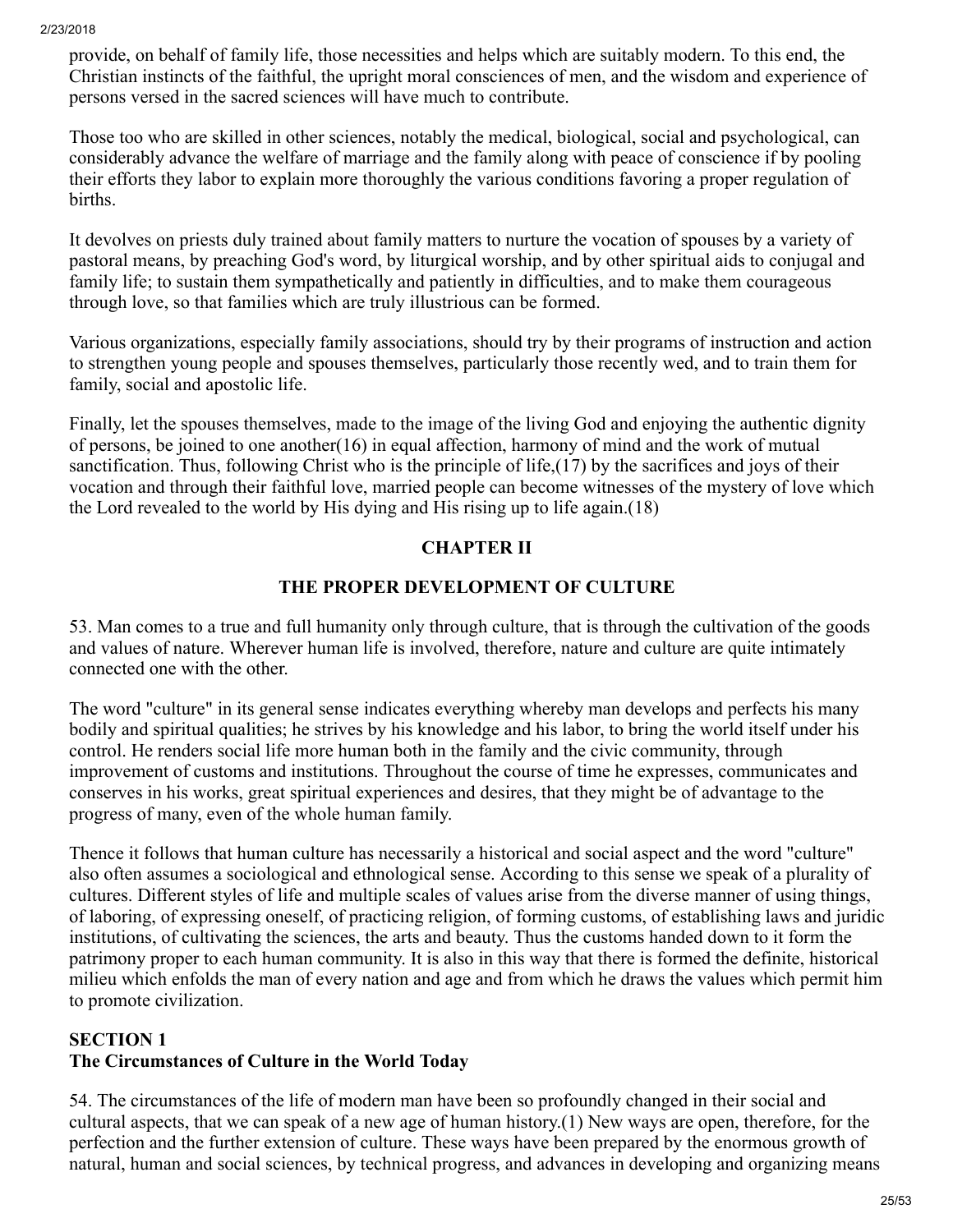whereby men can communicate with one another. Hence the culture of today possesses particular characteristics: sciences which are called exact greatly develop critical judgment; the more recent psychological studies more profoundly explain human activity; historical studies make it much easier to see things in their mutable and evolutionary aspects, customs and usages are becoming more and more uniform; industrialization, urbanization, and other causes which promote community living create a mass-culture from which are born new ways of thinking, acting and making use of leisure. The increase of commerce between the various nations and human groups opens more widely to all the treasures of different civilizations and thus little by little, there develops a more universal form of human culture, which better promotes and expresses the unity of the human race to the degree that it preserves the particular aspects of the different civilizations.

55. From day to day, in every group or nation, there is an increase in the number of men and women who are conscious that they themselves are the authors and the artisans of the culture of their community. Throughout the whole world there is a mounting increase in the sense of autonomy as well as of responsibility. This is of paramount importance for the spiritual and moral maturity of the human race. This becomes more clear if we consider the unification of the world and the duty which is imposed upon us, that we build a better world based upon truth and justice. Thus we are witnesses of the birth of a new humanism, one in which man is defined first of all by this responsibility to his brothers and to history.

56. In these conditions, it is no cause of wonder that man, who senses his responsibility for the progress of culture, nourishes a high hope but also looks with anxiety upon many contradictory things which he must resolve:

What is to be done to prevent the increased exchanges between cultures, which should lead to a true and fruitful dialogue between groups and nations, from disturbing the life of communities, from destroying the wisdom received from ancestors, or from placing in danger the character proper to each people?

How is the dynamism and expansion of a new culture to be fostered without losing a living fidelity to the heritage of tradition. This question is of particular urgency when a culture which arises from the enormous progress of science and technology must be harmonized with a culture nourished by classical studies according to various traditions.

How can we quickly and progressively harmonize the proliferation of particular branches of study with the necessity of forming a synthesis of them, and of preserving among men the faculties of contemplation and observation which lead to wisdom?

What can be done to make all men partakers of cultural values in the world, when the human culture of those who are more competent is constantly becoming more refined and more complex?

Finally how is the autonomy which culture claims for itself to be recognized as legitimate without generating a notion of humanism which is merely terrestrial, and even contrary to religion itself.

In the midst of these conflicting requirements, human culture must evolve today in such a way that it can both develop the whole human person and aid man in those duties to whose fulfillment all are called, especially Christians fraternally united in one human family.

## SECTION 2

# Some Principles for the Proper Development of Culture

57. Christians, on pilgrimage toward the heavenly city, should seek and think of these things which are above.(2) This duty in no way decreases, rather it increases, the importance of their obligation to work with all men in the building of a more human world. Indeed, the mystery of the Christian faith furnishes them with an excellent stimulant and aid to fulfill this duty more courageously and especially to uncover the full meaning of this activity, one which gives to human culture its eminent place in the integral vocation of man.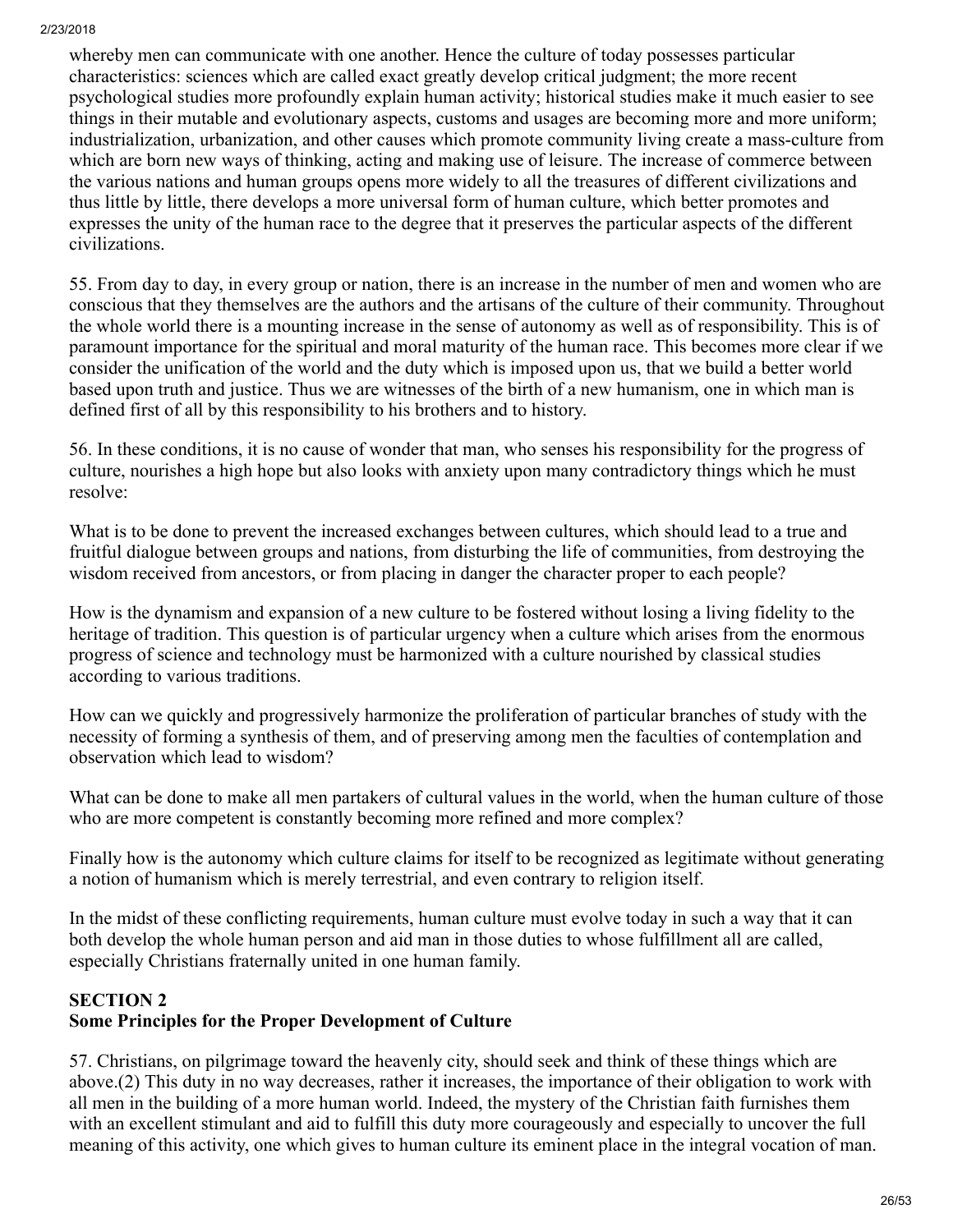When man develops the earth by the work of his hands or with the aid of technology, in order that it might bear fruit and become a dwelling worthy of the whole human family and when he consciously takes part in the life of social groups, he carries out the design of God manifested at the beginning of time, that he should subdue the earth, perfect creation and develop himself. At the same time he obeys the commandment of Christ that he place himself at the service of his brethren.

Furthermore, when man gives himself to the various disciplines of philosophy, history and of mathematical and natural science, and when he cultivates the arts, he can do very much to elevate the human family to a more sublime understanding of truth, goodness, and beauty, and to the formation of considered opinions which have universal value. Thus mankind may be more clearly enlightened by that marvelous Wisdom which was with God from all eternity, composing all things with him, rejoicing in the earth, delighting in the sons of men.(4)

In this way, the human spirit, being less subjected to material things, can be more easily drawn to the worship and contemplation of the Creator. Moreover, by the impulse of grace, he is disposed to acknowledge the Word of God, Who before He became flesh in order to save all and to sum up all in Himself was already "in the world" as "the true light which enlightens every man" (John 1:9-10).(5)

Indeed today's progress in science and technology can foster a certain exclusive emphasis on observable data, and an agnosticism about everything else. For the methods of investigation which these sciences use can be wrongly considered as the supreme rule of seeking the whole truth. By virtue of their methods these sciences cannot penetrate to the intimate notion of things. Indeed the danger is present that man, confiding too much in the discoveries of today, may think that he is sufficient unto himself and no longer seek the higher things.

Those unfortunate results, however, do not necessarily follow from the culture of today, nor should they lead us into the temptation of not acknowledging its positive values. Among these values are included: scientific study and fidelity toward truth in scientific inquiries, the necessity of working together with others in technical groups, a sense of international solidarity, a clearer awareness of the responsibility of experts to aid and even to protect men, the desire to make the conditions of life more favorable for all, especially for those who are poor in culture or who are deprived of the opportunity to exercise responsibility. All of these provide some preparation for the acceptance of the message of the Gospel a preparation which can be animated by divine charity through Him Who has come to save the world.

58. There are many ties between the message of salvation and human culture. For God, revealing Himself to His people to the extent of a full manifestation of Himself in His Incarnate Son, has spoken according to the culture proper to each epoch.

Likewise the Church, living in various circumstances in the course of time, has used the discoveries of different cultures so that in her preaching she might spread and explain the message of Christ to all nations, that she might examine it and more deeply understand it, that she might give it better expression in liturgical celebration and in the varied life of the community of the faithful.

But at the same time, the Church, sent to all peoples of every time and place, is not bound exclusively and indissolubly to any race or nation, any particular way of life or any customary way of life recent or ancient. Faithful to her own tradition and at the same time conscious of her universal mission, she can enter into communion with the various civilizations, to their enrichment and the enrichment of the Church herself.

The Gospel of Christ constantly renews the life and culture of fallen man, it combats and removes the errors and evils resulting from the permanent allurement of sin. It never eases to purify and elevate the morality of peoples. By riches coming from above, it makes fruitful, as it were from within, the spiritual qualities and traditions of every people of every age. It strengthens, perfects and restores(6) them in Christ. Thus the Church, in the very fulfillment of her own function,(7) stimulates and advances human and civic culture; by her action, also by her liturgy, she leads them toward interior liberty.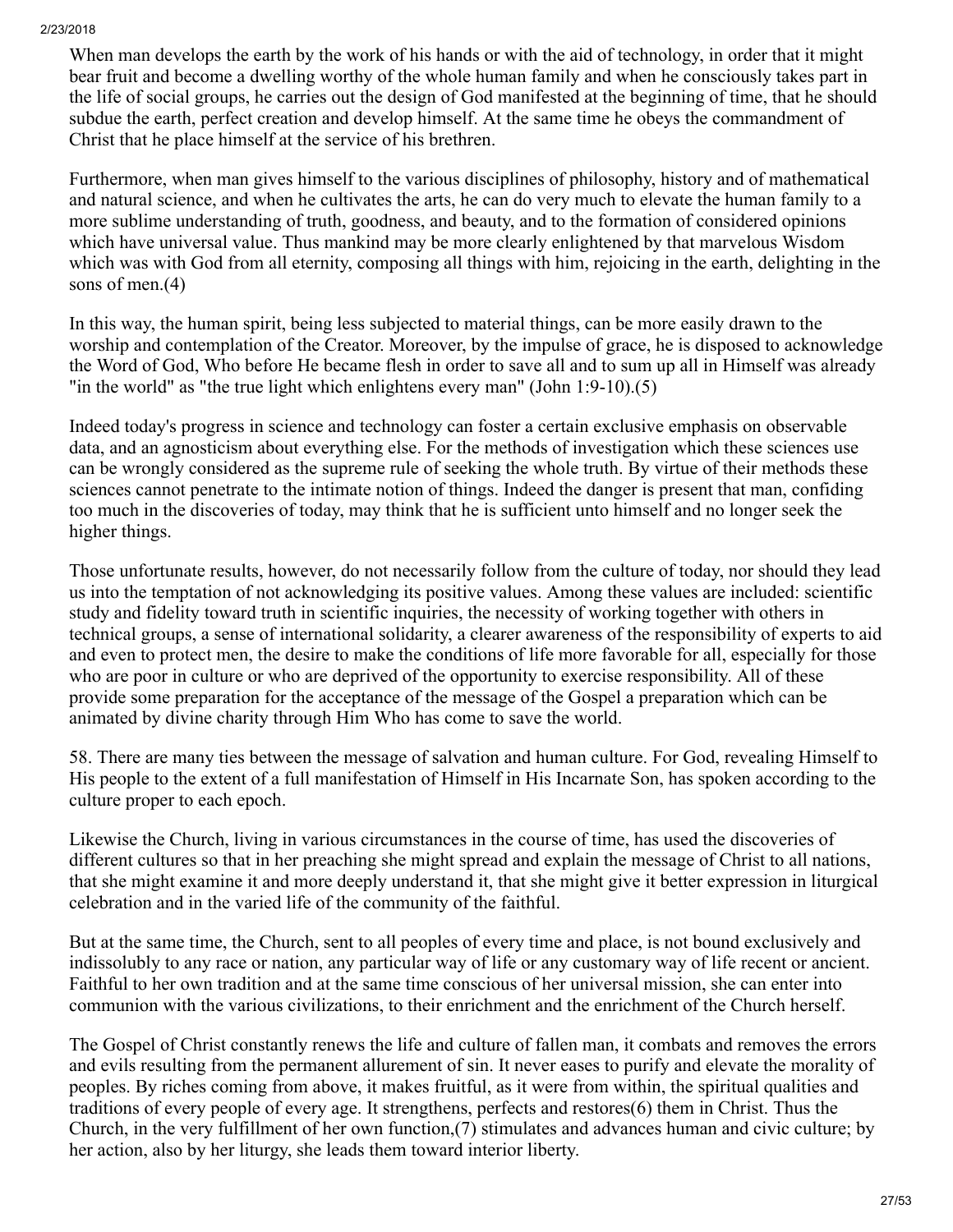59. For the above reasons, the Church recalls to the mind of all that culture is to be subordinated to the integral perfection of the human person, to the good of the community and of the whole society. Therefore it is necessary to develop the human faculties in such a way that there results a growth of the faculty of admiration, of intuition, of contemplation, of making personal judgment, of developing a religious, moral and social sense.

Culture, because it flows immediately from the spiritual and social character of man, has constant need of a just liberty in order to develop; it needs also the legitimate possibility of exercising its autonomy according to its own principles. It therefore rightly demands respect and enjoys a certain inviolability within the limits of the common good, as long, of course, as it preserves the rights of the individual and the community, whether particular or universal.

This Sacred Synod, therefore, recalling the teaching of the first Vatican Council, declares that there are "two orders of knowledge" which are distinct, namely faith and reason; and that the Church does not forbid that "the human arts and disciplines use their own principles and their proper method, each in its own domain"; therefore "acknowledging this just liberty," this Sacred Synod affirms the legitimate autonomy of human culture and especially of the sciences.(8)

All this supposes that, within the limits of morality and the common utility, man can freely search for the truth, express his opinion and publish it; that he can practice any art he chooses; that finally, he can avail himself of true information concerning events of a public nature.<sup>(9)</sup>

As for public authority, it is not its function to determine the character of the civilization, but rather to establish the conditions and to use the means which are capable of fostering the life of culture among all even within the minorities of a nation.(10) It is necessary to do everything possible to prevent culture from being turned away from its proper end and made to serve as an instrument of political or economic power.

# SECTION 3 Some More Urgent Duties of Christians in Regard to Culture

60. It is now possible to free most of humanity from the misery of ignorance. Therefore the duty most consonant with our times, especially for Christians, is that of working diligently for fundamental decisions to be taken in economic and political affairs, both on the national and international level which will everywhere recognize and satisfy the right of all to a human and social culture in conformity with the dignity of the human person without any discrimination of race, sex, nation, religion or social condition. Therefore it is necessary to provide all with a sufficient quantity of cultural benefits, especially of those which constitute the so-called fundamental culture lest very many be prevented from cooperating in the promotion of the common good in a truly human manner because of illiteracy and a lack of responsible activity.

We must strive to provide for those men who are gifted the possibility of pursuing higher studies; and in such a way that, as far as possible, they may occupy in society those duties, offices and services which are in harmony with their natural aptitude and the competence they have acquired.(11) Thus each man and the social groups of every people will be able to attain the full development of their culture in conformity with their qualities and traditions.

Everything must be done to make everyone conscious of the right to culture and the duty he has of developing himself culturally and of helping others. Sometimes there exist conditions of life and of work which impede the cultural striving of men and destroy in them the eagerness for culture. This is especially true of farmers and workers. It is necessary to provide for them those working conditions which will not impede their human culture but rather favor it. Women now work in almost all spheres. It is fitting that they are able to assume their proper role in accordance with their own nature. It will belong to all to acknowledge and favor the proper and necessary participation of women in the cultural life.

61. Today it is more difficult to form a synthesis of the various disciplines of knowledge and the arts than it was formerly. For while the mass and the diversity of cultural factors are increasing, there is a decrease in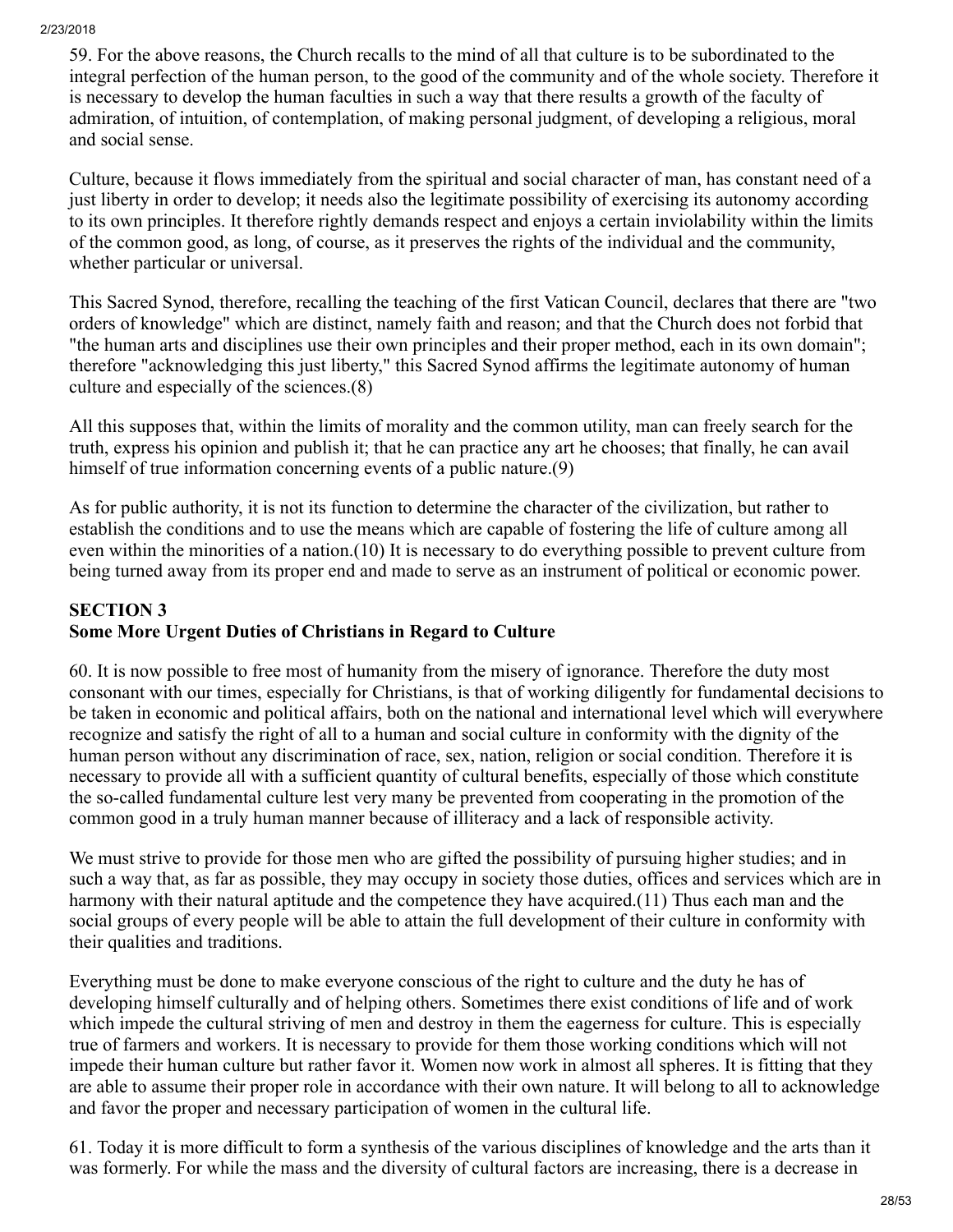each man's faculty of perceiving and unifying these things, so that the image of "universal man" is being lost sight of more and more. Nevertheless it remains each man's duty to retain an understanding of the whole human person in which the values of intellect, will, conscience and fraternity are preeminent. These values are all rooted in God the Creator and have been wonderfully restored and elevated in Christ.

The family is, as it were, the primary mother and nurse of this education. There, the children, in an atmosphere of love, more easily learn the correct order of things, while proper forms of human culture impress themselves in an almost unconscious manner upon the mind of the developing adolescent.

Opportunities for the same education are to be found also in the societies of today, due especially to the increased circulation of books and to the new means of cultural and social communication which can foster a universal culture. With the more or less generalized reduction of working hours, the leisure time of most men has increased. May this leisure be used properly to relax, to fortify the health of soul and body through spontaneous study and activity, through tourism which refines man's character and enriches him with understanding of others, through sports activity which helps to preserve equilibrium of spirit even in the community, and to establish fraternal relations among men of all conditions, nations and races. Let Christians cooperate so that the cultural manifestations and collective activity characteristic of our time may be imbued with a human and a Christian spirit.

All these leisure activities however are not able to bring man to a full cultural development unless there is at the same time a profound inquiry into the meaning of culture and science for the human person.

62. Although the Church has contributed much to the development of culture, experience shows that, for circumstantial reasons, it is sometimes difficult to harmonize culture with Christian teaching. These difficulties do not necessarily harm the life of faith, rather they can stimulate the mind to a deeper and more accurate understanding of the faith. The recent studies and findings of science, history and philosophy raise new questions which effect life and which demand new theological investigations. Furthermore, theologians, within the requirements and methods proper to theology, are invited to seek continually for more suitable ways of communicating doctrine to the men of their times; for the deposit of Faith or the truths are one thing and the manner in which they are enunciated, in the same meaning and understanding, is another.(12) In pastoral care, sufficient use must be made not only of theological principles, but also of the findings of the secular sciences, especially of psychology and sociology, so that the faithful may be brought to a more adequate and mature life of faith.

Literature and the arts are also, in their own way, of great importance to the life of the Church. They strive to make known the proper nature of man, his problems and his experiences in trying to know and perfect both himself and the world. They have much to do with revealing mans place in history and in the world; with illustrating the miseries and joys, the needs and strengths of man and with foreshadowing a better life for him. Thus they are able to elevate human life, expressed in multifold forms according to various times and regions.

Efforts must be made so that those who foster these arts feel that the Church recognizes their activity and so that, enjoying orderly liberty, they may initiate more friendly relations with the Christian community. The Church acknowledges also new forms of art which are adapted to our age and are in keeping with the characteristics of various nations and regions. They may be brought into the sanctuary since they raise the mind to God, once the manner of expression is adapted and they are conformed to liturgical requirements. (13)

Thus the knowledge of God is better manifested and the preaching of the Gospel becomes clearer to human intelligence and shows itself to be relevant to man's actual conditions of life.

May the faithful, therefore, live in very close union with the other men of their time and may they strive to understand perfectly their way of thinking and judging, as expressed in their culture. Let them blend new sciences and theories and the understanding of the most recent discoveries with Christian morality and the teaching of Christian doctrine, so that their religious culture and morality may keep pace with scientific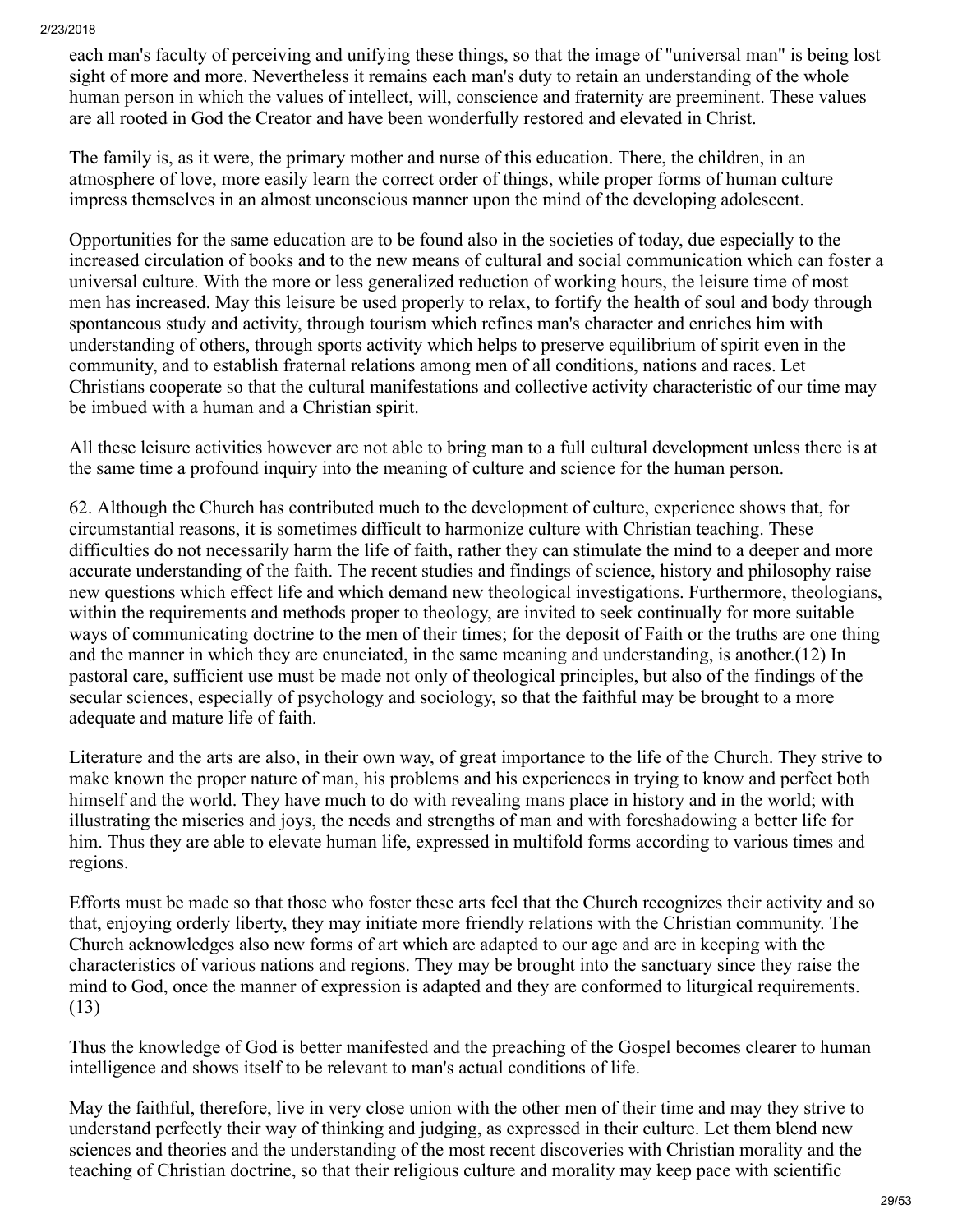knowledge and with the constantly progressing technology. Thus they will be able to interpret and evaluate all things in a truly Christian spirit.

Let those who teach theology in seminaries and universities strive to collaborate with men versed in the other sciences through a sharing of their resources and points of view. Theological inquiry should pursue a profound understanding of revealed truth; at the same time it should not neglect close contact with its own time that it may be able to help these men skilled in various disciplines to attain to a better understanding of the faith. This common effort will greatly aid the formation of priests, who will be able to present to our contemporaries the doctrine of the Church concerning God, man and the world, in a manner more adapted to them so that they may receive it more willingly.(14) Furthermore, it is to be hoped that many of the laity will receive a sufficient formation in the sacred sciences and that some will dedicate themselves professionally to these studies, developing and deepening them by their own labors. In order that they may fulfill their function, let it be recognized that all the faithful, whether clerics or laity, possess a lawful freedom of inquiry, freedom of thought and of expressing their mind with humility and fortitude in those matters on which they enjoy competence. (16)

## CHAPTER III

# ECONOMIC AND SOCIAL LIFE

63. In the economic and social realms, too, the dignity and complete vocation of the human person and the welfare of society as a whole are to be respected and promoted. For man is the source, the center, and the purpose of all economic and social life.

Like other areas of social life, the economy of today is marked by man's increasing domination over nature, by closer and more intense relationships between citizens, groups, and countries and their mutual dependence, and by the increased intervention of the state. At the same time progress in the methods of production and in the exchange of goods and services has made the economy an instrument capable of better meeting the intensified needs of the human family.

Reasons for anxiety, however, are not lacking. Many people, especially in economically advanced areas, seem, as it were, to be ruled by economics, so that almost their entire personal and social life is permeated with a certain economic way of thinking. Such is true both of nations that favor a collective economy and of others. At the very time when the development of economic life could mitigate social inequalities (provided that it be guided and coordinated in a reasonable and human way), it is often made to embitter them; or, in some places, it even results in a decline of the social status of the underprivileged and in contempt for the poor. While an immense number of people still lack the absolute necessities of life, some, even in less advanced areas, live in luxury or squander wealth. Extravagance and wretchedness exist side by side. While a few enjoy very great power of choice, the majority are deprived of almost all possibility of acting on their own initiative and responsibility, and often subsist in living and working conditions unworthy of the human person.

A similar lack of economic and social balance is to be noticed between agriculture, industry, and the services, and also between different parts of one and the same country. The contrast between the economically more advanced countries and other countries is becoming more serious day by day, and the very peace of the world can be jeopardized thereby.

Our contemporaries are coming to feel these inequalities with an ever sharper awareness, since they are thoroughly convinced that the ampler technical and economic possibilities which the world of today enjoys can and should correct this unhappy state of affairs. Hence, many reforms in the socioeconomic realm and a change of mentality and attitude are required of all. For this reason the Church down through the centuries and in the light of the Gospel has worked out the principles of justice and equity demanded by right reason both for individual and social life and for international life, and she has proclaimed them especially in recent times. This sacred council intends to strengthen these principles according to the circumstances of this age and to set forth certain guidelines, especially with regard to the requirements of economic development.(1)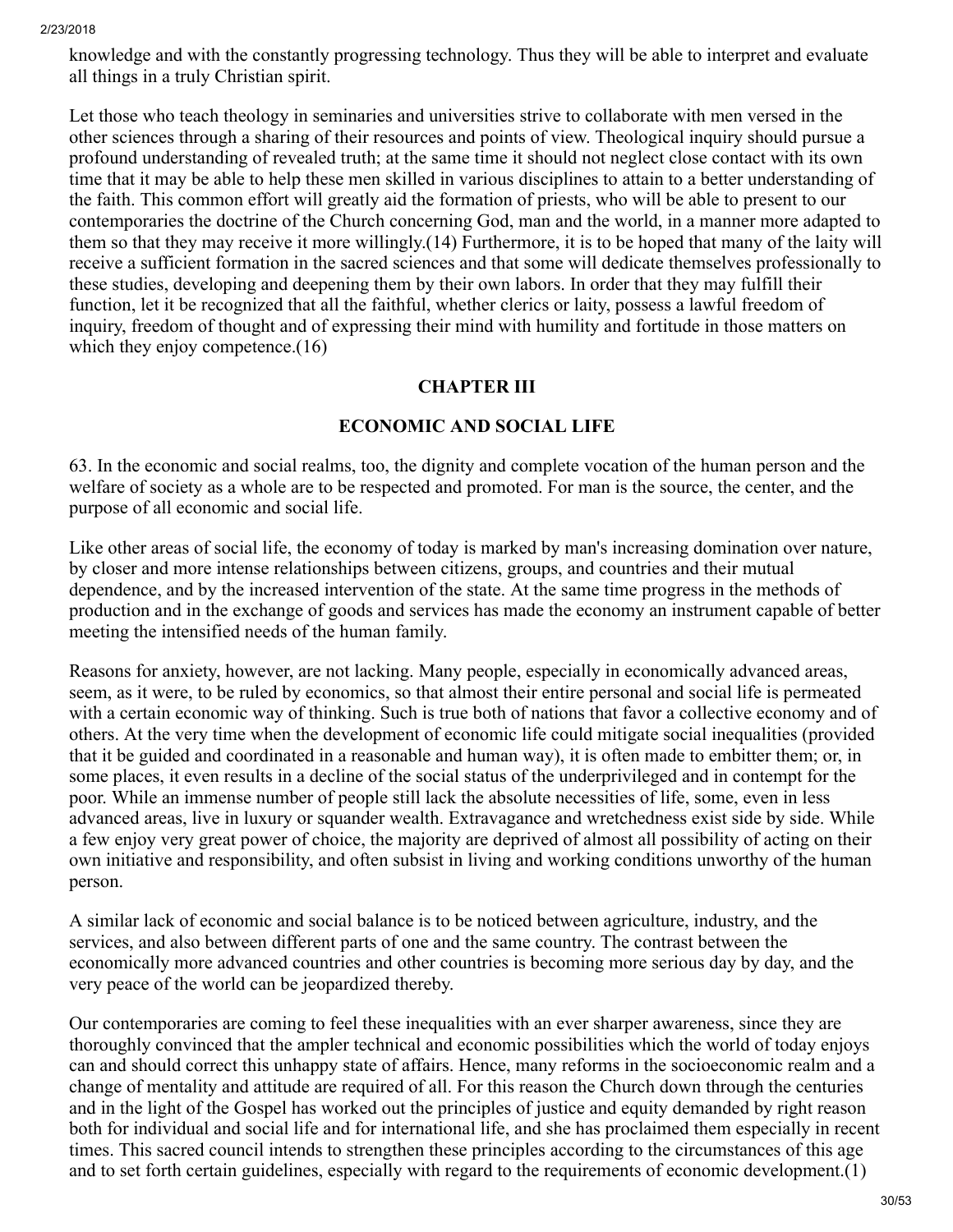# SECTION 1 Economic Development

64. Today more than ever before attention is rightly given to the increase of the production of agricultural and industrial goods and of the rendering of services, for the purpose of making provision for the growth of population and of satisfying the increasing desires of the human race. Therefore, technical progress, an inventive spirit, an eagerness to create and to expand enterprises, the application of methods of production, and the strenuous efforts of all who engage in production—in a word, all the elements making for such development—must be promoted. The fundamental finality of this production is not the mere increase of products nor profit or control but rather the service of man, and indeed of the whole man with regard for the full range of his material needs and the demands of his intellectual, moral, spiritual, and religious life; this applies to every man whatsoever and to every group of men, of every race and of every part of the world. Consequently, economic activity is to be carried on according to its own methods and laws within the limits of the moral order," so that God's plan for mankind may be realized.(3)

65. Economic development must remain under man's determination and must not be left to the judgment of a few men or groups possessing too much economic power or of the political community alone or of certain more powerful nations. It is necessary, on the contrary, that at every level the largest possible number of people and, when it is a question of international relations, all nations have an active share in directing that development. There is need as well of the coordination and fitting and harmonious combination of the spontaneous efforts of individuals and of free groups with the undertakings of public authorities.

Growth is not to be left solely to a kind of mechanical course of the economic activity of individuals, nor to the authority of government. For this reason, doctrines which obstruct the necessary reforms under the guise of a false liberty, and those which subordinate the basic rights of individual persons and groups to the collective organization of production must be shown to be erroneous.(4)

Citizens, on the other hand, should remember that it is their right and duty, which is also to be recognized by the civil authority, to contribute to the true progress of their own community according to their ability. Especially in underdeveloped areas, where all resources must urgently be employed, those who hold back their unproductive resources or who deprive their community of the material or spiritual aid that it needs saving the personal right of migration—gravely endanger the common good.

66. To satisfy the demands of justice and equity, strenuous efforts must be made, without disregarding the rights of persons or the natural qualities of each country, to remove as quickly as possible the immense economic inequalities, which now exist and in many cases are growing and which are connected with individual and social discrimination. Likewise, in many areas, in view of the special difficulties of agriculture relative to the raising and selling of produce, country people must be helped both to increase and to market what they produce, and to introduce the necessary development and renewal and also obtain a fair income. Otherwise, as too often happens, they will remain in the condition of lower-class citizens. Let farmers themselves, especially young ones, apply themselves to perfecting their professional skill, for without it, there can be no agricultural advance. (5)

Justice and equity likewise require that the mobility, which is necessary in a developing economy, be regulated in such a way as to keep the life of individuals and their families from becoming insecure and precarious. When workers come from another country or district and contribute to the economic advancement of a nation or region by their labor, all discrimination as regards wages and working conditions must be carefully avoided. All the people, moreover, above all the public authorities, must treat them not as mere tools of production but as persons, and must help them to bring their families to live with them and to provide themselves with a decent dwelling; they must also see to it that these workers are incorporated into the social life of the country or region that receives them. Employment opportunities, however, should be created in their own areas as far as possible.

In economic affairs which today are subject to change, as in the new forms of industrial society in which automation, for example, is advancing, care must be taken that sufficient and suitable work and the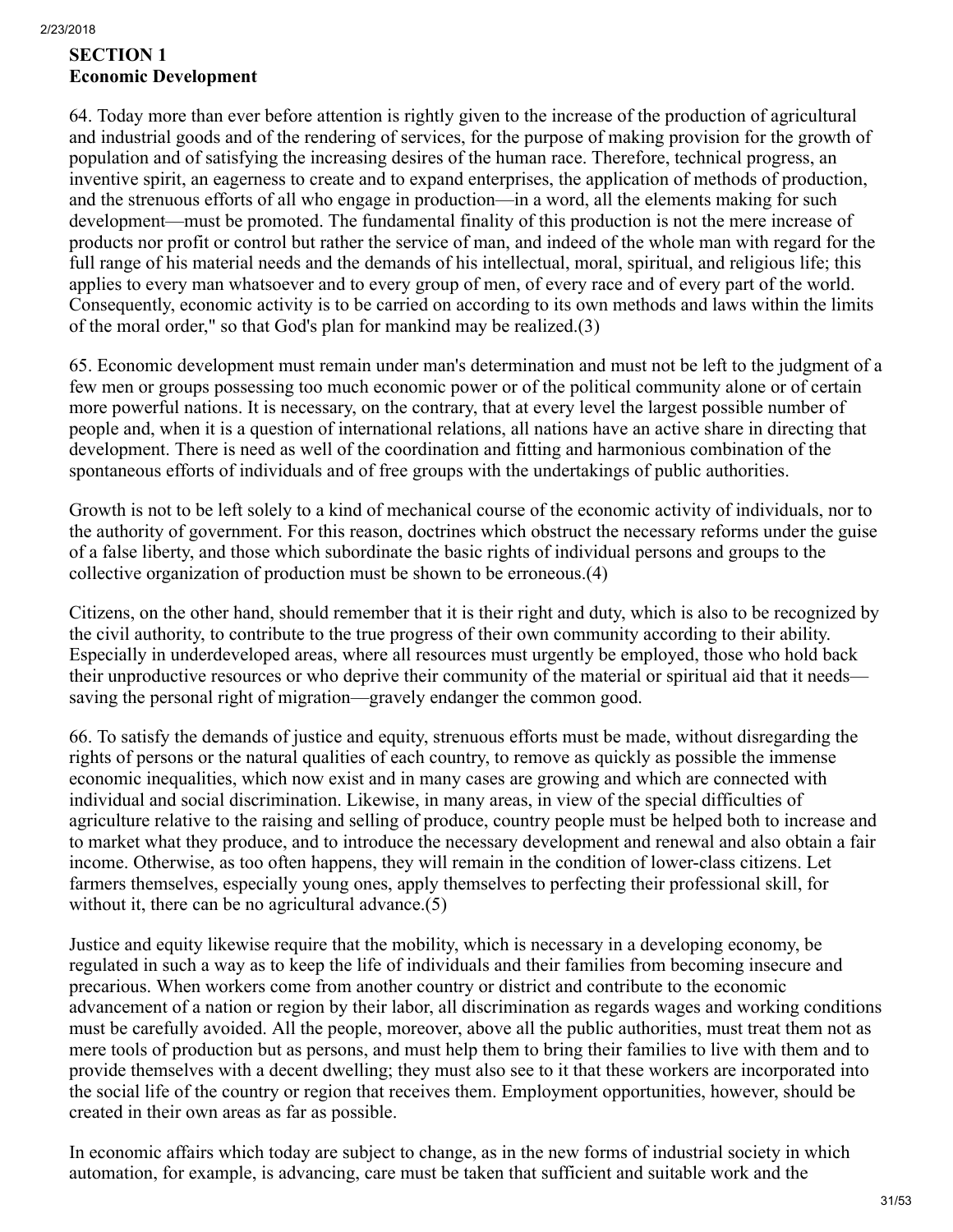possibility of the appropriate technical and professional formation are furnished. The livelihood and the human dignity especially of those who are in very difficult conditions because of illness or old age must be guaranteed.

## SECTION 2

# Certain Principles Governing Socio-Economic Life as a Whole

67. Human labor which is expended in the production and exchange of goods or in the performance of economic services is superior to the other elements of economic life, for the latter have only the nature of tools.

This labor, whether it is engaged in independently or hired by someone else, comes immediately from the person, who as it were stamps the things of nature with his seal and subdues them to his will. By his labor a man ordinarily supports himself and his family, is joined to his fellow men and serves them, and can exercise genuine charity and be a partner in the work of bringing divine creation to perfection. Indeed, we hold that through labor offered to God man is associated with the redemptive work of Jesus Christ, Who conferred an eminent dignity on labor when at Nazareth He worked with His own hands. From this there follows for every man the duty of working faithfully and also the right to work. It is the duty of society, moreover, according to the circumstances prevailing in it, and in keeping with its role, to help the citizens to find sufficient employment. Finally, remuneration for labor is to be such that man may be furnished the means to cultivate worthily his own material, social, cultural, and spiritual life and that of his dependents, in view of the function and productiveness of each one, the conditions of the factory or workshop, and the common good.(6)

Since economic activity for the most part implies the associated work of human beings, any way of organizing and directing it which may be detrimental to any working men and women would be wrong and inhuman. It happens too often, however, even in our days, that workers are reduced to the level of being slaves to their own work. This is by no means justified by the so-called economic laws. The entire process of productive work, therefore, must be adapted to the needs of the person and to his way of life, above all to his domestic life, especially in respect to mothers of families, always with due regard for sex and age. The opportunity, moreover, should be granted to workers to unfold their own abilities and personality through the performance of their work. Applying their time and strength to their employment with a due sense of responsibility, they should also all enjoy sufficient rest and leisure to cultivate their familial, cultural, social and religious life. They should also have the opportunity freely to develop the energies and potentialities which perhaps they cannot bring to much fruition in their professional work.

68. In economic enterprises it is persons who are joined together, that is, free and independent human beings created to the image of God. Therefore, with attention to the functions of each—owners or employers, management or labor—and without doing harm to the necessary unity of management, the active sharing of all in the administration and profits of these enterprises in ways to be properly determined is to be promoted. (7) Since more often, however, decisions concerning economic and social conditions, on which the future lot of the workers and of their children depends, are made not within the business itself but by institutions on a higher level, the workers themselves should have a share also in determining these conditions—in person or through freely elected delegates.

Among the basic rights of the human person is to be numbered the right of freely founding unions for working people. These should be able truly to represent them and to contribute to the organizing of economic life in the right way. Included is the right of freely taking part in the activity of these unions without risk of reprisal. Through this orderly participation joined to progressive economic and social formation, all will grow day by day in the awareness of their own function and responsibility, and thus they will be brought to feel that they are comrades in the whole task of economic development and in the attainment of the universal common good according to their capacities and aptitudes.

When, however, socio-economic disputes arise, efforts must be made to come to a peaceful settlement. Although recourse must always be had first to a sincere dialogue between the parties, a strike, nevertheless,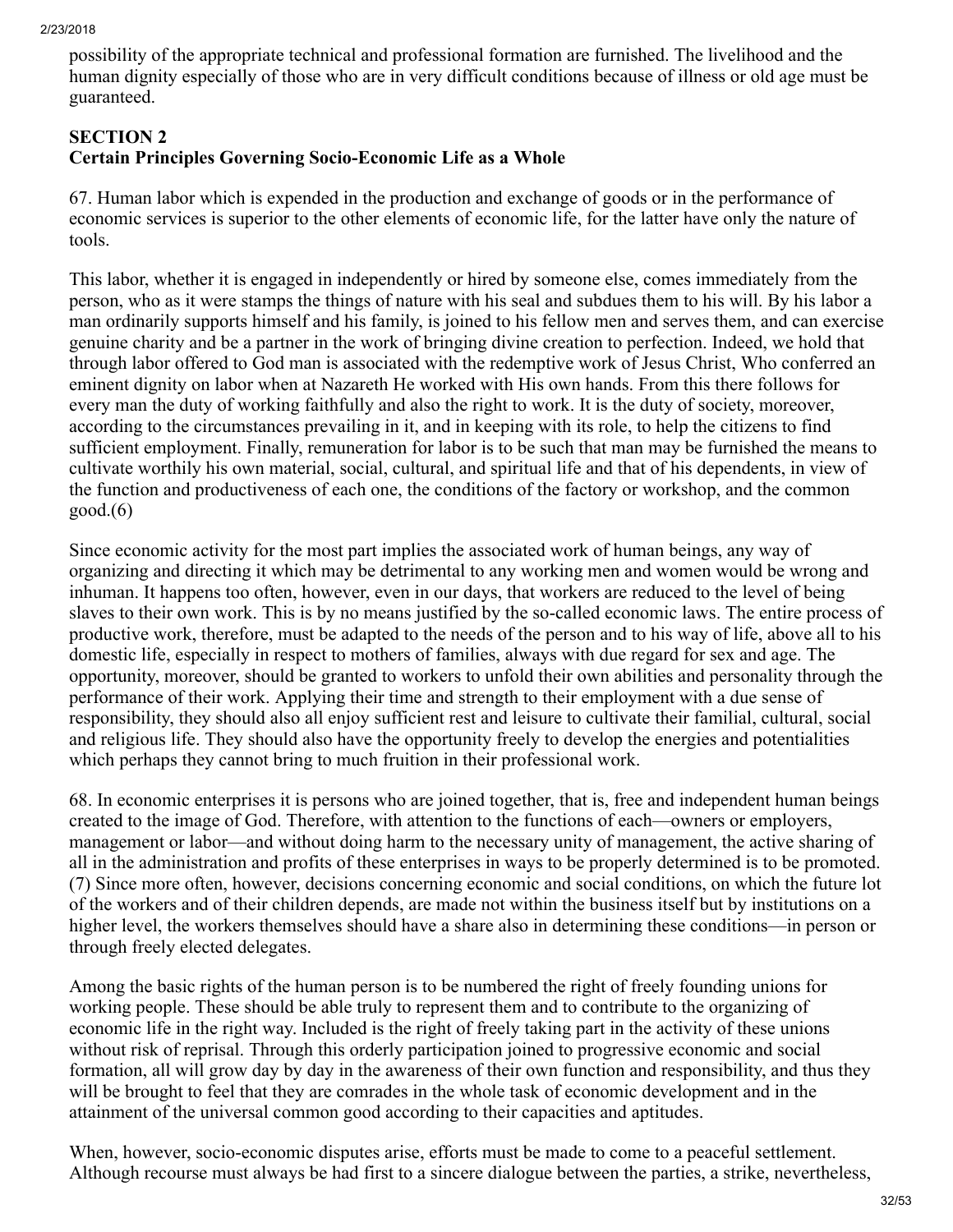can remain even in present-day circumstances a necessary, though ultimate, aid for the defense of the workers' own rights and the fulfillment of their just desires. As soon as possible, however, ways should be sought to resume negotiation and the discussion of reconciliation.

69. God intended the earth with everything contained in it for the use of all human beings and peoples. Thus, under the leadership of justice and in the company of charity, created goods should be in abundance for all in like manner.(8) Whatever the forms of property may be, as adapted to the legitimate institutions of peoples, according to diverse and changeable circumstances, attention must always be paid to this universal destination of earthly goods. In using them, therefore, man should regard the external things that he legitimately possesses not only as his own but also as common in the sense that they should be able to benefit not only him but also others.(9) On the other hand, the right of having a share of earthly goods sufficient for oneself and one's family belongs to everyone. The Fathers and Doctors of the Church held this opinion, teaching that men are obliged to come to the relief of the poor and to do so not merely out of their superfluous goods.(10) If one is in extreme necessity, he has the right to procure for himself what he needs out of the riches of others.(11) Since there are so many people prostrate with hunger in the world, this sacred council urges all, both individuals and governments, to remember the aphorism of the Fathers, "Feed the man dying of hunger, because if you have not fed him, you have killed him,"(12) and really to share and employ their earthly goods, according to the ability of each, especially by supporting individuals or peoples with the aid by which they may be able to help and develop themselves.

In economically less advanced societies the common destination of earthly goods is partly satisfied by means of the customs and traditions proper to the community, by which the absolutely necessary things are furnished to each member. An effort must be made, however, to avoid regarding certain customs as altogether unchangeable, if they no longer answer the new needs of this age. On the other hand, imprudent action should not be taken against respectable customs which, provided they are suitably adapted to presentday circumstances, do not cease to be very useful. Similarly, in highly developed nations a body of social institutions dealing with protection and security can, for its own part, bring to reality the common destination of earthly goods. Family and social services, especially those that provide for culture and education, should be further promoted. When all these things are being organized, vigilance is necessary to present the citizens from being led into a certain inactivity vis-a-vis society or from rejecting the burden of taking up office or from refusing to serve.

70. Investments, for their part, must be directed toward procuring employment and sufficient income for the people both now and in the future. Whoever makes decisions concerning these investments and the planning of the economy—whether they be individuals or groups of public authorities—are bound to keep these objectives in mind and to recognize their serious obligation of watching, on the one hand, that provision be made for the necessities required for a decent life both of individuals and of the whole community and, on the other, of looking out for the future and of establishing a right balance between the needs of present-day consumption, both individual and collective, and the demands of investing for the generation to come. They should also always bear in mind the urgent needs of underdeveloped countries or regions. In monetary matters they should beware of hurting the welfare of their own country or of other countries. Care should also be taken lest the economically weak countries unjustly suffer any loss from a change in the value of money.

71. Since property and other forms of private ownership of external goods contribute to the expression of the personality, and since, moreover, they furnish one an occasion to exercise his function in society and in the economy, it is very important that the access of both individuals and communities to some ownership of external goods be fostered

Private property or some ownership of external goods confers on everyone a sphere wholly necessary for the autonomy of the person and the family, and it should be regarded as an extension of human freedom. Lastly, since it adds incentives for carrying on one's function and charge, it constitutes one of the conditions for civil liberties.(13)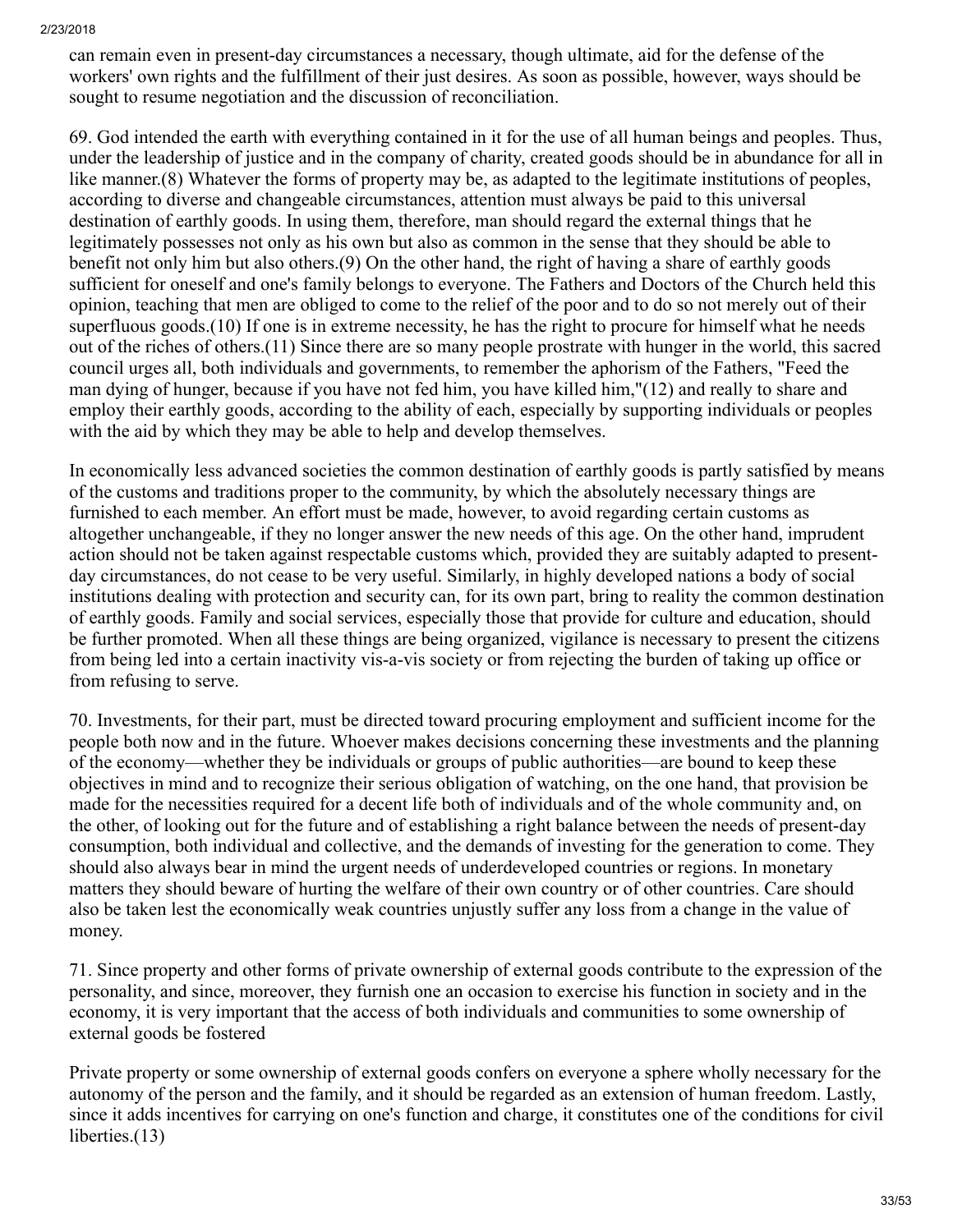The forms of such ownership or property are varied today and are becoming increasingly diversified. They all remain, however, a cause of security not to be underestimated, in spite of social funds, rights, and services provided by society. This is true not only of material property but also of immaterial things such as professional capacities.

The right of private ownership, however, is not opposed to the right inherent in various forms of public property. Goods can be transferred to the public domain only by the competent authority, according to the demands and within the limits of the common good, and with fair compensation. Furthermore, it is the right of public authority to prevent anyone from abusing his private property to the detriment of the common good.(14)

By its very nature private property has a social quality which is based on the law of the common destination of earthly goods.(15) If this social quality is overlooked, property often becomes an occasion of passionate desires for wealth and serious disturbances, so that a pretext is given to the attackers for calling the right itself into question.

In many underdeveloped regions there are large or even extensive rural estates which are only slightly cultivated or lie completely idle for the sake of profit, while the majority of the people either are without land or have only very small fields, and, on the other hand, it is evidently urgent to increase the productivity of the fields. Not infrequently those who are hired to work for the landowners or who till a portion of the land as tenants receive a wage or income unworthy of a human being, lack decent housing and are exploited by middlemen. Deprived of all security, they live under such personal servitude that almost every opportunity of acting on their own initiative and responsibility is denied to them and all advancement in human culture and all sharing in social and political life is forbidden to them. According to the different cases, therefore, reforms are necessary: that income may grow, working conditions should be improved, security in employment increased, and an incentive to working on one's own initiative given. Indeed, insufficiently cultivated estates should be distributed to those who can make these lands fruitful; in this case, the necessary things and means, especially educational aids and the right facilities for cooperative organization, must be supplied. Whenever, nevertheless, the common good requires expropriation, compensation must be reckoned in equity after all the circumstances have been weighed.

72. Christians who take an active part in present-day socio-economic development and fight for justice and charity should be convinced that they can make a great contribution to the prosperity of mankind and to the peace of the world. In these activities let them, either as individuals or as members of groups, give a shining example. Having acquired the absolutely necessary skill and experience, they should observe the right order in their earthly activities in faithfulness to Christ and His Gospel. Thus their whole life, both individual and social, will be permeated with the spirit of the beatitudes, notably with a spirit of poverty.

Whoever in obedience to Christ seeks first the Kingdom of God, takes therefrom a stronger and purer love for helping all his brethren and for perfecting the work of justice under the inspiration of charity.(16)

# CHAPTER IV

# THE LIFE OF THE POLITICAL COMMUNITY

73. In our day, profound changes are apparent also in the structure and institutions of peoples. These result from their cultural, economic and social evolution. Such changes have a great influence on the life of the political community, especially regarding the rights and duties of all in the exercise of civil freedom and in the attainment of the common good, and in organizing the relations of citizens among themselves and with respect to public authority.

The present keener sense of human dignity has given rise in many parts of the world to attempts to bring about a politico-juridical order which will give better protection to the rights of the person in public life. These include the right freely to meet and form associations, the right to express one's own opinion and to profess one's religion both publicly and privately. The protection of the rights of a person is indeed a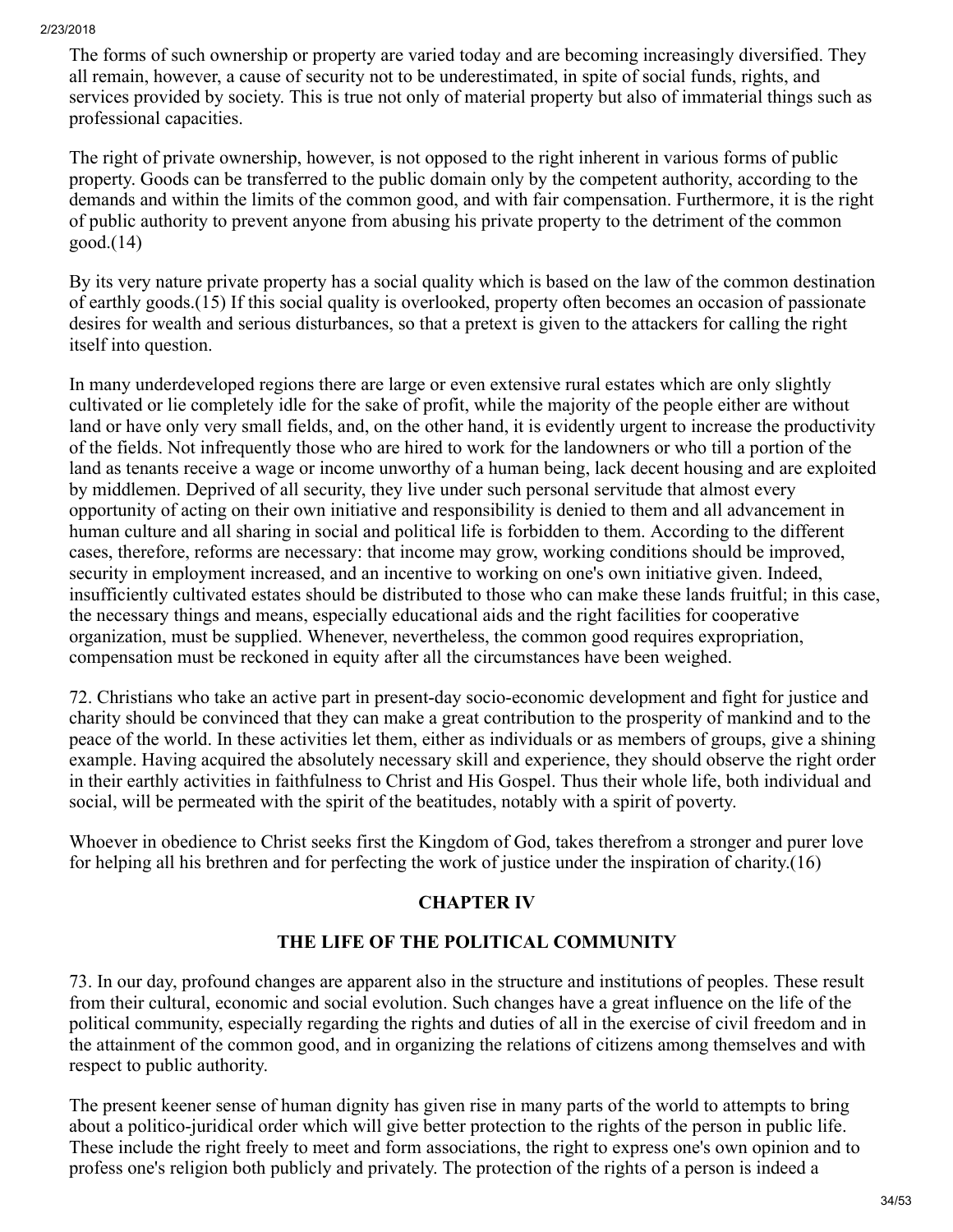necessary condition so that citizens, individually or collectively, can take an active part in the life and government of the state.

Along with cultural, economic and social development, there is a growing desire among many people to play a greater part in organizing the life of the political community. In the conscience of many arises an increasing concern that the rights of minorities be recognized, without any neglect for their duties toward the political community. In addition, there is a steadily growing respect for men of other opinions or other religions. At the same time, there is wider cooperation to guarantee the actual exercise of personal rights to all citizens, and not only to a few privileged individuals.

However, those political systems, prevailing in some parts of the world are to be reproved which hamper civic or religious freedom, victimize large numbers through avarice and political crimes, and divert the exercise of authority from the service of the common good to the interests of one or another faction or of the rulers themselves.

There is no better way to establish political life on a truly human basis than by fostering an inward sense of justice and kindliness, and of service to the common good, and by strengthening basic convictions as to the true nature of the political community and the aim, right exercise, and sphere of action of public authority.

74. Men, families and the various groups which make up the civil community are aware that they cannot achieve a truly human life by their own unaided efforts. They see the need for a wider community, within which each one makes his specific contribution every day toward an ever broader realization of the common good.(1) For this purpose they set up a political community according to various forms. The political community exists, consequently, for the sake of the common good, in which it finds its full justification and significance, and the source of its inherent legitimacy. Indeed, the common good embraces the sum of those conditions of the social life whereby men, families and associations more adequately and readily may attain their own perfection.(2)

Yet the people who come together in the political community are many and diverse, and they have every right to prefer divergent solutions. If the political community is not to be torn apart while everyone follows his own opinion, there must be an authority to direct the energies of all citizens toward the common good, not in a mechanical or despotic fashion, but by acting above all as a moral force which appeals to each one's freedom and sense of responsibility.

It is clear, therefore, that the political community and public authority are founded on human nature and hence belong to the order designed by God, even though the choice of a political regime and the appointment of rulers are left to the free will of citizens.(3)

It follows also that political authority, both in the community as such and in the representative bodies of the state, must always be exercised within the limits of the moral order and directed toward the common good with a dynamic concept of that good—according to the juridical order legitimately established or due to be established. When authority is so exercised, citizens are bound in conscience to obey.(4) Accordingly, the responsibility, dignity and importance of leaders are indeed clear.

But where citizens are oppressed by a public authority overstepping its competence, they should not protest against those things which are objectively required for the common good; but it is legitimate for them to defend their own rights and the rights of their fellow citizens against the abuse of this authority, while keeping within those limits drawn by the natural law and the Gospels.

According to the character of different peoples and their historic development, the political community can, however, adopt a variety of concrete solutions in its structures and the organization of public authority. For the benefit of the whole human family, these solutions must always contribute to the formation of a type of man who will be cultivated, peace-loving and well-disposed towards all his fellow men.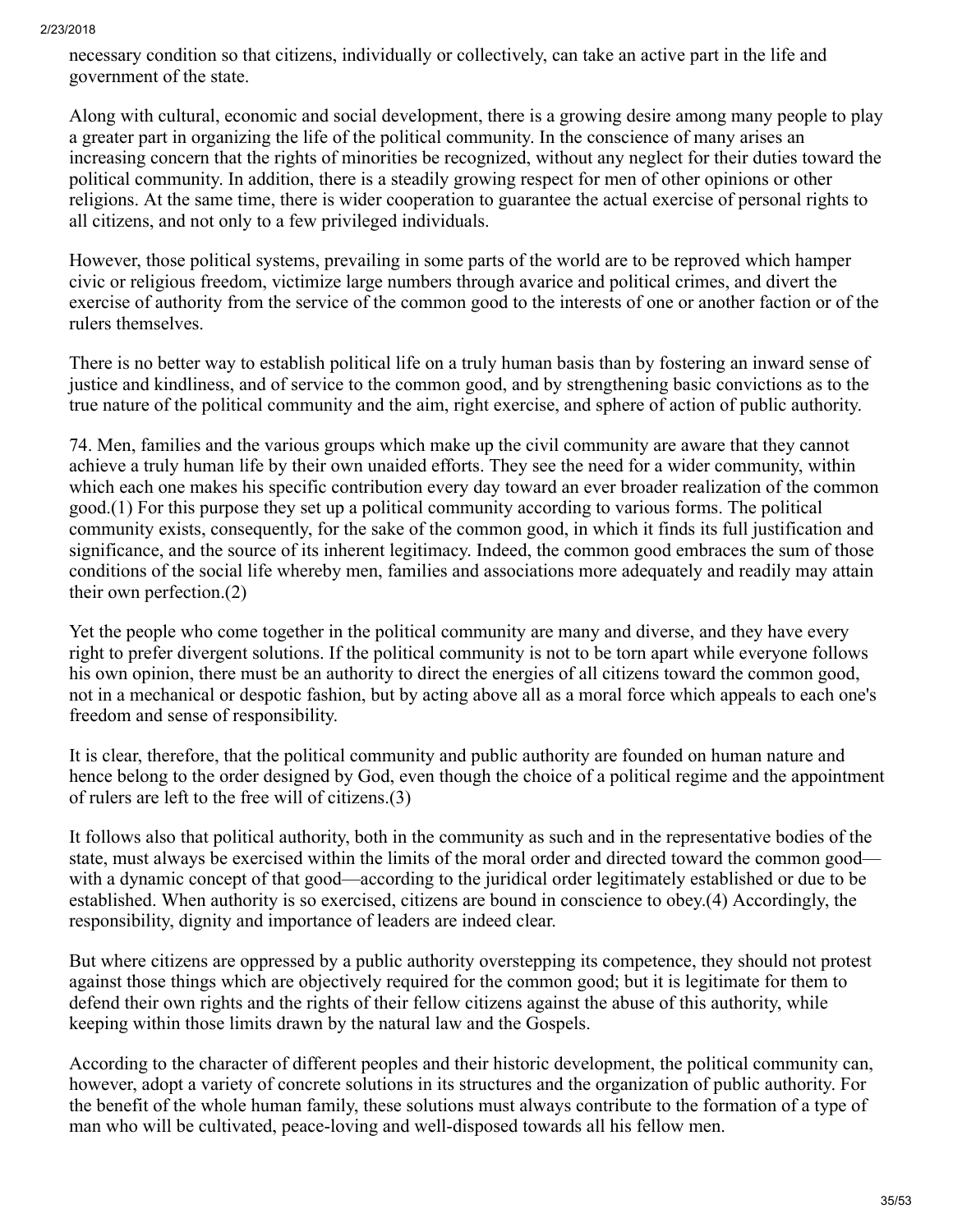75. It is in full conformity with human nature that there should be juridico-political structures providing all citizens in an ever better fashion and without any discrimination the practical possibility of freely and actively taking part in the establishment of the juridical foundations of the political community and in the direction of public affairs, in fixing the terms of reference of the various public bodies and in the election of political leaders.(5) All citizens, therefore, should be mindful of the right and also the duty to use their free vote to further the common good. The Church praises and esteems the work of those who for the good of men devote themselves to the service of the state and take on the burdens of this office.

If the citizens' responsible cooperation is to produce the good results which may be expected in the normal course of political life, there must be a statute of positive law providing for a suitable division of the functions and bodies of authority and an efficient and independent system for the protection of rights. The rights of all persons, families and groups, and their practical application, must be recognized, respected and furthered, together with the duties binding on all citizen.(6) Among the latter, it will be well to recall the duty of rendering the political community such material and personal service as are required by the common good. Rulers must be careful not to hamper the development of family, social or cultural groups, nor that of intermediate bodies or organizations, and not to deprive them of opportunities for legitimate and constructive activity; they should willingly seek rather to promote the orderly pursuit of such activity. Citizens, for their part, either individually or collectively, must be careful not to attribute excessive power to public authority, not to make exaggerated and untimely demands upon it in their own interests, lessening in this way the responsible role of persons, families and social groups.

The complex circumstances of our day make it necessary for public authority to intervene more often in social, economic and cultural matters in order to bring about favorable conditions which will give more effective help to citizens and groups in their free pursuit of man's total well-being. The relations, however, between socialization and the autonomy and development of the person can be understood in different ways according to various regions and the evolution of peoples. But when the exercise of rights is restricted temporarily for the common good, freedom should be restored immediately upon change of circumstances. Moreover, it is inhuman for public authority to fall back on dictatorial systems or totalitarian methods which violate the rights of the person or social groups.

Citizens must cultivate a generous and loyal spirit of patriotism, but without being narrow-minded. This means that they will always direct their attention to the good of the whole human family, united by the different ties which bind together races, people and nations.

All Christians must be aware of their own specific vocation within the political community. It is for them to give an example by their sense of responsibility and their service of the common good. In this way they are to demonstrate concretely how authority can be compatible with freedom, personal initiative with the solidarity of the whole social organism, and the advantages of unity with fruitful diversity. They must recognize the legitimacy of different opinions with regard to temporal solutions, and respect citizens, who, even as a group, defend their points of view by honest methods. Political parties, for their part, must promote those things which in their judgement are required for the common good; it is never allowable to give their interests priority over the common good.

Great care must be taken about civic and political formation, which is of the utmost necessity today for the population as a whole, and especially for youth, so that all citizens can play their part in the life of the political community. Those who are suited or can become suited should prepare themselves for the difficult, but at the same time, the very noble art of politics,(8) and should seek to practice this art without regard for their own interests or for material advantages. With integrity and wisdom, they must take action against any form of injustice and tyranny, against arbitrary domination by an individual or a political party and any intolerance. They should dedicate themselves to the service of all with sincerity and fairness, indeed, with the charity and fortitude demanded by political life.

76. It is very important, especially where a pluralistic society prevails, that there be a correct notion of the relationship between the political community and the Church, and a clear distinction between the tasks which Christians undertake, individually or as a group, on their own responsibility as citizens guided by the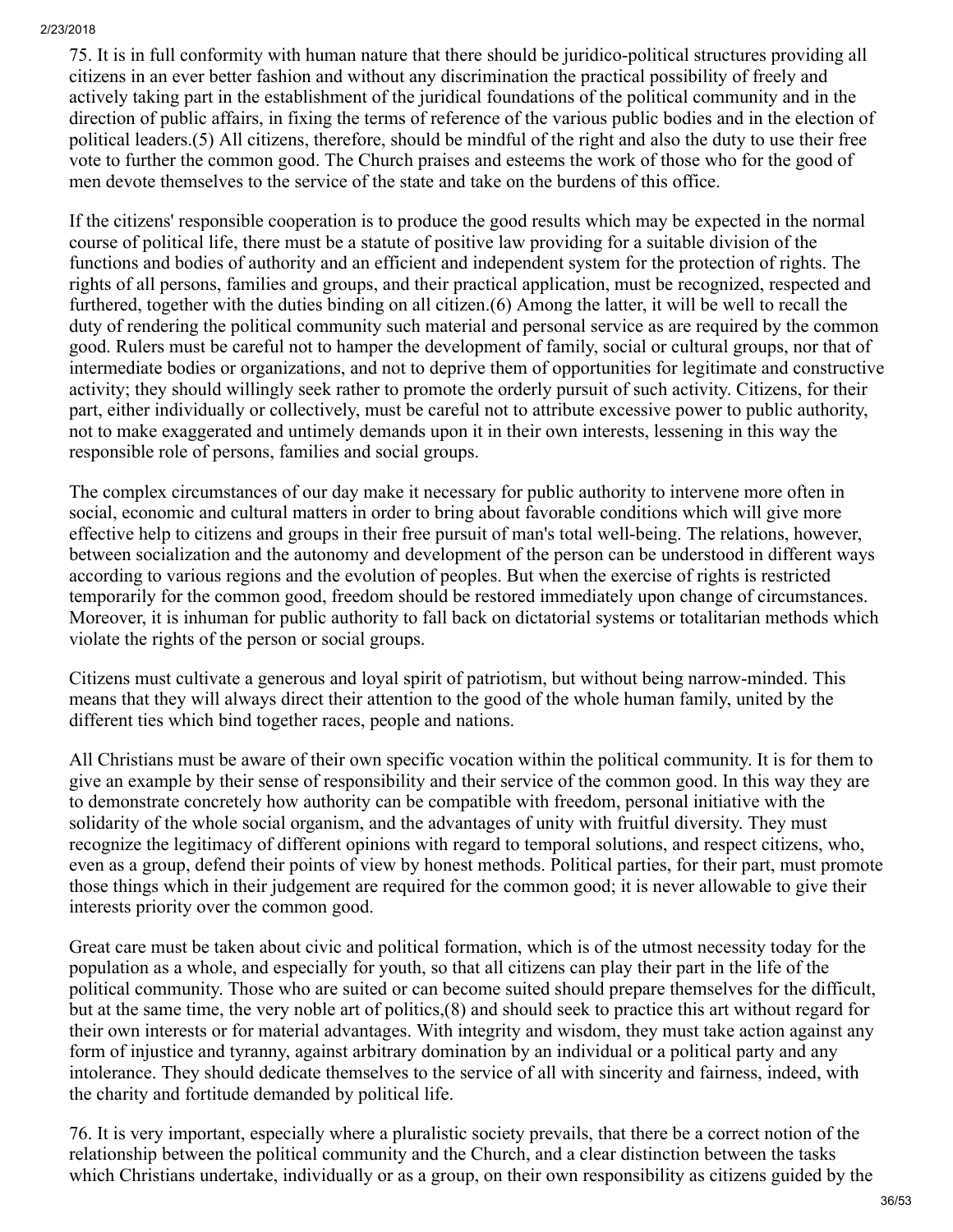dictates of a Christian conscience, and the activities which, in union with their pastors, they carry out in the name of the Church.

The Church, by reason of her role and competence, is not identified in any way with the political community nor bound to any political system. She is at once a sign and a safeguard of the transcendent character of the human person.

The Church and the political community in their own fields are autonomous and independent from each other. Yet both, under different titles, are devoted to the personal and social vocation of the same men. The more that both foster sounder cooperation between themselves with due consideration for the circumstances of time and place, the more effective will their service be exercised for the good of all. For man's horizons are not limited only to the temporal order; while living in the context of human history, he preserves intact his eternal vocation. The Church, for her part, founded on the love of the Redeemer, contributes toward the reign of justice and charity within the borders of a nation and between nations. By preaching the truths of the Gospel, and bringing to bear on all fields of human endeavor the light of her doctrine and of a Christian witness, she respects and fosters the political freedom and responsibility of citizens.

The Apostles, their successors and those who cooperate with them, are sent to announce to mankind Christ, the Savior. Their apostolate is based on the power of God, Who very often shows forth the strength of the Gospel on the weakness of its witnesses. All those dedicated to the ministry of God's Word must use the ways and means proper to the Gospel which in a great many respects differ from the means proper to the earthly city.

There are, indeed, close links between earthly things and those elements of man's condition which transcend the world. The Church herself makes use of temporal things insofar as her own mission requires it. She, for her part, does not place her trust in the privileges offered by civil authority. She will even give up the exercise of certain rights which have been legitimately acquired, if it becomes clear that their use will cast doubt on the sincerity of her witness or that new ways of life demand new methods. It is only right, however, that at all times and in all places, the Church should have true freedom to preach the faith, to teach her social doctrine, to exercise her role freely among men, and also to pass moral judgment in those matters which regard public order when the fundamental rights of a person or the salvation of souls require it. In this, she should make use of all the means—but only those—which accord with the Gospel and which correspond to the general good according to the diversity of times and circumstances.

While faithfully adhering to the Gospel and fulfilling her mission to the world, the Church, whose duty it is to foster and elevate(9) all that is found to be true, good and beautiful in the human community, strengthens peace among men for the glory of God.(10)

# CHAPTER V

## THE FOSTERING OF PEACE AND THE PROMOTION OF A COMMUNITY OF NATIONS

77. In our generation when men continue to be afflicted by acute hardships and anxieties arising from the ravages of war or the threat of it, the whole human family faces an hour of supreme crisis in its advance toward maturity. Moving gradually together and everywhere more conscious already of its unity, this family cannot accomplish its task of constructing for all men everywhere a world more genuinely human unless each person devotes himself to the cause of peace with renewed vigor. Thus it happens that the Gospel message, which is in harmony with the loftier strivings and aspirations of the human race, takes on a new luster in our day as it declares that the artisans of peace are blessed "because they will be called the sons of God" (Matt. 5:9).

Consequently, as it points out the authentic and noble meaning of peace and condemns the frightfulness of war, the Council wishes passionately to summon Christians to cooperate, under the help of Christ the author of peace, with all men in securing among themselves a peace based on justice and love and in setting up the instruments of peace.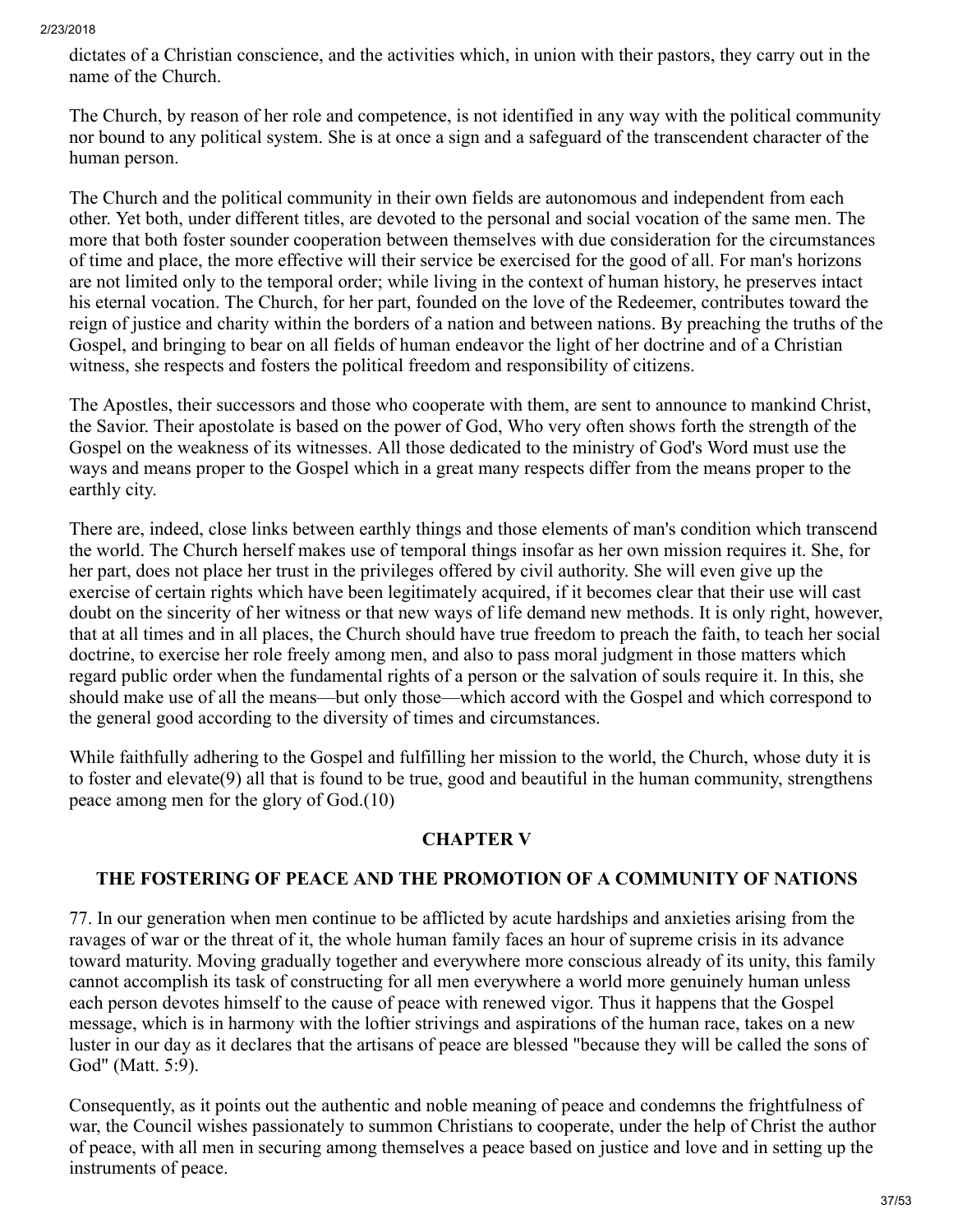78. Peace is not merely the absence of war; nor can it be reduced solely to the maintenance of a balance of power between enemies; nor is it brought about by dictatorship. Instead, it is rightly and appropriately called an enterprise of justice. Peace results from that order structured into human society by its divine Founder, and actualized by men as they thirst after ever greater justice. The common good of humanity finds its ultimate meaning in the eternal law. But since the concrete demands of this common good are constantly changing as time goes on, peace is never attained once and for all, but must be built up ceaselessly. Moreover, since the human will is unsteady and wounded by sin, the achievement of peace requires a constant mastering of passions and the vigilance of lawful authority.

But this is not enough. This peace on earth cannot be obtained unless personal well-being is safeguarded and men freely and trustingly share with one another the riches of their inner spirits and their talents. A firm determination to respect other men and peoples and their dignity, as well as the studied practice of brotherhood are absolutely necessary for the establishment of peace. Hence peace is likewise the fruit of love, which goes beyond what justice can provide.

That earthly peace which arises from love of neighbor symbolizes and results from the peace of Christ which radiates from God the Father. For by the cross the incarnate Son, the prince of peace reconciled all men with God. By thus restoring all men to the unity of one people and one body, He slew hatred in His own flesh; and, after being lifted on high by His resurrection, He poured forth the spirit of love into the hearts of men.

For this reason, all Christians are urgently summoned to do in love what the truth requires, and to join with all true peacemakers in pleading for peace and bringing it about.

Motivated by this same spirit, we cannot fail to praise those who renounce the use of violence in the vindication of their rights and who resort to methods of defense which are otherwise available to weaker parties too, provided this can be done without injury to the rights and duties of others or of the community itself.

Insofar as men are sinful, the threat of war hangs over them, and hang over them it will until the return of Christ. But insofar as men vanquish sin by a union of love, they will vanquish violence as well and make these words come true: "They shall turn their swords into plough-shares, and their spears into sickles. Nation shall not lift up sword against nation, neither shall they learn war any more" (Isaiah 2:4).

### SECTION 1 The Avoidance of War

79. Even though recent wars have wrought physical and moral havoc on our world, the devastation of battle still goes on day by day in some part of the world. Indeed, now that every kind of weapon produced by modern science is used in war, the fierce character of warfare threatens to lead the combatants to a savagery far surpassing that of the past. Furthermore, the complexity of the modern world and the intricacy of international relations allow guerrilla warfare to be drawn out by new methods of deceit and subversion. In many causes the use of terrorism is regarded as a new way to wage war.

Contemplating this melancholy state of humanity, the council wishes, above all things else, to recall the permanent binding force of universal natural law and its all-embracing principles. Man's conscience itself gives ever more emphatic voice to these principles. Therefore, actions which deliberately conflict with these same principles, as well as orders commanding such actions are criminal, and blind obedience cannot excuse those who yield to them. The most infamous among these are actions designed for the methodical extermination of an entire people, nation or ethnic minority. Such actions must be vehemently condemned as horrendous crimes. The courage of those who fearlessly and openly resist those who issue such commands merits supreme commendation.

On the subject of war, quite a large number of nations have subscribed to international agreements aimed at making military activity and its consequences less inhuman. Their stipulations deal with such matters as the treatment of wounded soldiers and prisoners. Agreements of this sort must be honored. Indeed they should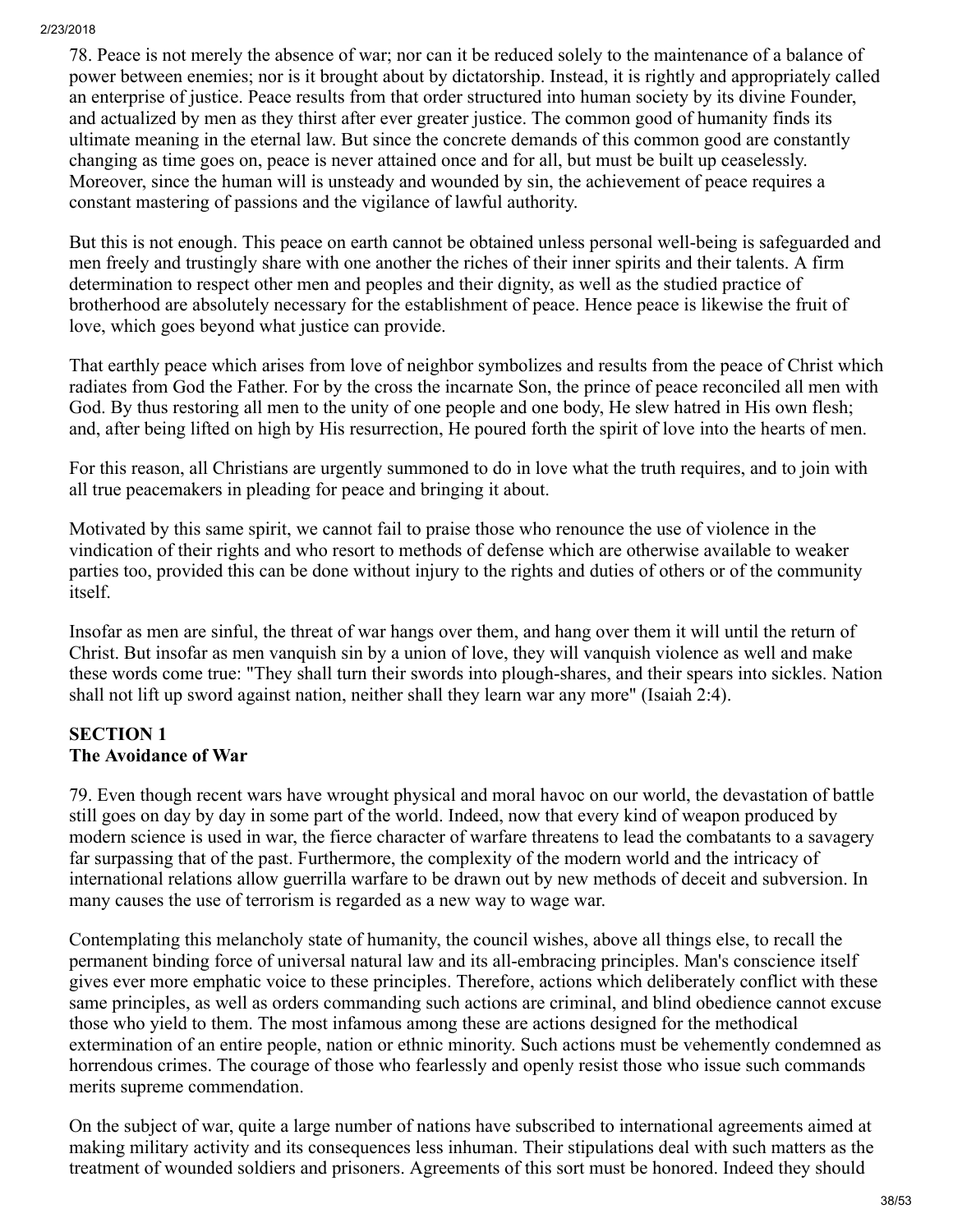be improved upon so that the frightfulness of war can be better and more workably held in check. All men, especially government officials and experts in these matters, are bound to do everything they can to effect these improvements. Moreover, it seems right that laws make humane provisions for the case of those who for reasons of conscience refuse to bear arms, provided however, that they agree to serve the human community in some other way.

Certainly, war has not been rooted out of human affairs. As long as the danger of war remains and there is no competent and sufficiently powerful authority at the international level, governments cannot be denied the right to legitimate defense once every means of peaceful settlement has been exhausted. State authorities and others who share public responsibility have the duty to conduct such grave matters soberly and to protect the welfare of the people entrusted to their care. But it is one thing to undertake military action for the just defense of the people, and something else again to seek the subjugation of other nations. Nor, by the same token, does the mere fact that war has unhappily begun mean that all is fair between the warring parties.

Those too who devote themselves to the military service of their country should regard themselves as the agents of security and freedom of peoples. As long as they fulfill this role properly, they are making a genuine contribution to the establishment of peace.

80. The horror and perversity of war is immensely magnified by the addition of scientific weapons. For acts of war involving these weapons can inflict massive and indiscriminate destruction, thus going far beyond the bounds of legitimate defense. Indeed, if the kind of instruments which can now be found in the armories of the great nations were to be employed to their fullest, an almost total and altogether reciprocal slaughter of each side by the other would follow, not to mention the widespread devastation that would take place in the world and the deadly after effects that would be spawned by the use of weapons of this kind.

All these considerations compel us to undertake an evaluation of war with an entirely new attitude.(1) The men of our time must realize that they will have to give a somber reckoning of their deeds of war for the course of the future will depend greatly on the decisions they make today.

With these truths in mind, this most holy synod makes its own the condemnations of total war already pronounced by recent popes,(2) and issues the following declaration.

Any act of war aimed indiscriminately at the destruction of entire cities of extensive areas along with their population is a crime against God and man himself. It merits unequivocal and unhesitating condemnation.

The unique hazard of modern warfare consists in this: it provides those who possess modern scientific weapons with a kind of occasion for perpetrating just such abominations; moreover, through a certain inexorable chain of events, it can catapult men into the most atrocious decisions. That such may never truly happen in the future, the bishops of the whole world gathered together, beg all men, especially government officials and military leaders, to give unremitting thought to their gigantic responsibility before God and the entire human race.

81. To be sure, scientific weapons are not amassed solely for use in war. Since the defensive strength of any nation is considered to be dependent upon its capacity for immediate retaliation, this accumulation of arms, which increases each year, likewise serves, in a way heretofore unknown, as deterrent to possible enemy attack. Many regard this procedure as the most effective way by which peace of a sort can be maintained between nations at the present time.

Whatever be the facts about this method of deterrence, men should be convinced that the arms race in which an already considerable number of countries are engaged is not a safe way to preserve a steady peace, nor is the so-called balance resulting from this race a sure and authentic peace. Rather than being eliminated thereby, the causes of war are in danger of being gradually aggravated. While extravagant sums are being spent for the furnishing of ever new weapons, an adequate remedy cannot be provided for the multiple miseries afflicting the whole modern world. Disagreements between nations are not really and radically healed; on the contrary, they spread the infection to other parts of the earth. New approaches based on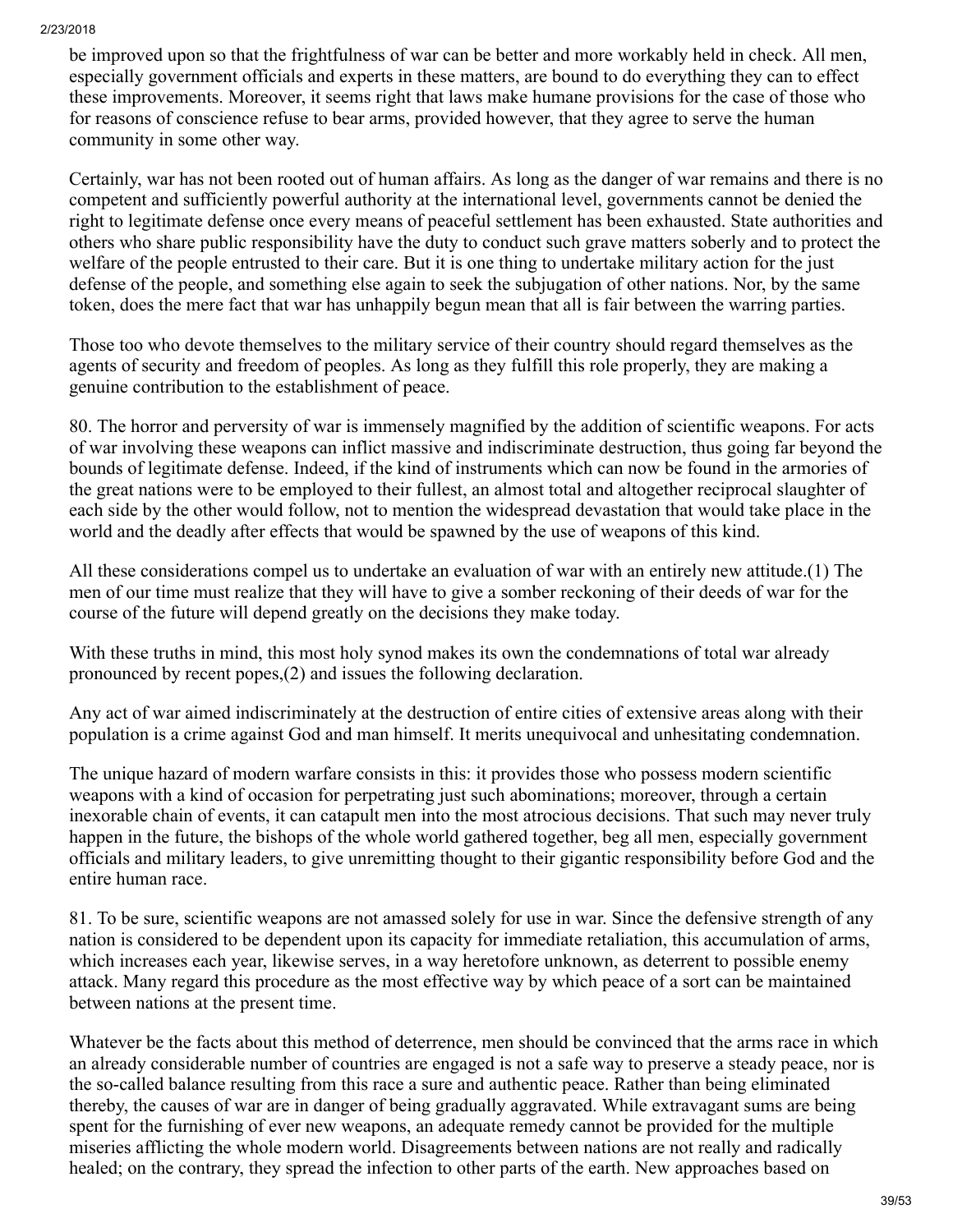reformed attitudes must be taken to remove this trap and to emancipate the world from its crushing anxiety through the restoration of genuine peace.

Therefore, we say it again: the arms race is an utterly treacherous trap for humanity, and one which ensnares the poor to an intolerable degree. It is much to be feared that if this race persists, it will eventually spawn all the lethal ruin whose path it is now making ready. Warned by the calamities which the human race has made possible, let us make use of the interlude granted us from above and for which we are thankful to become more conscious of our own responsibility and to find means for resolving our disputes in a manner more worthy of man. Divine Providence urgently demands of us that we free ourselves from the age-old slavery of war. If we refuse to make this effort, we do not know where we will be led by the evil road we have set upon.

It is our clear duty, therefore, to strain every muscle in working for the time when all war can be completely outlawed by international consent. This goal undoubtedly requires the establishment of some universal public authority acknowledged as such by all and endowed with the power to safeguard on the behalf of all, security, regard for justice, and respect for rights. But before this hoped for authority can be set up, the highest existing international centers must devote themselves vigorously to the pursuit of better means for obtaining common security. Since peace must be born of mutual trust between nations and not be imposed on them through a fear of the available weapons, everyone must labor to put an end at last to the arms race, and to make a true beginning of disarmament, not unilaterally indeed, but proceeding at an equal pace according to agreement, and backed up by true and workable safeguards.(3)

82. In the meantime, efforts which have already been made and are still underway to eliminate the danger of war are not to be underrated. On the contrary, support should be given to the good will of the very many leaders who work hard to do away with war, which they abominate. These men, although burdened by the extremely weighty preoccupations of their high office, are nonetheless moved by the very grave peacemaking task to which they are bound, even if they cannot ignore the complexity of matters as they stand. We should fervently ask God to give these men the strength to go forward perseveringly and to follow through courageously on this work of building peace with vigor. It is a work of supreme love for mankind. Today it certainly demands that they extend their thoughts and their spirit beyond the confines of their own nation, that they put aside national selfishness and ambition to dominate other nations, and that they nourish a profound reverence for the whole of humanity, which is already making its way so laboriously toward greater unity.

The problems of peace and of disarmament have already been the subject of extensive, strenuous and constant examination. Together with international meetings dealing with these problems, such studies should be regarded as the first steps toward solving these serious questions, and should be promoted with even greater urgency by way of yielding concrete results in the future.

Nevertheless, men should take heed not to entrust themselves only to the efforts of some, while not caring about their own attitudes. For government officials who must at one and the same time guarantee the good of their own people and promote the universal good are very greatly dependent on public opinion and feeling. It does them no good to work for peace as long as feelings of hostility, contempt and distrust, as well as racial hatred and unbending ideologies, continue to divide men and place them in opposing camps. Consequently there is above all a pressing need for a renewed education of attitudes and for new inspiration in public opinion. Those who are dedicated to the work of education, particularly of the young, or who mold public opinion, should consider it their most weighty task to instruct all in fresh sentiments of peace. Indeed, we all need a change of heart as we regard the entire world and those tasks which we can perform in unison for the betterment of our race.

But we should not let false hope deceive us. For unless enmities and hatred are put away and firm, honest agreements concerning world peace are reached in the future, humanity, which already is in the middle of a grave crisis, even though it is endowed with remarkable knowledge, will perhaps be brought to that dismal hour in which it will experience no peace other than the dreadful peace of death. But, while we say this, the Church of Christ, present in the midst of the anxiety of this age, does not cease to hope most firmly. She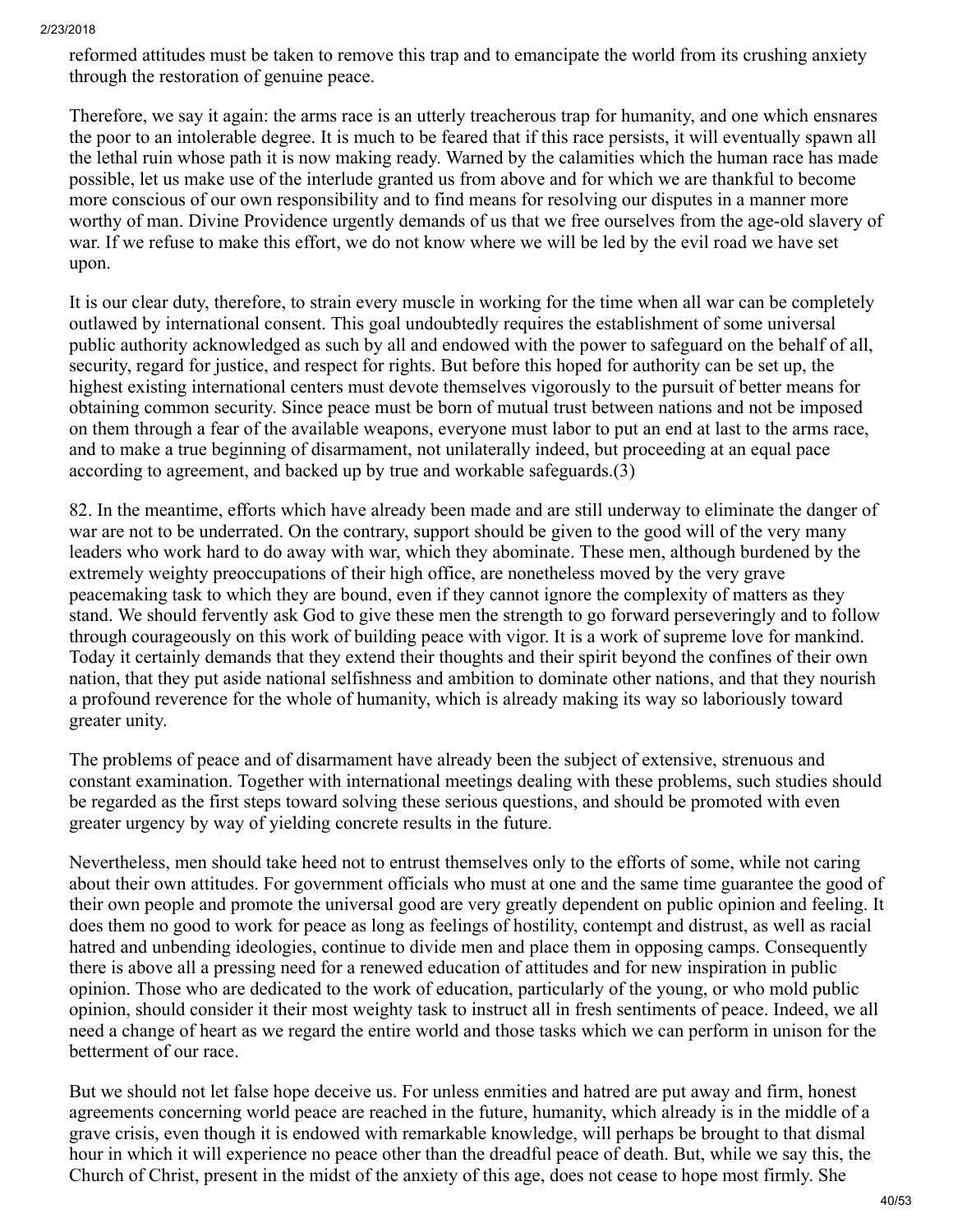intends to propose to our age over and over again, in season and out of season, this apostolic message: "Behold, now is the acceptable time for a change of heart; behold! now is the day of salvation."(4)

## SECTION II Setting Up An International Community

83. In order to build up peace above all the causes of discord among men, especially injustice, which foment wars must be rooted out. Not a few of these causes come from excessive economic inequalities and from putting off the steps needed to remedy them. Other causes of discord, however, have their source in the desire to dominate and in a contempt for persons. And, if we look for deeper causes, we find them in human envy, distrust, pride, and other egotistical passions. Man cannot bear so many ruptures in the harmony of things. Consequently, the world is constantly beset by strife and violence between men, even when no war is being waged. Besides, since these same evils are present in the relations between various nations as well, in order to overcome or forestall them and to keep violence once unleashed within limits it is absolutely necessary for countries to cooperate more advantageously and more closely together and to organize together international bodies and to work tirelessly for the creation of organizations which will foster peace.

84. In view of the increasingly close ties of mutual dependence today between all the inhabitants and peoples of the earth, the apt pursuit and efficacious attainment of the universal common good now require of the community of nations that it organize itself in a manner suited to its present responsibilities, especially toward the many parts of the world which are still suffering from unbearable want.

To reach this goal, organizations of the international community, for their part, must make provision for men's different needs, both in the fields of social life—such as food supplies, health, education, labor and also in certain special circumstances which can crop up here and there, e.g., the need to promote the general improvement of developing countries, or to alleviate the distressing conditions in which refugees dispersed throughout the world find themselves, or also to assist migrants and their families.

Already existing international and regional organizations are certainly well-deserving of the human race. These are the first efforts at laying the foundations on an international level for a community of all men to work for the solution to the serious problems of our times, to encourage progress everywhere, and to obviate wars of whatever kind. In all of these activities the Church takes joy in the spirit of true brotherhood flourishing between Christians and non-Christians as it strives to make ever more strenuous efforts to relieve abundant misery.

85. The present solidarity of mankind also calls for a revival of greater international cooperation in the economic field. Although nearly all peoples have become autonomous, they are far from being free of every form of undue dependence, and far from escaping all danger of serious internal difficulties.

The development of a nation depends on human and financial aids. The citizens of each country must be prepared by education and professional training to discharge the various tasks of economic and social life. But this in turn requires the aid of foreign specialists who, when they give aid, will not act as overlords, but as helpers and fellow-workers. Developing nations will not be able to procure material assistance unless radical changes are made in the established procedures of modern world commerce. Other aid should be provided as well by advanced nations in the form of gifts, loans or financial investments. Such help should be accorded with generosity and without greed on the one side, and received with complete honesty on the other side.

If an authentic economic order is to be established on a world-wide basis, an end will have to be put to profiteering, to national ambitions, to the appetite for political supremacy, to militaristic calculations, and to machinations for the sake of spreading and imposing ideologies.

86. The following norms seem useful for such cooperation: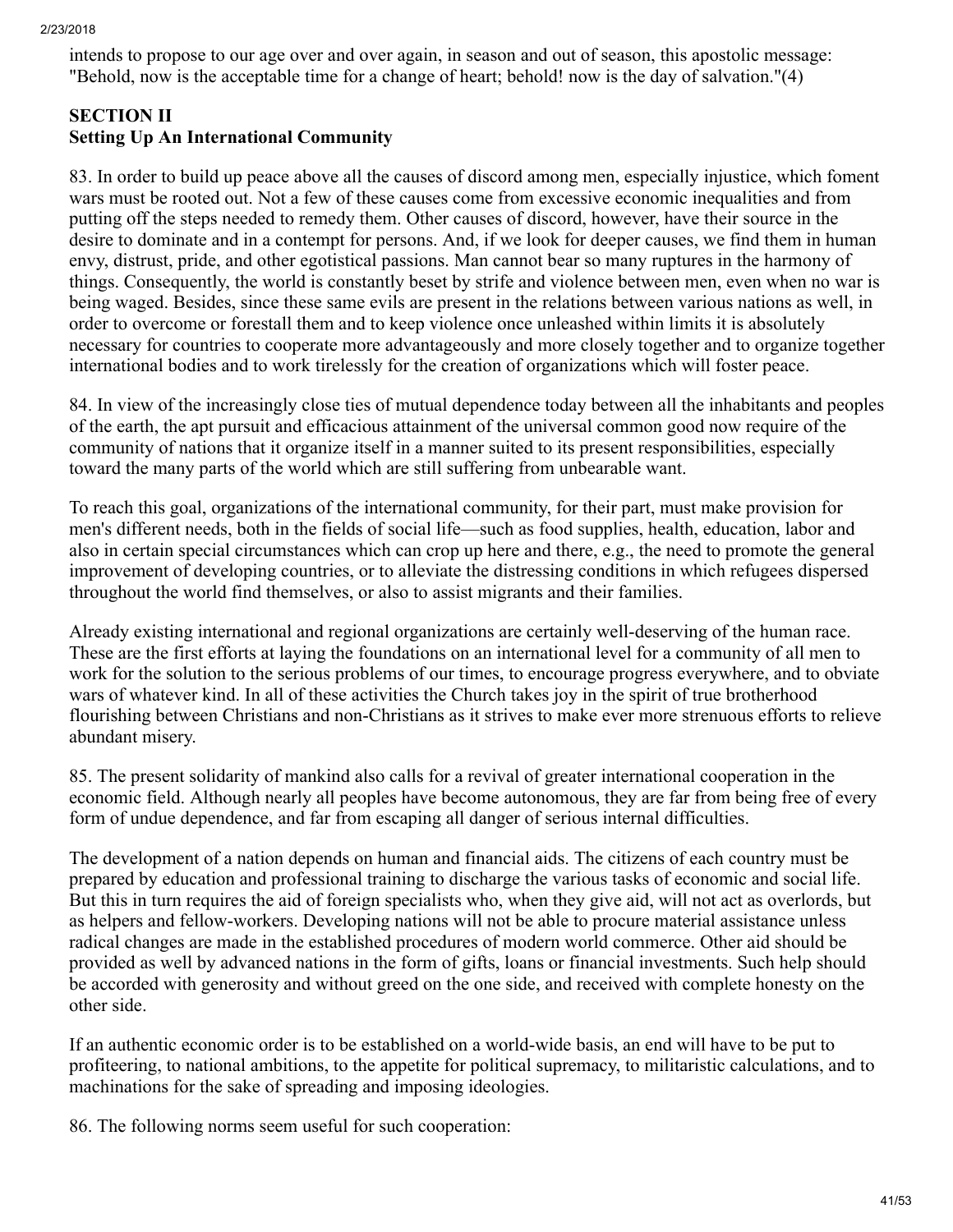a) Developing nations should take great pains to seek as the object for progress to express and secure the total human fulfillment of their citizens. They should bear in mind that progress arises and grows above all out of the labor and genius of the nations themselves because it has to be based, not only on foreign aid, but especially on the full utilization of their own resources, and on the development of their own culture and traditions. Those who exert the greatest influence on others should be outstanding in this respect.

b) On the other hand, it is a very important duty of the advanced nations to help the developing nations in discharging their above-mentioned responsibilities. They should therefore gladly carry out on their own home front those spiritual and material readjustments that are required for the realization of this universal cooperation.

Consequently, in business dealings with weaker and poorer nations, they should be careful to respect their profit, for these countries need the income they receive on the sale of their homemade products to support themselves.

c) It is the role of the international community to coordinate and promote development, but in such a way that the resources earmarked for this purpose will be allocated as effectively as possible, and with complete equity. It is likewise this community's duty, with due regard for the principle of subsidiarity, so to regulate economic relations throughout the world that these will be carried out in accordance with the norms of justice.

Suitable organizations should be set up to foster and regulate international business affairs, particularly with the underdeveloped countries, and to compensate for losses resulting from an excessive inequality of power among the various nations. This type of organization, in unison with technical cultural and financial aid, should provide the help which developing nations need so that they can advantageously pursue their own economic advancement.

d) In many cases there is an urgent need to revamp economic and social structures. But one must guard against proposals of technical solutions that are untimely. This is particularly true of those solutions providing man with material conveniences, but nevertheless contrary to man's spiritual nature and advancement. For "not by bread alone does man live, but by every word which proceeds from the mouth of God" (Matt. 4:4). Every sector of the family of man carries within itself and in its best traditions some portion of the spiritual treasure entrusted by God to humanity, even though many may not be aware of the source from which it comes.

87. International cooperation is needed today especially for those peoples who, besides facing so many other difficulties, likewise undergo pressures due to a rapid increase in population. There is an urgent need to explore, with the full and intense cooperation of all, and especially of the wealthier nations, ways whereby the human necessities of food and a suitable education can be furnished and shared with the entire human community. But some peoples could greatly improve upon the conditions of their life if they would change over from antiquated methods of farming to the new technical methods, applying them with needed prudence according to their own circumstances. Their life would likewise be improved by the establishment of a better social order and by a fairer system for the distribution of land ownership.

Governments undoubtedly have rights and duties, within the limits of their proper competency, regarding the population problem in their respective countries, for instance, in the line of social and family life legislation, or regarding the migration of country-dwellers to the cities, or with respect to information concerning the condition and needs of the country. Since men today are giving thought to this problem and are so greatly disturbed over it, it is desirable in addition that Catholic specialists, especially in the universities, skillfully pursue and develop studies and projects on all these matters.

But there are many today who maintain that the increase in world population, or at least the population increase in some countries, must be radically curbed by every means possible and by any kind of intervention on the part of public authority. In view of this contention, the council urges everyone to guard against solutions, whether publicly or privately supported, or at times even imposed, which are contrary to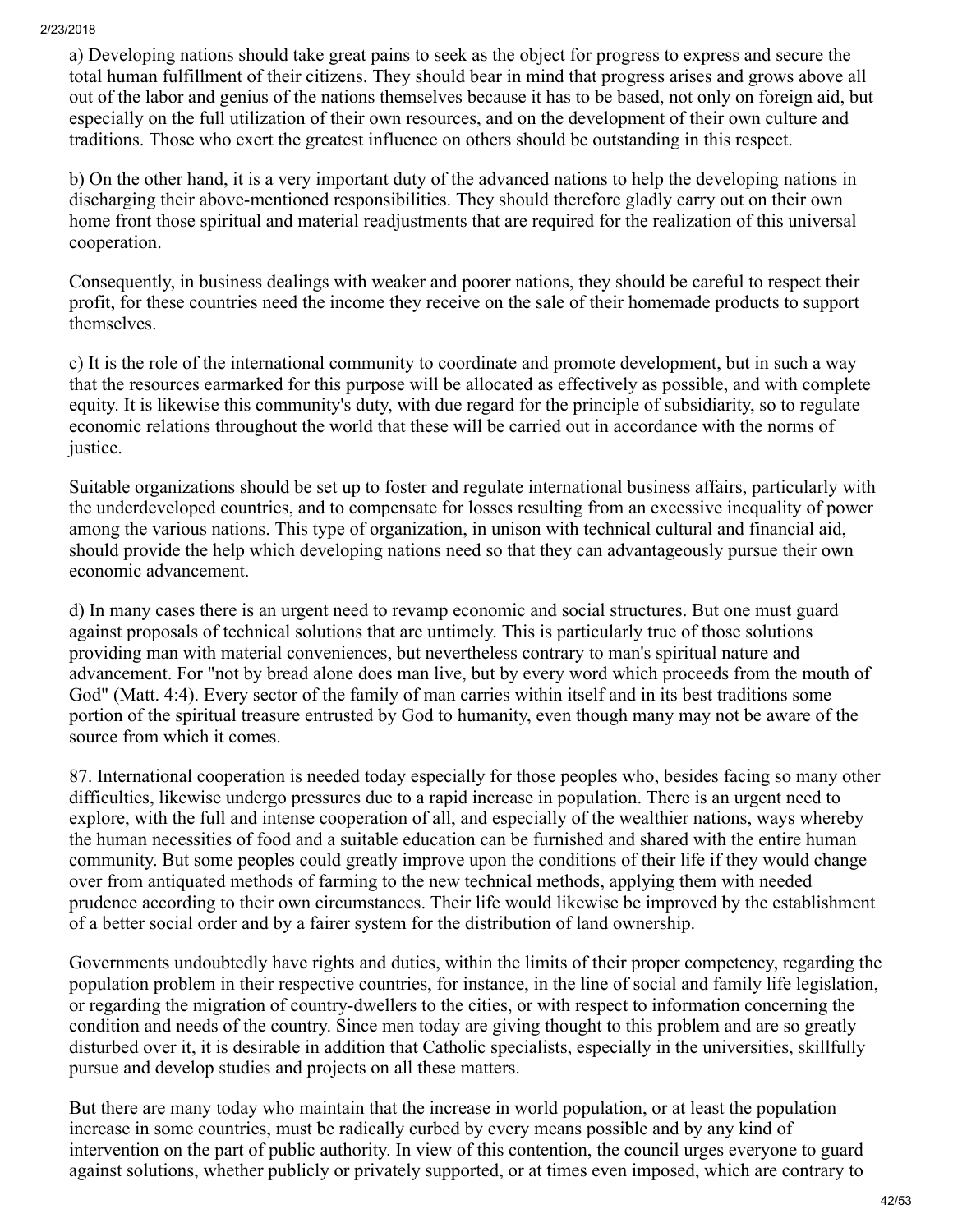the moral law. For in keeping with man's inalienable right to marry and generate children, a decision concerning the number of children they will have depends on the right judgment of the parents and it cannot in any way be left to the judgment of public authority. But since the judgment of the parents presupposes a rightly formed conscience, it is of the utmost importance that the way be open for everyone to develop a correct and genuinely human responsibility which respects the divine law and takes into consideration the circumstances of the situation and the time. But sometimes this requires an improvement in educational and social conditions, and, above all, formation in religion or at least a complete moral training. Men should discreetly be informed, furthermore, of scientific advances in exploring methods whereby spouses can be helped in regulating the number of their children and whose safeness has been well proven and whose harmony with the moral order has been ascertained.

88. Christians should cooperate willingly and wholeheartedly in establishing an international order that includes a genuine respect for all freedoms and amicable brotherhood between all. This is all the more pressing since the greater part of the world is still suffering from so much poverty that it is as if Christ Himself were crying out in these poor to beg the charity of the disciples. Do not let men, then, be scandalized because some countries with a majority of citizens who are counted as Christians have an abundance of wealth, whereas others are deprived of the necessities of life and are tormented with hunger, disease, and every kind of misery. The spirit of poverty and charity are the glory and witness of the Church of Christ.

Those Christians are to be praised and supported, therefore, who volunteer their services to help other men and nations. Indeed, it is the duty of the whole People of God, following the word and example of the bishops, to alleviate as far as they are able the sufferings of the modern age. They should do this too, as was the ancient custom in the Church, out of the substance of their goods, and not only out of what is superfluous.

The procedure of collecting and distributing aids, without being inflexible and completely uniform, should nevertheless be carried on in an orderly fashion in dioceses, nations, and throughout the entire world. Wherever it seems convenient, this activity of Catholics should be carried on in unison with other Christian brothers. For the spirit of charity does not forbid, but on the contrary commands that charitable activity be carried out in a careful and orderly manner. Therefore, it is essential for those who intend to dedicate themselves to the services of the developing nations to be properly trained in appropriate institutes.

89. Since, in virtue of her mission received from God, the Church preaches the Gospel to all men and dispenses the treasures of grace, she contributes to the ensuring of peace everywhere on earth and to the placing of the fraternal exchange between men on solid ground by imparting knowledge of the divine and natural law. Therefore, to encourage and stimulate cooperation among men, the Church must be clearly present in the midst of the community of nations both through her official channels and through the full and sincere collaboration of all Christians—a collaboration motivated solely by the desire to be of service to all.

This will come about more effectively if the faithful themselves, conscious of their responsibility as men and as Christians will exert their influence in their own milieu to arouse a ready willingness to cooperate with the international community. Special care must be given, in both religious and civil education, to the formation of youth in this regard.

90. An outstanding form of international activity on the part of Christians is found in the joint efforts which, both as individuals and in groups, they contribute to institutes already established or to be established for the encouragement of cooperation among nations. There are also various Catholic associations on an international level which can contribute in many ways to the building up of a peaceful and fraternal community of nations. These should be strengthened by augmenting in them the number of well qualified collaborators, by increasing needed resources, and by advantageously fortifying the coordination of their energies. For today both effective action and the need for dialogue demand joint projects. Moreover, such associations contribute much to the development of a universal outlook—something certainly appropriate for Catholics. They also help to form an awareness of genuine universal solidarity and responsibility.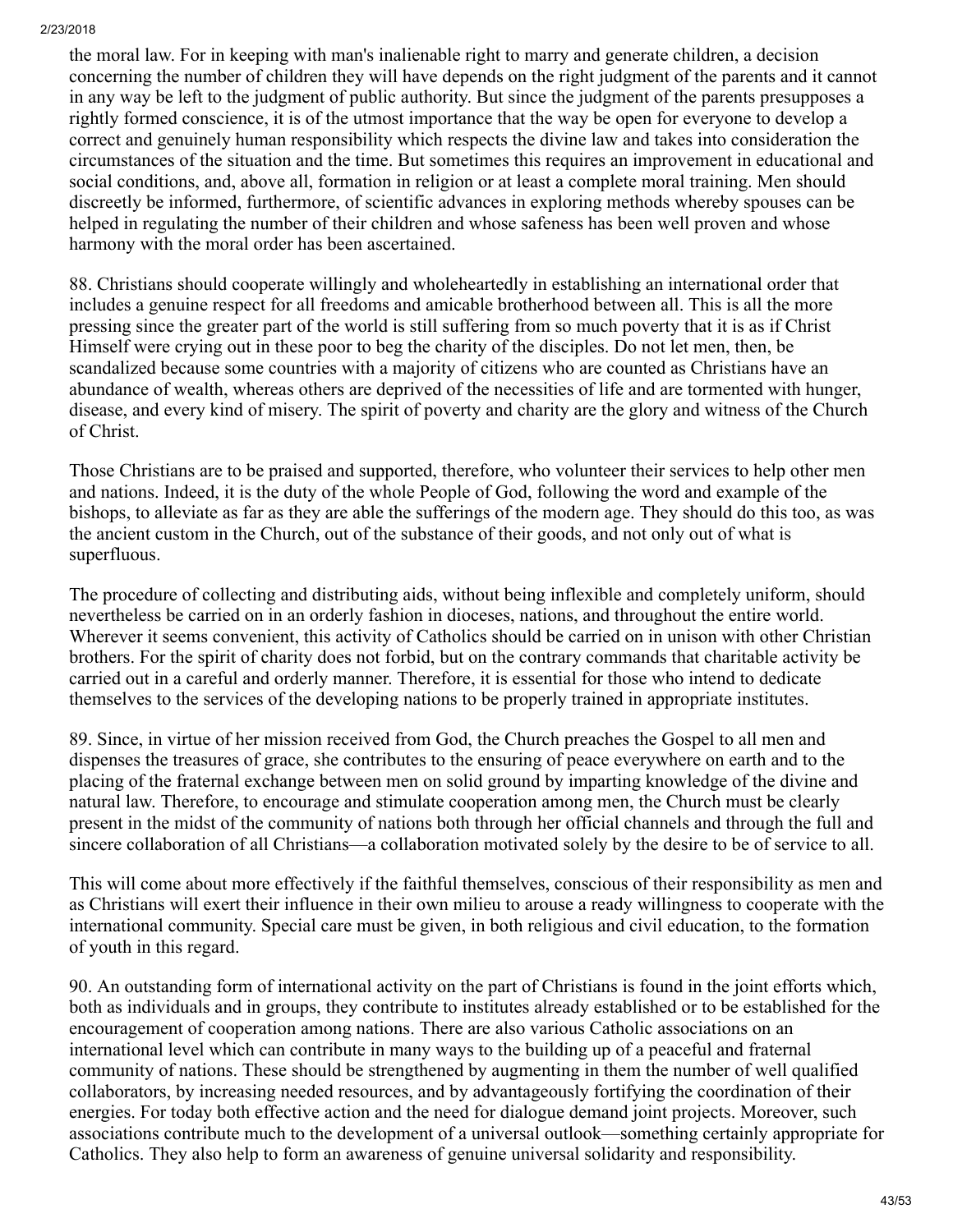Finally, it is very much to be desired that Catholics, in order to fulfill their role properly in the international community, will seek to cooperate actively and in a positive manner both with their separated brothers who together with them profess the Gospel of charity and with all men thirsting for true peace.

The council, considering the immensity of the hardships which still afflict the greater part of mankind today, regards it as most opportune that an organism of the universal Church be set up in order that both the justice and love of Christ toward the poor might be developed everywhere. The role of such an organism would be to stimulate the Catholic community to promote progress in needy regions and international social justice.

91. Drawn from the treasures of Church teaching, the proposals of this sacred synod look to the assistance of every man of our time, whether he believes in God, or does not explicitly recognize Him. If adopted, they will promote among men a sharper insight into their full destiny, and thereby lead them to fashion the world more to man's surpassing dignity, to search for a brotherhood which is universal and more deeply rooted, and to meet the urgencies of our ages with a gallant and unified effort born of love.

Undeniably this conciliar program is but a general one in several of its parts; and deliberately so, given the immense variety of situations and forms of human culture in the world. Indeed while it presents teaching already accepted in the Church, the program will have to be followed up and amplified since it sometimes deals with matters in a constant state of development. Still, we have relied on the word of God and the spirit of the Gospel. Hence we entertain the hope that many of our proposals will prove to be of substantial benefit to everyone, especially after they have been adapted to individual nations and mentalities by the faithful, under the guidance of their pastors.

92. By virtue of her mission to shed on the whole world the radiance of the Gospel message, and to unify under one Spirit all men of whatever nation, race or culture, the Church stands forth as a sign of that brotherhood which allows honest dialogue and gives it vigor.

Such a mission requires in the first place that we foster within the Church herself mutual esteem, reverence and harmony, through the full recognition of lawful diversity. Thus all those who compose the one People of God, both pastors and the general faithful, can engage in dialogue with ever abounding fruitfulness. For the bonds which unite the faithful are mightier than anything dividing them. Hence, let there be unity in what is necessary; freedom in what is unsettled, and charity in any case.

Our hearts embrace also those brothers and communities not yet living with us in full communion; to them we are linked nonetheless by our profession of the Father and the Son and the Holy Spirit, and by the bond of charity. We do not forget that the unity of Christians is today awaited and desired by many, too, who do not believe in Christ; for the farther it advances toward truth and love under the powerful impulse of the Holy Spirit, the more this unity will be a harbinger of unity and peace for the world at large. Therefore, by common effort and in ways which are today increasingly appropriate for seeking this splendid goal effectively, let us take pains to pattern ourselves after the Gospel more exactly every day, and thus work as brothers in rendering service to the human family. For, in Christ Jesus this family is called to the family of the sons of God.

We think cordially too of all who acknowledge God, and who preserve in their traditions precious elements of religion and humanity. We want frank conversation to compel us all to receive the impulses of the Spirit faithfully and to act on them energetically.

For our part, the desire for such dialogue, which can lead to truth through love alone, excludes no one, though an appropriate measure of prudence must undoubtedly be exercised. We include those who cultivate outstanding qualities of the human spirit, but do not yet acknowledge the Source of these qualities. We include those who oppress the Church and harass her in manifold ways. Since God the Father is the origin and purpose of all men, we are all called to be brothers. Therefore, if we have been summoned to the same destiny, human and divine, we can and we should work together without violence and deceit in order to build up the world in genuine peace.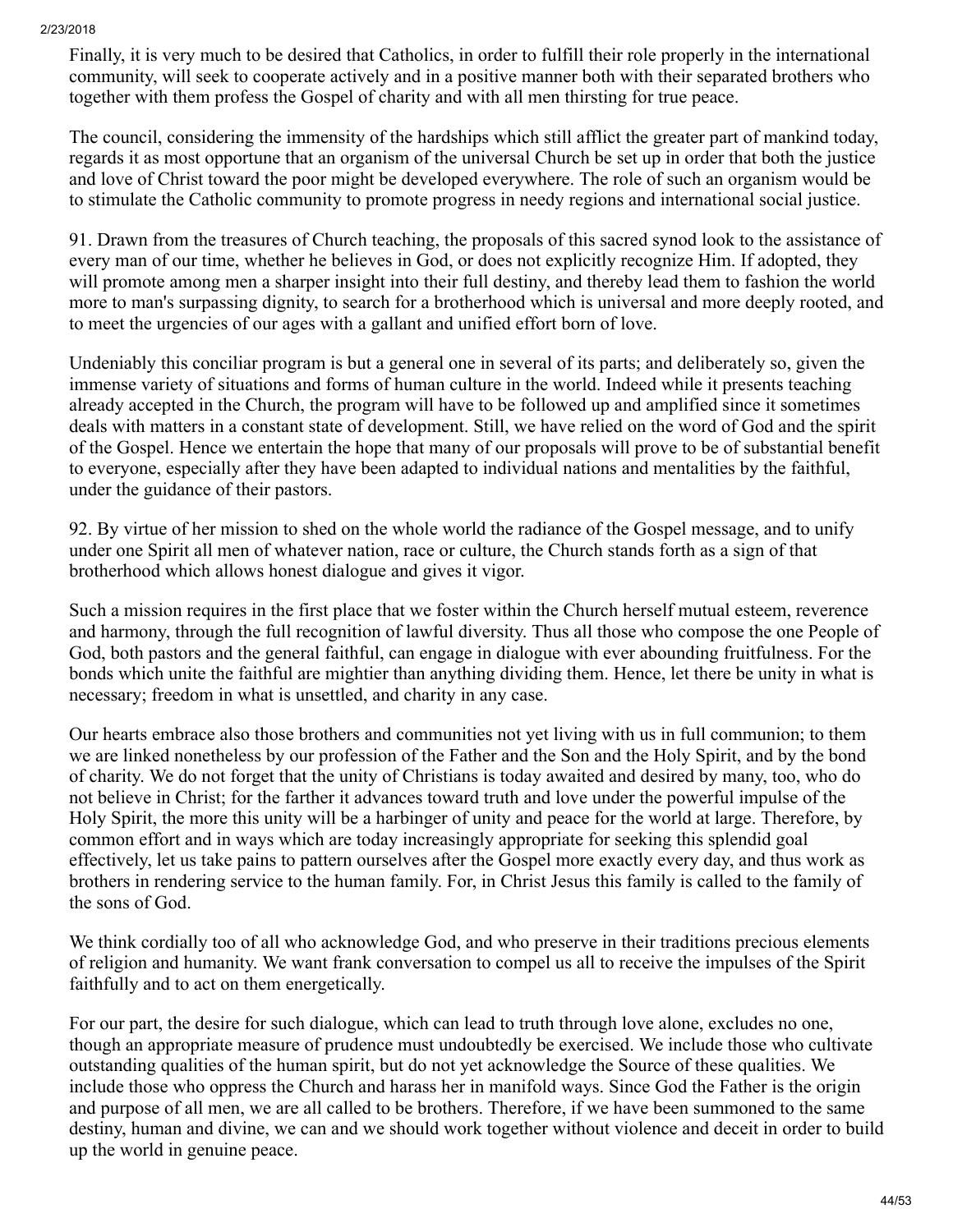93. Mindful of the Lord's saying: "by this will all men know that you are my disciples, if you have love for one another" (John 13:35), Christians cannot yearn for anything more ardently than to serve the men of the modern world with mounting generosity and success. Therefore, by holding faithfully to the Gospel and benefiting from its resources, by joining with every man who loves and practices justice, Christians have shouldered a gigantic task for fulfillment in this world, a task concerning which they must give a reckoning to Him who will judge every man on the last of days.

Not everyone who cries, "Lord, Lord," will enter into the kingdom of heaven, but those who do the Father's will by taking a strong grip on the work at hand. Now, the Father wills that in all men we recognize Christ our brother and love Him effectively, in word and in deed. By thus giving witness to the truth, we will share with others the mystery of the heavenly Father's love. As a consequence, men throughout the world will be aroused to a lively hope—the gift of the Holy Spirit—that some day at last they will be caught up in peace and utter happiness in that fatherland radiant with the glory of the Lord.

Now to Him who is able to accomplish all things in a measure far beyond what we ask or conceive, in keeping with the power that is at work in us—to Him be glory in the Church and in Christ Jesus, down through all the ages of time without end. Amen. (Eph. 3:20-21).

## **NOTES**

Preface

1. The Pastoral Constitution "De Ecclesia in Mundo Huius Temporis" is made up of two parts; yet it constitutes an organic unity. By way of explanation: the constitution is called "pastoral" because, while resting on doctrinal principles, it seeks to express the relation of the Church to the world and modern mankind. The result is that, on the one hand, a pastoral slant is present in the first part, and, on the other hand, a doctrinal slant is present in the second part. In the first part, the Church develops her teaching on man, on the world which is the enveloping context of man's existence, and on man's relations to his fellow men. In part two, the Church gives closer consideration to various aspects of modern life and human society; special consideration is given to those questions and problems which, in this general area, seem to have a greater urgency in our day. As a result in part two the subject matter which is viewed in the light of doctrinal principles is made up of diverse elements. Some elements have a permanent value; others, only a transitory one. Consequently, the constitution must be interpreted according to the general norms of theological interpretation. Interpreters must bear in mind—especially in part two—the changeable circumstances which the subject matter, by its very nature, involves.

2. Cf. *John* 18:37; *Matt*. 20:28; *Mark* 10:45.

Introduction

1. Cf. *Rom*. 7:14 ff.

2. Cf. *2 Cor*. 5:15.

3. Cf. *Acts* 4:12.

4. Cf. *Heb*. 13:8.

5. Cf. *Col*. 1:15.

PART I

Chapter I

1. Cf. *Gen*. 1:26, *Wis*. 2:23.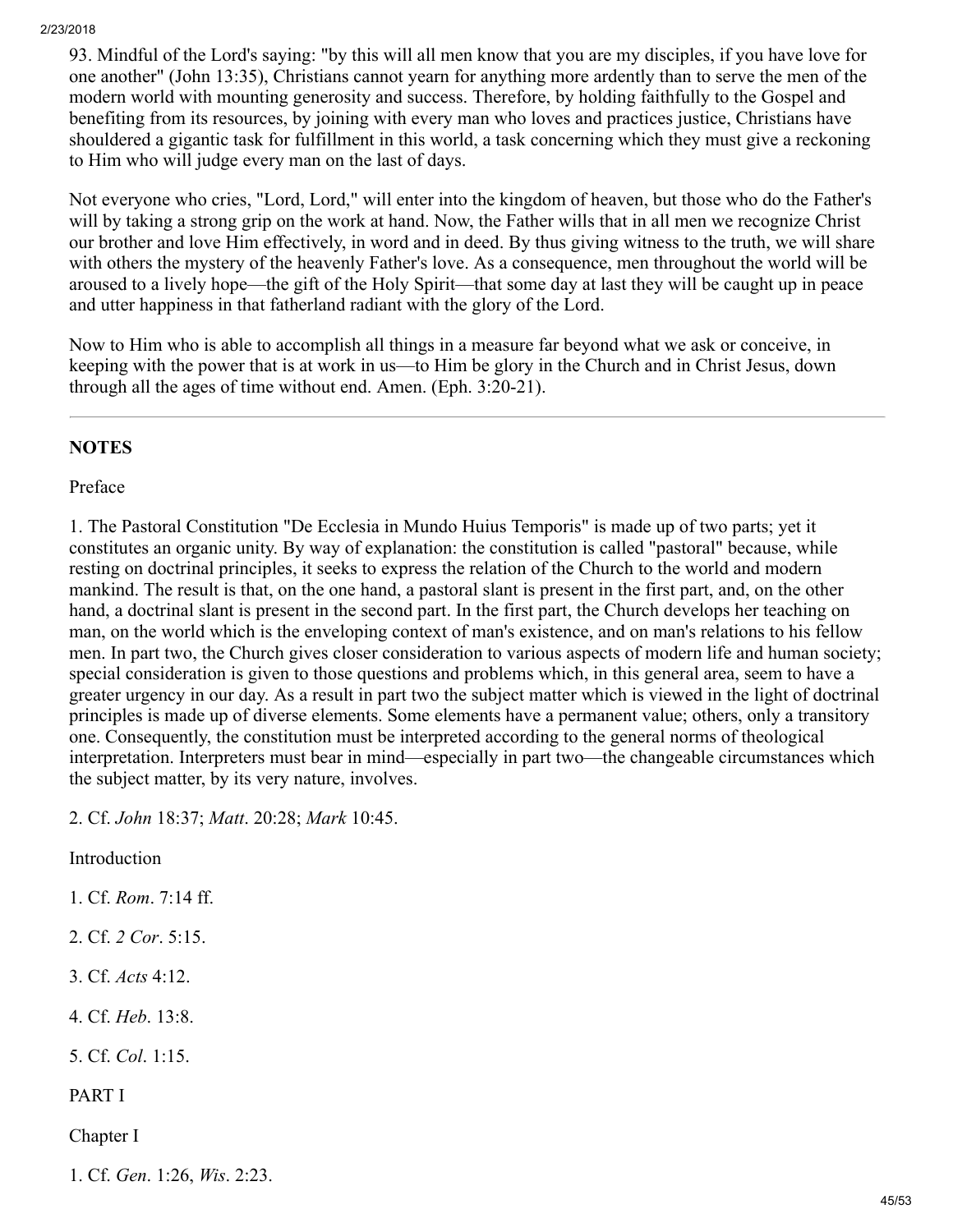2. Cf. *Sir*. 17:3-10.

3. Cf. *Rom*. 1:21-25.

4. Cf. *John* 8:34.

5. Cf. *Dan*. 3:57-90.

6. Cf. *1 Cor*. 6:13-20.

7. Cf. *1 Kings* 16:7; *Jer*. 17:10.

8. Cf. *Sir*. 17:7-8.

9. Cf. *Rom*. 2:15-16.

10. Cf. Pius XII, *Radio address on the correct formation of a Christian conscience in the young*, March 23, 1952: AAS (1952), p. 271.

11. Cf. *Matt*. 22:37-40; *Gal*. 5:14.

12. Cf. *Sir*. 15:14.

13 Cf. *2 Cor*. 5:10.

14 Cf. *Wis*. 1:13; 2:23-24; *Rom*. 5:21; 6:23; Jas. 1:15.

15. Cf. *1 Cor*. 15:56-57.

16. Cf. Pius XI, encyclical letter *[Divini Redemptoris](http://www.vatican.va/holy_father/pius_xi/encyclicals/documents/hf_p-xi_enc_19031937_divini-redemptoris_en.html)*, March 19, 1937: AAS 29 (1937), pp. 65-106; Pius XII, encyclical letter *[Ad Apostolorum Principis](http://www.vatican.va/holy_father/pius_xii/encyclicals/documents/hf_p-xii_enc_29061958_ad-apostolorum-principis_en.html)*, June 29, 1958: AAS 50 (1958) pp. 601-614; John XXIII, encyclical letter *[Mater et Magistra](http://www.vatican.va/holy_father/john_xxiii/encyclicals/documents/hf_j-xxiii_enc_15051961_mater_en.html)* May 15, 1961: AAS 53 (1961), pp. 451-453; Paul VI, *[Ecclesiam Suam](http://www.vatican.va/holy_father/paul_vi/encyclicals/documents/hf_p-vi_enc_06081964_ecclesiam_en.html)*, Aug. 6, 1964: AAS 56 (1964), pp. 651-653.

17. Cf. Second Vatican Council, *[Dogmatic Constitution on the Church](http://www.vatican.va/archive/hist_councils/ii_vatican_council/documents/vat-ii_const_19641121_lumen-gentium_en.html)*, Chapter I, n. 8: AAS 57 (1965), p. 12.

18 Cf. *Phil*. 1:27.

19. St. Augustine, *Confessions* I, 1: PL 32, 661.

20. Cf. Rom. 5: 14. Cf. Tertullian, *De carnis resurrectione* 6: "The shape that the slime of the earth was given was intended with a view to Christ, the future man.": P. 2, 282; CSEL 47, p. 33, 1. 12-13.

21. Cf. *2 Cor*. 4:4.

22. Cf. *Second Council of Constantinople*, canon 7: "The divine Word was not changed into a human nature, nor was a human nature absorbed by the Word." Denzinger 219 (428); Cf. also Third Council of Constantinople: "For just as His most holy and immaculate human nature, though deified, was not destroyed (theotheisa ouk anerethe), but rather remained in its proper state and mode of being": Denzinger 291 (556); Cf. Council of Chalcedon:" to be acknowledged in two natures, without confusion change, division, or separation." Denzinger 148 (302).

23. Cf. Third *Council of Constantinople*: "and so His human will, though deified, is not destroyed": Denzinger 291 (556).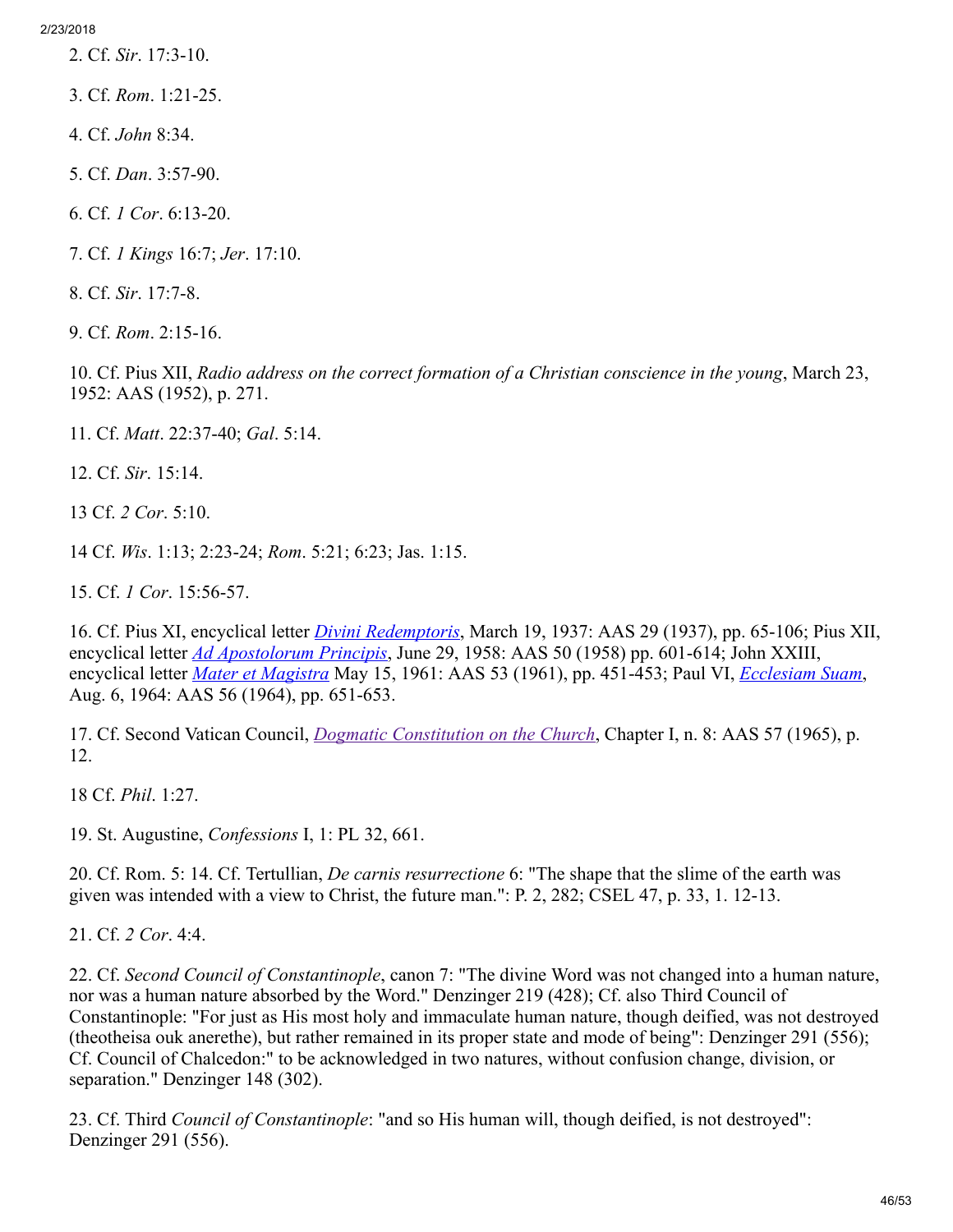24. Cf. *Heb*. 4:15.

25. Cf. *2 Cor*. 5:18-19; Col. 1:20-22.

26. Cf. *1 Pet*. 2:21; *Matt*. 16:24; Luke 14:27.

27. Cf. *Rom*. 8:29; *Col*. 3:10-14.

28. Cf. *Rom*. 8:1-11.

29. Cf. *2 Cor*. 4:14.

30. Cf. *Phil*. 3:19; *Rom*. 8:17.

31. Cf. Second Vatican Council, [Dogmatic Constitution on the Church](http://www.vatican.va/archive/hist_councils/ii_vatican_council/documents/vat-ii_const_19641121_lumen-gentium_en.html), Chapter 2, n. 16: AAS 57 (1965), p. 20.

32. Cf. *Rom*. 8:32.

33. Cf. The *Byzantine Easter Liturgy*.

34. Cf. *Rom*. 8:15 and *Gal*. 4:6; cf. also *John* 1:22 and *John* 3:1-2.

Chapter 2

1. Cf. John XXIII, encyclical letter, *[Mater et Magistra](http://www.vatican.va/holy_father/john_xxiii/encyclicals/documents/hf_j-xxiii_enc_15051961_mater_en.html)*, May 15, 1961: AAS 53 (1961), pp. 401-464, and encyclical letter *[Pacem in Terris](http://www.vatican.va/holy_father/john_xxiii/encyclicals/documents/hf_j-xxiii_enc_11041963_pacem_en.html)*, April 11, 1963: AAS 55 (1963), pp. 257-304; Paul VI encyclical letter *[Ecclesiam Suam](http://www.vatican.va/holy_father/paul_vi/encyclicals/documents/hf_p-vi_enc_06081964_ecclesiam_en.html)*, Aug. 6, 1964: AAS 54 (1864) pp. 609-659.

2. Cf. *Luke* 17:33.

3. Cf. St. Thomas, 1 *Ethica Lect*. 1.

4. Cf. John XXIII, encyclical letter *[Mater et Magistra](http://www.vatican.va/holy_father/john_xxiii/encyclicals/documents/hf_j-xxiii_enc_15051961_mater_en.html)*: AAS 53 (1961), p. 418. Cf. also Pius XI, encyclical letter *[Quadragesimo Anno](http://www.vatican.va/holy_father/pius_xi/encyclicals/documents/hf_p-xi_enc_19310515_quadragesimo-anno_en.html)*: AAS 23 (1931), p. 222 ff.

5. Cf. John XXIII, encyclical letter *[Mater et Magistra](http://www.vatican.va/holy_father/john_xxiii/encyclicals/documents/hf_j-xxiii_enc_15051961_mater_en.html)*: AAS 53 (1961) .

6. Cf. Mark 2:27.

7. Cf. John XXIII, encyclical letter *[Pacem in Terris](http://www.vatican.va/holy_father/john_xxiii/encyclicals/documents/hf_j-xxiii_enc_11041963_pacem_en.html)*: AAS 55 (1963), p. 266.

8. Cf. *Jas*. 2:15-16.

9. Cf. *Luke* 16:18-31.

10. Cf. John XXIII, encyclical letter *[Pacem in Terris](http://www.vatican.va/holy_father/john_xxiii/encyclicals/documents/hf_j-xxiii_enc_11041963_pacem_en.html)*: AAS 55 (1963), p. 299 and 300.

11. Cf. *Luke* 6:37-38; *Matt*. 7:1-2; *Rom*. 2:1-11; 14:10, 14:10-12.

12. Cf. *Matt*. 5:43-47.

13. Cf. *[Dogmatic Constitution on the Church](http://www.vatican.va/archive/hist_councils/ii_vatican_council/documents/vat-ii_const_19641121_lumen-gentium_en.html)*, Chapter II, n. 9: AAS 57 (1965). pp. 12-13.

14. Cf. *Exodus* 24:1-8.

Chapter 3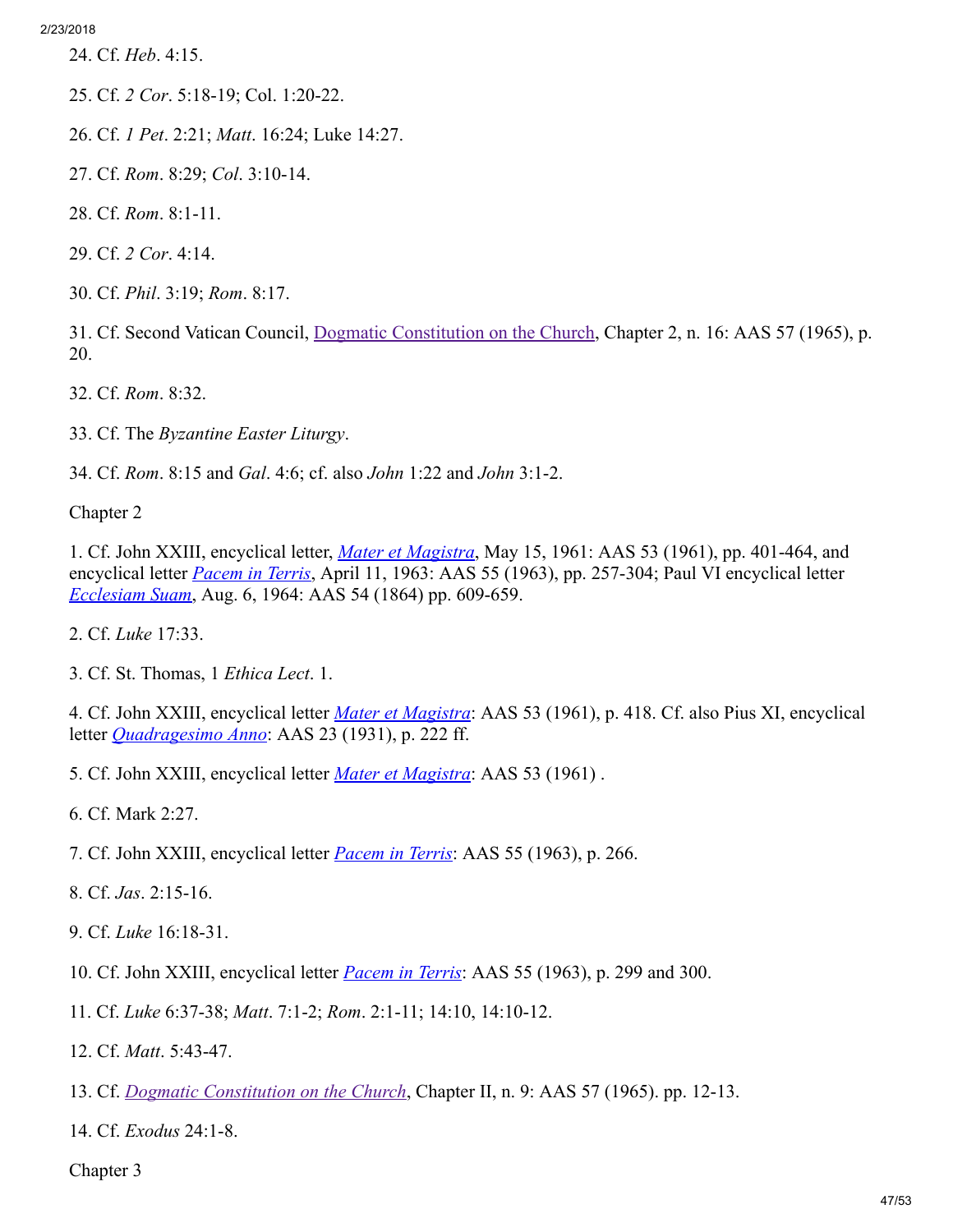- 1. Cf. *Gen*. 1:26-27; 9:3; *Wis*. 9:3.
- 2. Cf. *Ps*. 8:7 and 10.
- 3. Cf. John XXIII, encyclical letter *[Pacem in Terris](http://www.vatican.va/holy_father/john_xxiii/encyclicals/documents/hf_j-xxiii_enc_11041963_pacem_en.html)*: AAS 55 (1963), p. 297.

4. Cf. Message to all mankind sent by the Fathers at the beginning of the Second Vatican Council, Oct. 20, 1962: AAS 54 (1962), p. 823.

5. Cf. Paul VI, Address to the diplomatic corps Jan 7 1965: AAS 57 (1965), p. 232.

6. Cf. First Vatican Council, Dogmatic Constitution on the Catholic Faith, Chapter III: Denz. 1785-1186 (3004-3005).

- 7. Cf. Msgr. Pio Paschini, *Vita e opere di Galileo Galilei*, 2 volumes, Vatican Press (1964).
- 8. Cf. Matt. 24:13; 13:24-30 and 36-43.
- 9. Cf. 2 Cor. 6:10.
- 10. Cf. John 1:3 and 14.
- 11. Cf. Eph. 1:10.
- 12. Cf. John 3:16; Rom. 5:8.
- 13. Cf. Acts 2:36; Matt. 28:18.
- 14. Cf. Rom. 15:16.
- 15. Cf. Acts 1:7.
- 16. Cf. 1 Cor. 7:31; St. Irenaeus, *Adversus haereses*, V, 36, PG, VIII, 1221.
- 17. Cf. 2 Cor. 5:2; 2 Pet. 3:13.
- 18. Cf. 1 Cor. 2:9; Apoc. 21:4-5.
- 19. Cf. 1 Cor. 15:42 and 53.
- 20. Cf. 1 Cor. 13:8; 3:14.
- 21. Cf. Rom. 8:19-21.
- 22. Cf. Luke 9:25.
- 23. Cf. Pius XI, encyclical letter *[Quadragesimo Anno](http://www.vatican.va/holy_father/pius_xi/encyclicals/documents/hf_p-xi_enc_19310515_quadragesimo-anno_en.html)*: AAS 23 (1931), p. 207.
- 24. Preface of the Feast of Christ the King.

### Chapter 4

- 1. Cf. Paul VI, encyclical letter *[Ecclesiam Suam](http://www.vatican.va/holy_father/paul_vi/encyclicals/documents/hf_p-vi_enc_06081964_ecclesiam_en.html)*, III: AAS 56 (1964), pp. 637-659.
- 2. Cf. Titus 3:4: "love of mankind."
- 3. Cf. Eph. 1:3; 5:6; 13-14, 23.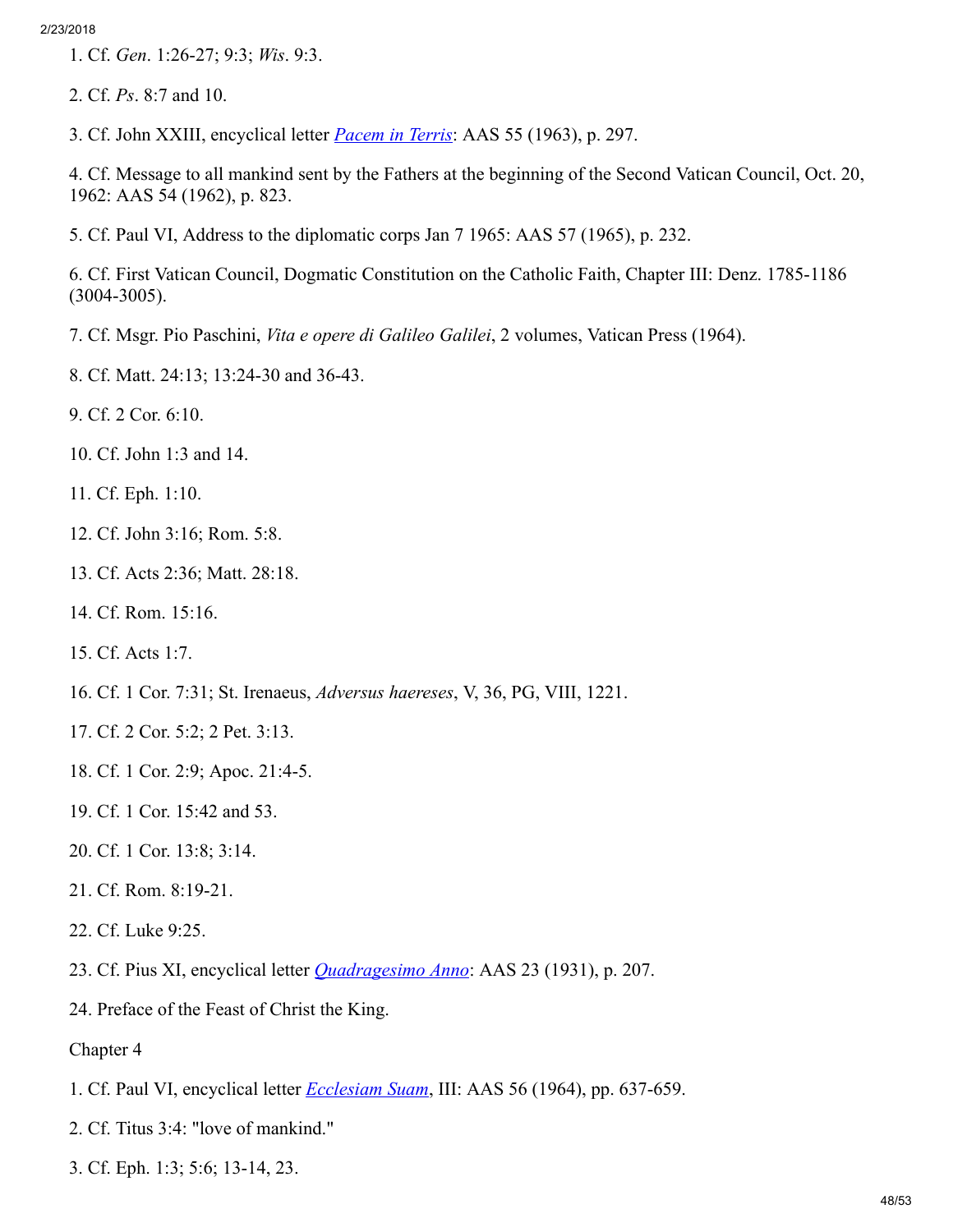- 4. Second Vatican Council, *[Dogmatic Constitution on the Church](http://www.vatican.va/archive/hist_councils/ii_vatican_council/documents/vat-ii_const_19641121_lumen-gentium_en.html)*, Chapter I, n. 8: AAS 57 (1965), p. 12.
- 5. Ibid., Chapter II, no. 9: AAS 57 (1965), p. 14; Cf. n. 8: AAS loc. cit., p. 11.
- 6. Ibid., Chapter I, n. 8: AAS 57 (1965), p. 11.
- 7. Cf. ibid., Chapter IV, n. 38: AAS 57 (1965), p. 43, with note 120.
- 8. Cf. Rom. 8:14-17.
- 9. Cf. Matt. 22:39.

10. *[Dogmatic Constitution on the Church](http://www.vatican.va/archive/hist_councils/ii_vatican_council/documents/vat-ii_const_19641121_lumen-gentium_en.html)*, Chapter II, n. 9: AAS 57 (1965), pp. 12-14.

11. Cf. Pius XII, Address to the International Union of Institutes of Archeology, History and History of Art, March 9, 1956: AAS 48 (1965), p. 212: "Its divine Founder, Jesus Christ, has not given it any mandate or fixed any end of the cultural order. The goal which Christ assigns to it is strictly religious. . . The Church must lead men to God, in order that they may be given over to him without reserve.... The Church can never lose sight of the strictly religious, supernatural goal. The meaning of all its activities, down to the last canon of its Code, can only cooperate directly or indirectly in this goal."

- 12. *[Dogmatic Constitution on the Church](http://www.vatican.va/archive/hist_councils/ii_vatican_council/documents/vat-ii_const_19641121_lumen-gentium_en.html)*, Chapter I, n. 1: AAS 57 (1965), p. 5.
- 13. Cf. Heb. 13:14.
- 14. Cf. 2 Thess. 3:6-13; Eph. 4:28.
- 15 Cf. Is. 58: 1-12.
- 16 Cf. Matt. 23:3-23; Mark 7: 10-13.

17. Cf. John XXIII, encyclical letter *[Mater et Magistra](http://www.vatican.va/holy_father/john_xxiii/encyclicals/documents/hf_j-xxiii_enc_15051961_mater_en.html)*, IV: AAS 53 (1961), pp. 456-457; cf. I: AAS loc. cit., pp. 407, 410-411.

- 18. Cf. *[Dogmatic Constitution on the Church](http://www.vatican.va/archive/hist_councils/ii_vatican_council/documents/vat-ii_const_19641121_lumen-gentium_en.html)*, Chapter III, n. 28: AAS 57 (1965), p. 35.
- 19. Ibid., n. 28: AAS loc. cit. pp. 35-36.
- 20. Cf. St. Ambrose, *De virginitate*, Chapter VIII, n. 48: ML 16, 278.
- 21. Cf. *[Dogmatic Constitution on the Church](http://www.vatican.va/archive/hist_councils/ii_vatican_council/documents/vat-ii_const_19641121_lumen-gentium_en.html)*, Chapter II, n. 15: AAS 57 (1965) p. 20.
- 22. Cf. *[Dogmatic Constitution on the Church](http://www.vatican.va/archive/hist_councils/ii_vatican_council/documents/vat-ii_const_19641121_lumen-gentium_en.html)*, Chapter II, n. 13: AAS 57 (1965), p. 17.

23. Cf. Justin, *Dialogus cum Tryphene*, Chapter 110; MG 6, 729 (ed. Otto), 1897, pp. 391-393: ". . .but the greater the number of persecutions which are inflicted upon us, so much the greater the number of other men who become devout believers through the name of Jesus." Cf. Tertullian, *Apologeticus*, Chapter L, 13: "Every time you mow us down like grass, we increase in number: the blood of Christians is a seed!" Cf. *[Dogmatic Constitution on the Church](http://www.vatican.va/archive/hist_councils/ii_vatican_council/documents/vat-ii_const_19641121_lumen-gentium_en.html)*, Chapter II, no. 9: AAS 57 (1965), p. 14.

24. Cf. *[Dogmatic Constitution on the Church](http://www.vatican.va/archive/hist_councils/ii_vatican_council/documents/vat-ii_const_19641121_lumen-gentium_en.html)*, Chapter II n. 15: AAS 57 (1965), p. 20.

25. Cf. Paul VI, address given on Feb. 3, 1965.

PART II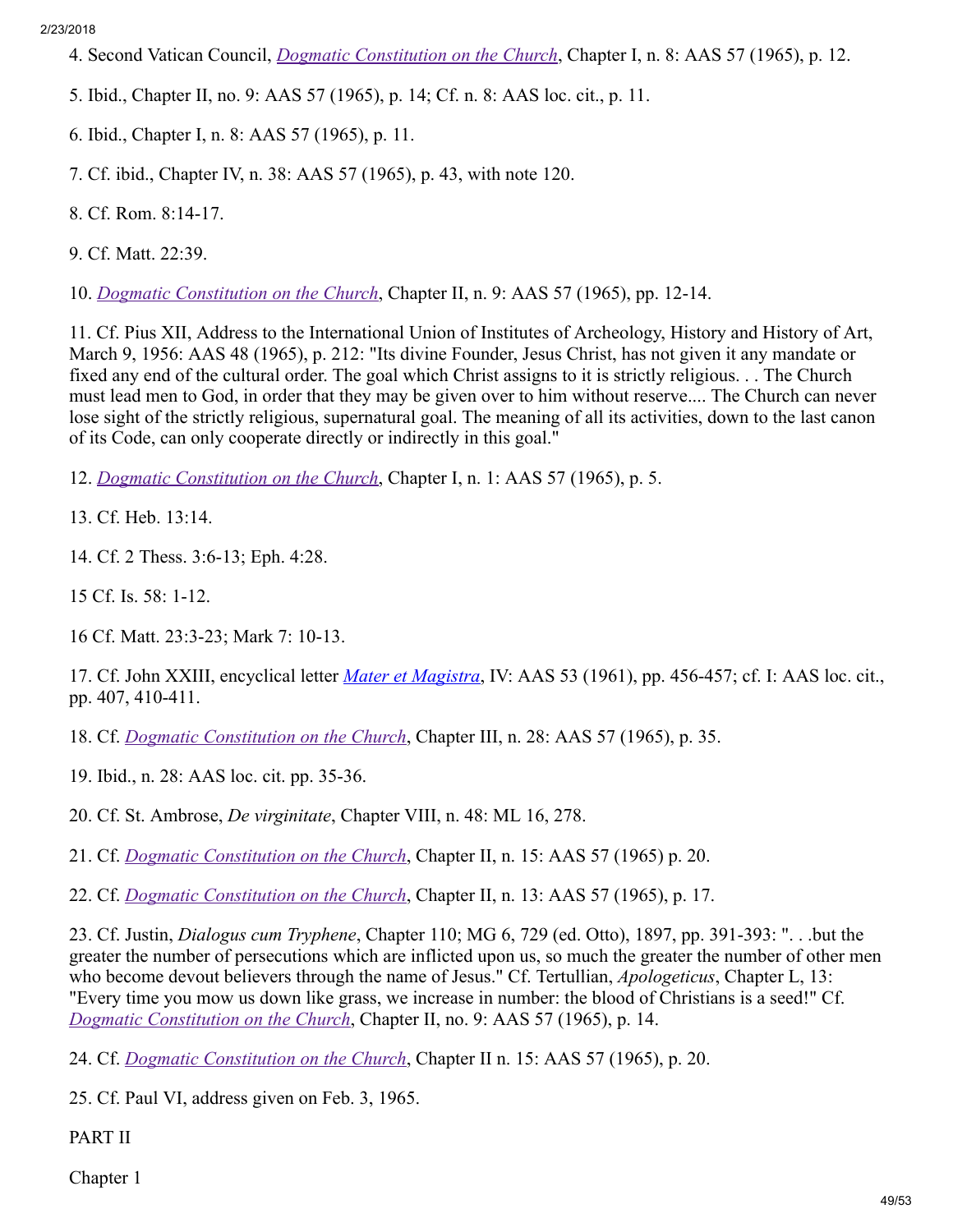1. Cf. St. Augustine, *De Bene coniugali* PL 40, 375-376 and 394, St. Thomas, *Summa Theologica*, Suppl. Quaest. 49, art. 3 ad 1, *Decretum pro Armenis*: Denz.-Schoen. 1327; Pius XI, encyclical letter *Casti Connubii*[: AAS 22 \(1930, pp. 547-548; Denz.-Schoen. 3703-3714.](http://www.vatican.va/holy_father/pius_xi/encyclicals/documents/hf_p-xi_enc_31121930_casti-connubii_en.html)

2. Cf. Pius XI, encyclical letter *[Casti Connubii](http://www.vatican.va/holy_father/pius_xi/encyclicals/documents/hf_p-xi_enc_31121930_casti-connubii_en.html)*: AAS 22 (1930), pp. 546-547; Denz.-Schoen. 3706.

3. Cf. Hosea 2; Jer. 3:6-13; Ezech. 16 and 23; Is. 54.

4. Cf. Matt. 9:15; Mark 2:19-20; Luke 5:34-35; John 3:29; Cf. also 2 Cor. 11:2; Eph. 5:27; Rev. 19:7-8; 21:2 and 9.

5. Cf. Eph. 5:25.

6. Cf. Second Vatican Council, *[Dogmatic Constitution on the Church](http://www.vatican.va/archive/hist_councils/ii_vatican_council/documents/vat-ii_const_19641121_lumen-gentium_en.html)*: AAS 57 (1965), pp. 15-16; 40-41; 47.

7. Pius XI, encyclical letter *[Casti Connubii](http://www.vatican.va/holy_father/pius_xi/encyclicals/documents/hf_p-xi_enc_31121930_casti-connubii_en.html)*: AAS 22 (1930), p. 583.

8. Cf. 1 Tim. 5:3.

9. Cf. Eph. 5:32.

10. Cf. Gen. 2:22-24, Prov. 5:15-20; 31:10-31; Tob. 8:4-8; Cant. 1:2-3; 1:16; 4:16-5, 1; 7:8-14; 1 Cor. 7:3-6; Eph 5:25-33.

11. Cf. Pius XI, encyclical letter *[Casti Connubii](http://www.vatican.va/holy_father/pius_xi/encyclicals/documents/hf_p-xi_enc_31121930_casti-connubii_en.html)*: AAS 22 (1930), p. 547 and 548; Denz.-Schoen. 3707.

12. Cf. 1 Cor. 7:5.

13. Cf. Pius XII, *Address Tra le visite*, Jan. 20, 1958: AAS 50 (1958), p. 91.

14. Cf. Pius XI, encyclical letter *[Casti Connubii](http://www.vatican.va/holy_father/pius_xi/encyclicals/documents/hf_p-xi_enc_31121930_casti-connubii_en.html)*: AAS 22 (1930): Denz.-Schoen. 3716-3718, Pius XII, *Allocutio Conventui Unionis Italicae inter Obstetrices*, Oct. 29, 1951: AAS 43 (1951), pp. 835-854, Paul VI, *Address to a group of cardinals*, June 23 1964: AAS 56 (1964), pp. 581-589. Certain questions which need further and more careful investigation have been handed over, at the command of the Supreme Pontiff, to a commission for the study of population, family, and births, in order that, after it fulfills its function, the Supreme Pontiff may pass judgment. With the doctrine of the magisterium in this state, this holy synod does not intend to propose immediately concrete solutions.

15. Cf. Eph. 5:16; Col. 4:5.

- 16. Cf. *Sacramentarium Gregorianum*: PL 78, 262.
- 17. Cf. Rom. 5:15 and 18; 6:5-11; Gal. 2:20.

18. Cf. Eph. 5:25-27.

Chapter 2

1. Cf. Introductory statement of this constitution, n. 4 ff.

2. Cf. Col. 3:2.

3. Cf. Gen. 1:28.

4. Cf. Prov. 8:30-31.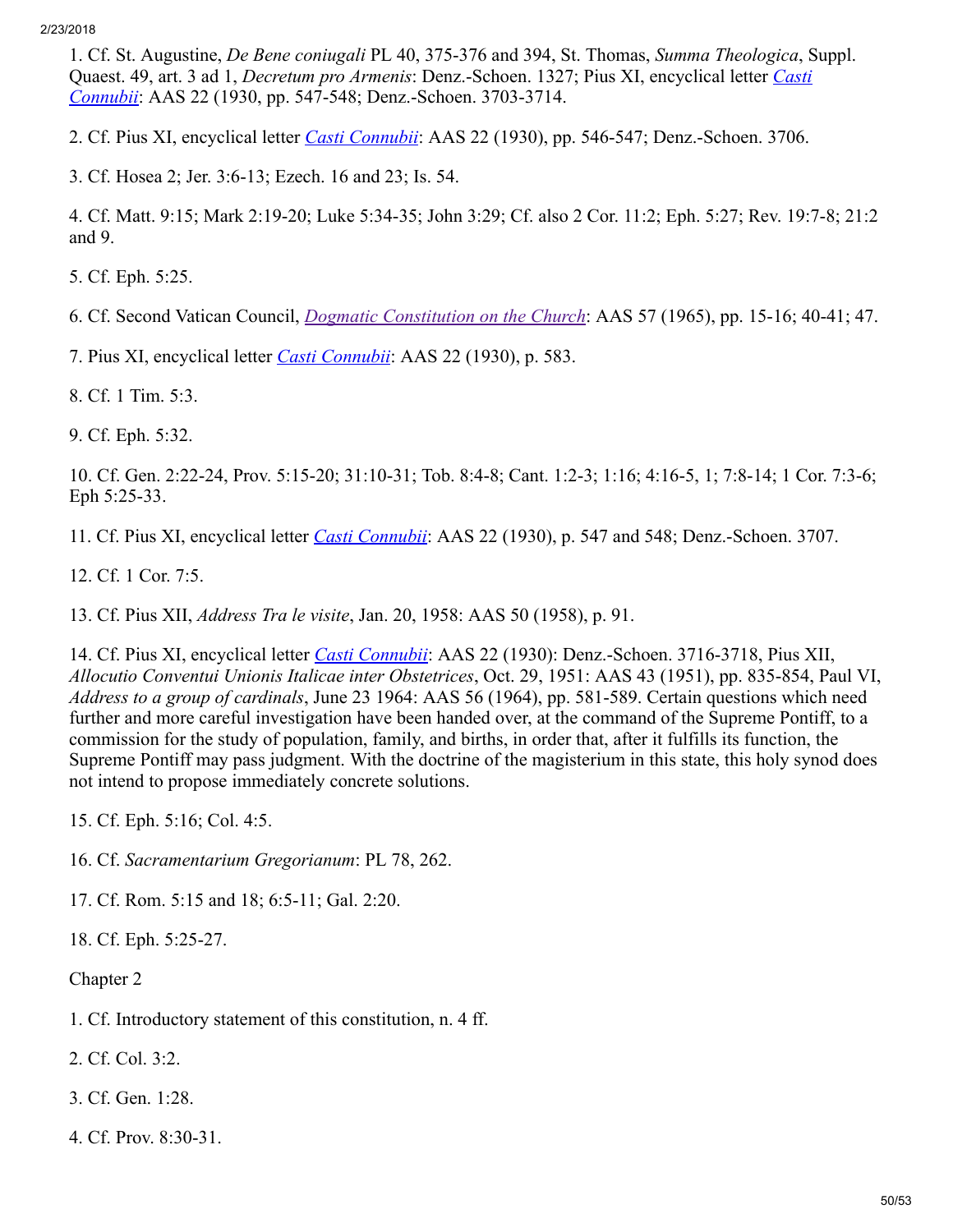5. Cf. St. Irenaeus, *Adversus haereses*, III, 11, 8 (ed. Sagnard p. 200; cf. ibid., 16, 6: pp. 290-292; 21, 10-22: pp. 370-372; 22 3: p. 378; etc.)

6. Cf. Eph. 1:10.

7. Cf. the words of Pius XI to Father M. D. Roland-Gosselin "It is necessary never to lose sight of the fact that the objective of the Church is to evangelize, not to civilize. If it civilizes, it is for the sake of evangelization." (Semaines sociales de France, Versailles, 1936, pp. 461-462).

8. First Vatican Council, *Constitution on the Catholic Faith*: Denzinger 1795, 1799 (3015, 3019). Cf. Pius XI, encyclical letter *[Quadragesimo Anno](http://www.vatican.va/holy_father/pius_xi/encyclicals/documents/hf_p-xi_enc_19310515_quadragesimo-anno_en.html)*: AAS 23 (1931), p. 190.

9. Cf. John XXIII, encyclical letter *[Pacem in Terris](http://www.vatican.va/holy_father/john_xxiii/encyclicals/documents/hf_j-xxiii_enc_11041963_pacem_en.html)*: AAS 55 (1963), p. 260.

10. Cf. John XXIII, encyclical letter *[Pacem in Terris](http://www.vatican.va/holy_father/john_xxiii/encyclicals/documents/hf_j-xxiii_enc_11041963_pacem_en.html)*: AAS 55 (1963), p. 283; Pius XII, Radio address, Dec. 24, 1941: AAS 34 (1942), pp. 16-17.

11. John XXIII, encyclical letter *[Pacem in Terris](http://www.vatican.va/holy_father/john_xxiii/encyclicals/documents/hf_j-xxiii_enc_11041963_pacem_en.html)*: AAS 55 (1963), p. 260.

12. Cf. John XXIII, prayer delivered on Oct. 11, 1962, at the beginning of the council: AAS 54 (1962), p. 792.

13. Cf. [Constitution on the Sacred Liturgy](http://www.vatican.va/archive/hist_councils/ii_vatican_council/documents/vat-ii_const_19631204_sacrosanctum-concilium_en.html), n. 123: AAS 56 (1964), p. 131; Paul VI, Discourse to the artists of Rome: AAS 56 (1964), pp. 439-442.

14. Cf. Second Vatican Council, [Decree on Priestly Training](http://www.vatican.va/archive/hist_councils/ii_vatican_council/documents/vat-ii_decree_19651028_optatam-totius_en.html) and [Declaration on Christian Education](http://www.vatican.va/archive/hist_councils/ii_vatican_council/documents/vat-ii_decl_19651028_gravissimum-educationis_en.html).

15. Cf. [Dogmatic Constitution on the Church](http://www.vatican.va/archive/hist_councils/ii_vatican_council/documents/vat-ii_const_19641121_lumen-gentium_en.html), Chapter IV, n. 37: AAS 57 (1965), pp. 42-43.

Chapter 3

1. Cf. Pius XII, Address on March 23, 1952: AAS 44 (1953), p. 273; John XXIII, Allocution to the Catholic Association of Italian Workers, May 1, 1959: AAS 51 (1959), p. 358.

2. Cf. Pius XI, encyclical letter *[Quadragesimo Anno](http://www.vatican.va/holy_father/pius_xi/encyclicals/documents/hf_p-xi_enc_19310515_quadragesimo-anno_en.html)*: AAS 23 (1931), p. 190 ff; Pius XII, Address of March 23, 1952: AAS 44 (1952), p. 276 ff; John XXIII, encyclical letter *[Mater et Magistra](http://www.vatican.va/holy_father/john_xxiii/encyclicals/documents/hf_j-xxiii_enc_15051961_mater_en.html)*: AAS 53 (19ffl), p. 450; Vatican Council II, [Decree on the Media of Social Communication,](http://www.vatican.va/archive/hist_councils/ii_vatican_council/documents/vat-ii_decree_19631204_inter-mirifica_en.html) Chapter I, n. 6 AAS 56 (1964), p. 147.

3. Cf. Matt. 16:26, Luke 16:1-31, Col. 3:17.

4. Cf. Leo XIII, encyclical letter *[Libertas](http://www.vatican.va/holy_father/leo_xiii/encyclicals/documents/hf_l-xiii_enc_20061888_libertas_en.html)*, in Acta Leonis XIII, t. VIII, p. 220 ff; Pius XI, encyclical letter *[Quadragesimo Anno](http://www.vatican.va/holy_father/pius_xi/encyclicals/documents/hf_p-xi_enc_19310515_quadragesimo-anno_en.html)*: AAS 23 (1931), p. 191 ff; Pius XI, encyclical letter *[Divini Redemptoris](http://www.vatican.va/holy_father/pius_xi/encyclicals/documents/hf_p-xi_enc_19031937_divini-redemptoris_en.html)*: AAS 39 (1937), p. 65 ff; Pius XII, Nuntius natalicius 1941: AAS 34 (1942), p. 10 ff: John XXIII, encyclical letter *[Mater et Magistra](http://www.vatican.va/holy_father/john_xxiii/encyclicals/documents/hf_j-xxiii_enc_15051961_mater_en.html)*: AAS 53 (1961), pp. 401-464.

5. In reference to agricultural problems cf. especially John XXIII, encyclical letter *[Mater et Magistra](http://www.vatican.va/holy_father/john_xxiii/encyclicals/documents/hf_j-xxiii_enc_15051961_mater_en.html)*: AAS 53 (1961),

6. Cf. Leo XIII, encyclical letter *[Rerum Novarum](http://www.vatican.va/holy_father/leo_xiii/encyclicals/documents/hf_l-xiii_enc_15051891_rerum-novarum_en.html)*: AAS 23 (1890-91), p. 649, p. 662; Pius XI, encyclical letter *[Quadragesimo Anno](http://www.vatican.va/holy_father/pius_xi/encyclicals/documents/hf_p-xi_enc_19310515_quadragesimo-anno_en.html)*: AAS 23 (193-1), pp. 200-201; Pius XI, encyclical letter *[Divini Redemptoris](http://www.vatican.va/holy_father/pius_xi/encyclicals/documents/hf_p-xi_enc_19031937_divini-redemptoris_en.html)*: AAS 29 (1937), p. 92; Pius XII, Radio address on Christmas Eve 1942: AAS 35 (1943) p. 20; Pius XII, Allocution of June 13, 1943: AAS 35 (1943), p. 172; Pius XII, Radio address to the workers of Spain, March 11, 1951: AAS 43 (1951), p. 215; John XXIII, encyclical letter *[Mater et Magistra](http://www.vatican.va/holy_father/john_xxiii/encyclicals/documents/hf_j-xxiii_enc_15051961_mater_en.html)*: AAS 53 (1961), p. 419.

7. Cf. John XXIII, encyclical letter *[Mater et Magistra](http://www.vatican.va/holy_father/john_xxiii/encyclicals/documents/hf_j-xxiii_enc_15051961_mater_en.html)*: AAS 53 (1961), pp. 408, 424, 427; however, the word "curatione" has been taken from the Latin text of the encyclical letter *[Quadragesimo Anno](http://www.vatican.va/holy_father/pius_xi/encyclicals/documents/hf_p-xi_enc_19310515_quadragesimo-anno_en.html)*: AAS 23 (1931)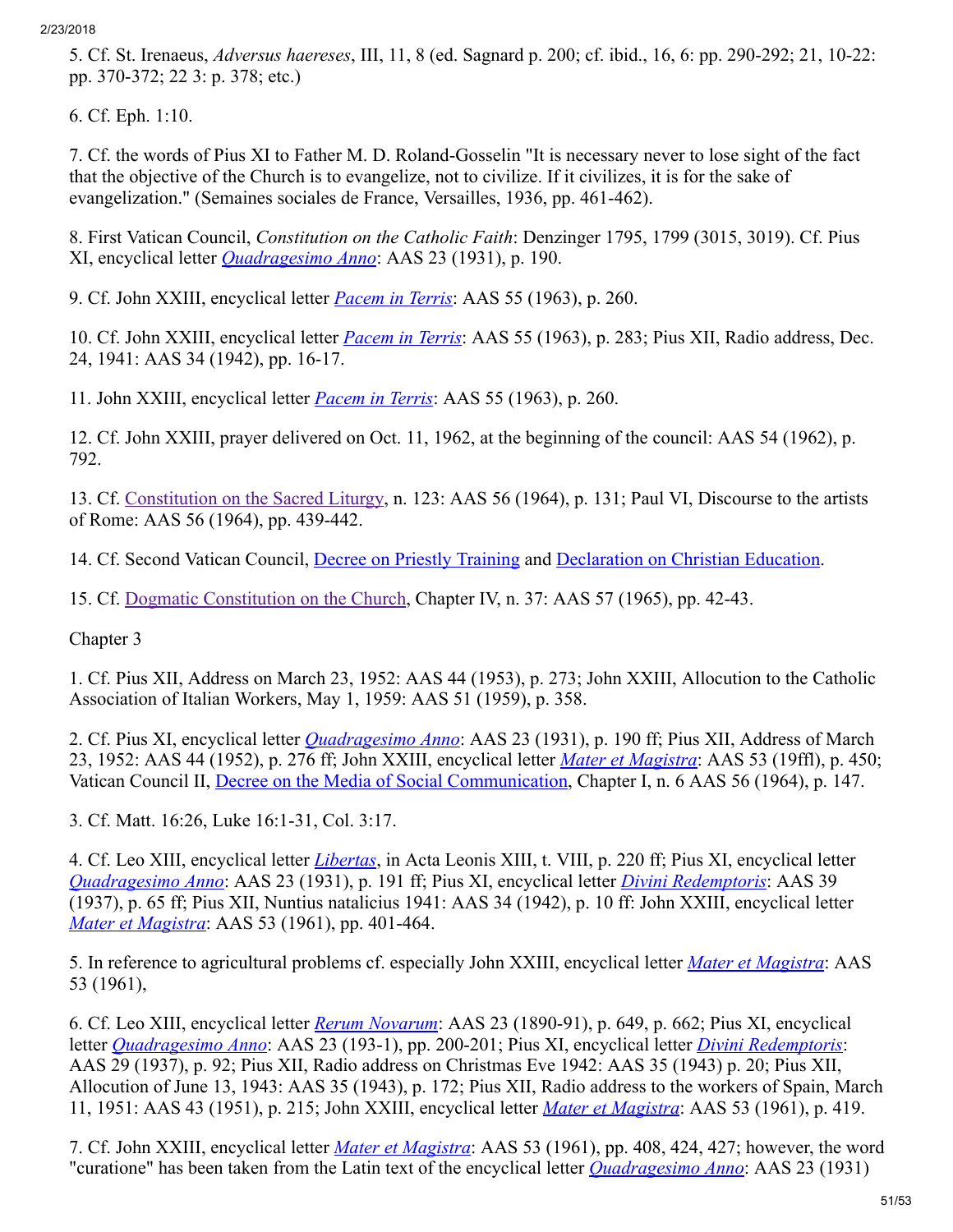p. 199. Under the aspect of the evolution of the question cf. also: Pius XII, Allocution of June 3, 1950: AAS 42 (1950) pp. 485-488; Paul VI, Allocution of June 8, 1964: AAS 56 (1964), pp. 573-579.

8. Cf. Pius XII, encyclical *[Sertum Laetitiae](http://www.vatican.va/holy_father/pius_xii/encyclicals/documents/hf_p-xii_enc_01111939_sertum-laetitiae_en.html)*: AAS 31 (1939), p. 642, John XXIII, Consistorial allocution: AAS 52 (1960), pp. 5-11; John XXIII, encyclical letter *[Mater et Magistra](http://www.vatican.va/holy_father/john_xxiii/encyclicals/documents/hf_j-xxiii_enc_15051961_mater_en.html)*: AAS 53 (1961), p. 411.

9. Cf. St. Thomas, *Summa Theologica*: II-II, q. 32, a. 5 ad 2; Ibid. q. 66, a. 2: cf. explanation in Leo XIII, encyclical letter *[Rerum Novarum](http://www.vatican.va/holy_father/leo_xiii/encyclicals/documents/hf_l-xiii_enc_15051891_rerum-novarum_en.html)*: AAS 23 (1890-91) p. 651; cf. also Pius XII Allocution of June 1, 1941: AAS 33 (1941), p. 199; Pius XII, Birthday radio address 1954: AAS 47 (1955), p. 27.

10. Cf. St. Basil, *Hom. in illud Lucae "Destruam horrea mea,"* n. 2 (PG 31, 263); Lactantius, *Divinarum institutionum*, lib. V. on justice (PL 6, 565 B); St. Augustine, *In Ioann. Ev.* tr. 50, n. 6 (PL 35, 1760); St. Augustine, *Enarratio in Ps. CXLVII*, 12 (PL 37, 192); St. Gregory the Great, *Homiliae in Ev*., hom. 20 (PL 76, 1165); St. Gregory the Great, *Regulae Pastoralis liber*, pars III c. 21 (PL 77 87); St. Bonaventure, *In III Sent.* d. 33, dub. 1 (ed Quacracchi, III, 728); St. Bonaventure, *In IV Sent.* d. 15, p. II, a. a q. 1 (ed. cit. IV, 371 b ); q. de superfluo (ms. Assisi Bibl. Comun. 186, ff. 112a-113a); St. Albert the Great, *In III Sent.*, d. 33, a.3, sol. 1 (ed. Borgnet XXVIII, 611); Id. *In IV Sent*. d. 15, a. 1 (ed. cit. XXIX, 494-497). As for the determination of what is superfluous in our day and age, cf. John XXIII, Radio-television message of Sept. 11, 1962: AAS 54 (1962) p. 682: "The obligation of every man, the urgent obligation of the Christian man, is to reckon what is superfluous by the measure of the needs of others, and to see to it that the administration and the distribution of created goods serve the common good."

11. In that case, the old principle holds true: "In extreme necessity all goods are common, that is, all goods are to be shared." On the other hand, for the order, extension, and manner by which the principle is applied in the proposed text, besides the modern authors: cf. St. Thomas, *Summa Theologica* II-II, q. 66, a. 7. Obviously, for the correct application of the principle, all the conditions that are morally required must be met.

12. Cf. Gratiam, *Decretum*, C. 21, dist. LXXXVI (ed. Friedberg I, 302). This axiom is also found already in PL 54, 591 A (cf. in Antonianum 27 (1952) 349-366) i.

13. Cf. Leo XIII, encyclical letter *[Rerum Novarum](http://www.vatican.va/holy_father/leo_xiii/encyclicals/documents/hf_l-xiii_enc_15051891_rerum-novarum_en.html)*: AAS 23 (1890-91) pp. 643-646, Pius XI, encyclical letter *[Quadragesimo Anno](http://www.vatican.va/holy_father/pius_xi/encyclicals/documents/hf_p-xi_enc_19310515_quadragesimo-anno_en.html)*: AAS 23 (1931) p. 191; Pius XII, Radio message of June 1, 1941: AAS 33 (1941), p. 199; Pius XII, Radio message on Christmas Eve 1942: AAS 35 (1943), p. 17; Pius XII, Radio message of Sept. 1, 1944: AAS 36 (1944) p. 253; John XXIII, encyclical letter *[Mater et Magistra](http://www.vatican.va/holy_father/john_xxiii/encyclicals/documents/hf_j-xxiii_enc_15051961_mater_en.html)*: AAS 53 (1961) pp. 428-429.

14. Cf. Pius XI, encyclical letter *[Quadragesimo Anno](http://www.vatican.va/holy_father/pius_xi/encyclicals/documents/hf_p-xi_enc_19310515_quadragesimo-anno_en.html)*: AAS 23 (1931) p. 214; John XXIII, encyclical letter *[Mater et Magistra](http://www.vatican.va/holy_father/john_xxiii/encyclicals/documents/hf_j-xxiii_enc_15051961_mater_en.html)*: AAS 53 (1961), p. 429.

15. Cf. Pius XII, Radio message of Pentecost 1941: AAS 44 (1941) p. 199, John XXIII, encyclical letter *[Mater et Magistra](http://www.vatican.va/holy_father/john_xxiii/encyclicals/documents/hf_j-xxiii_enc_15051961_mater_en.html)*: AAS 53 (1961) p. 430.

16. For the right use of goods according to the doctrine of the New Testament, cf. Luke 3:11, 10:30 ff; 11:41; 1 Pet. 5:3, Mark 8:36; 12:39-41; Jas. 5:1-6; 1 Tim. 6:8; Eph. 1:28; a Cor. 8:13; 1 John 3:17 ff.

Chapter 4

1. Cf. John XXIII, encyclical letter *[Mater et Magistra](http://www.vatican.va/holy_father/john_xxiii/encyclicals/documents/hf_j-xxiii_enc_15051961_mater_en.html)*: AAS 53 (1961), p. 417.

2. Cf. John XXIII, ibid.

3. Cf. Rom. 13:1-5.

4. Cf. Rom. 13:5.